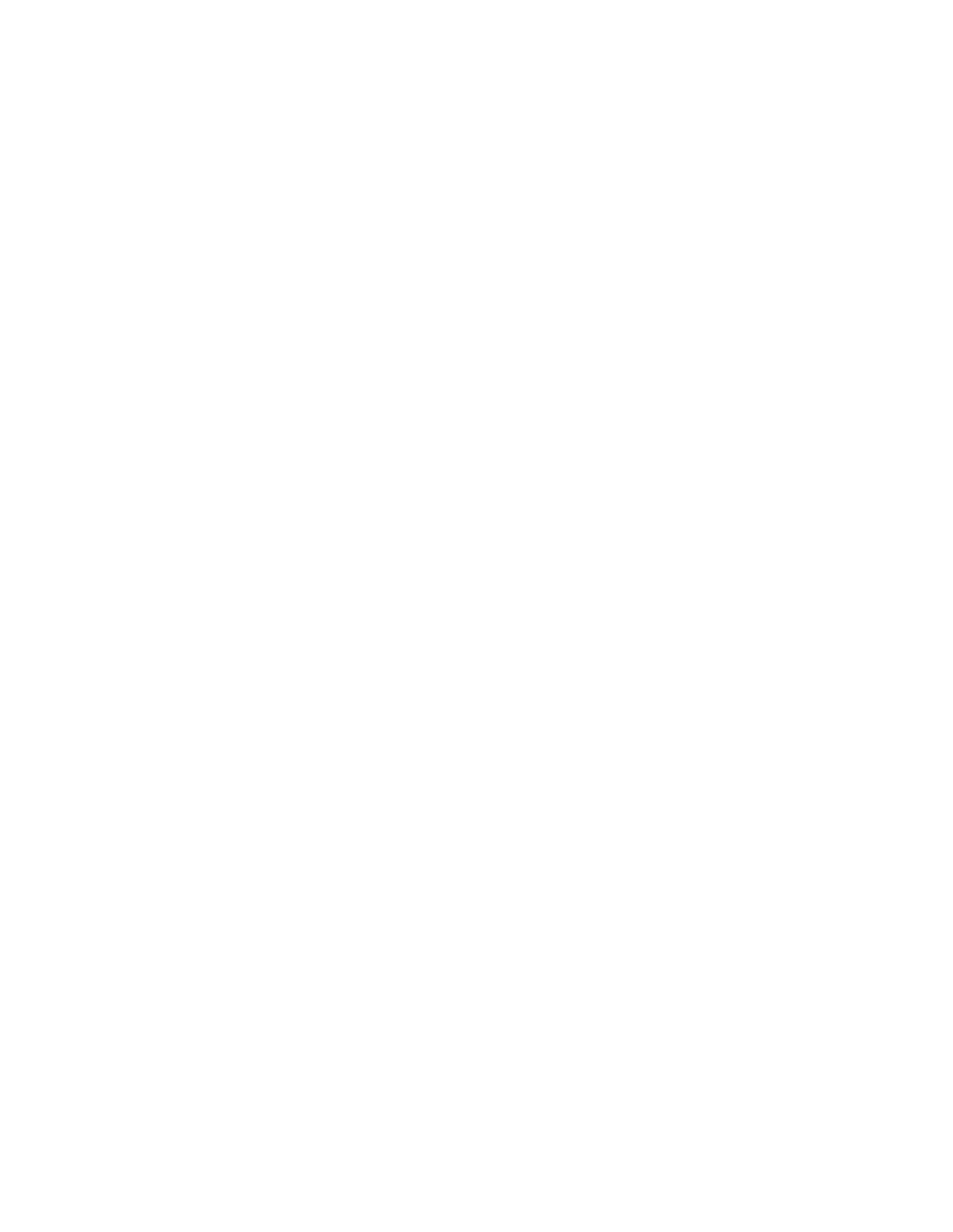# **Table of Contents**

| 1.            |                                                                                      |
|---------------|--------------------------------------------------------------------------------------|
|               |                                                                                      |
|               |                                                                                      |
|               |                                                                                      |
| 2.            |                                                                                      |
|               |                                                                                      |
|               |                                                                                      |
| 3.            |                                                                                      |
|               |                                                                                      |
|               |                                                                                      |
|               |                                                                                      |
|               |                                                                                      |
|               |                                                                                      |
|               |                                                                                      |
|               | 3.2.2. Declaration of feed additives other than those subject to mandatory labelling |
| 4.            | Listing and specificities of commonly used labelling information media20             |
|               |                                                                                      |
|               |                                                                                      |
|               |                                                                                      |
|               |                                                                                      |
|               |                                                                                      |
|               |                                                                                      |
| $\mathbf 1$ . | Guidance on the implementation of Article 13 and Article 11(1)(b) of Regulation (EC) |
|               |                                                                                      |
|               |                                                                                      |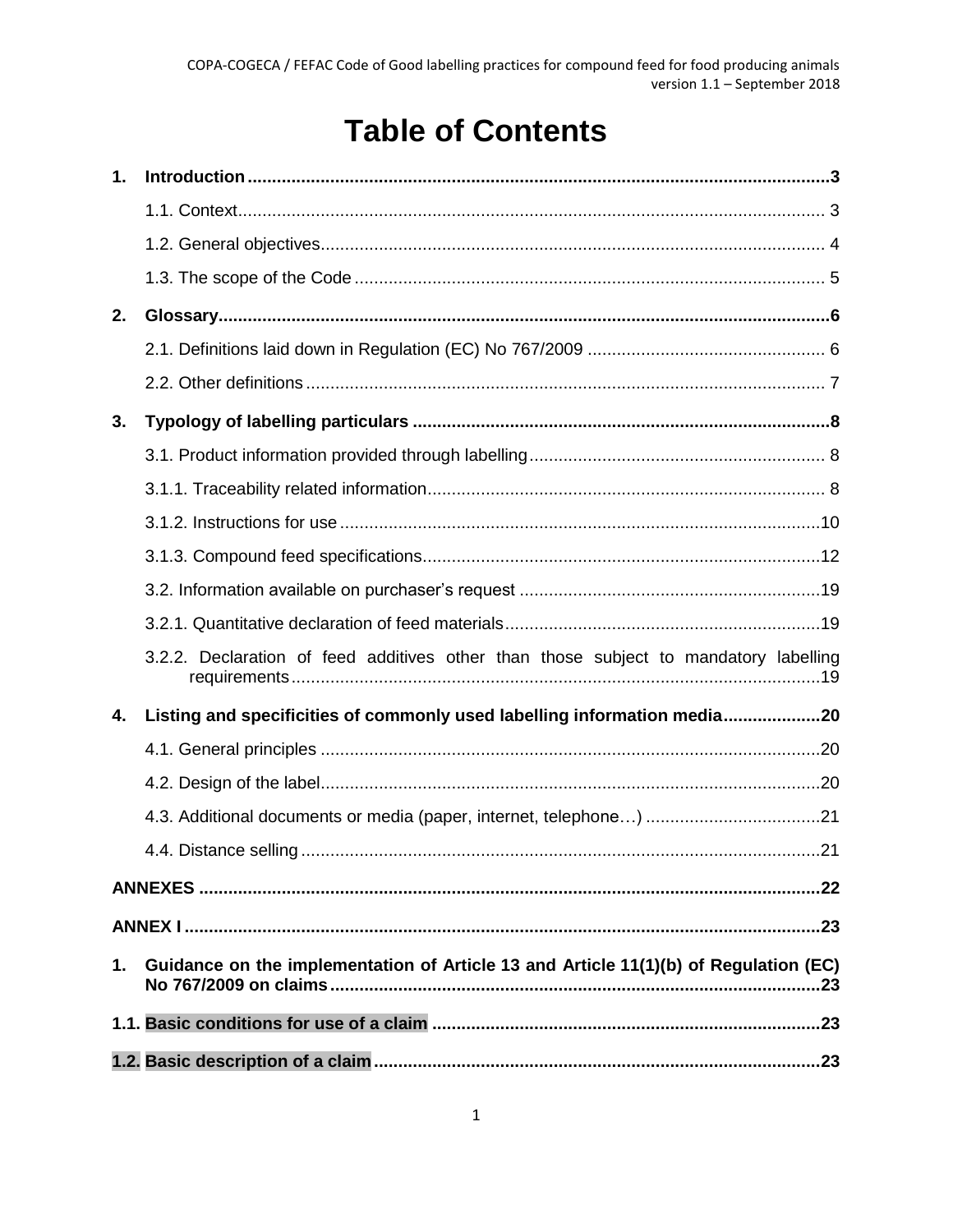| 1.5.1. |                                                                         |  |
|--------|-------------------------------------------------------------------------|--|
| 1.5.2. |                                                                         |  |
| 1.5.3. |                                                                         |  |
| 1.5.4. |                                                                         |  |
| 2.     |                                                                         |  |
|        |                                                                         |  |
|        |                                                                         |  |
| 2.2.1. |                                                                         |  |
| 2.2.2. |                                                                         |  |
| 2.2.3. | Specific requirements for functional and livestock management claims 32 |  |
| 3.     |                                                                         |  |
|        |                                                                         |  |
|        |                                                                         |  |
|        |                                                                         |  |
|        |                                                                         |  |
|        |                                                                         |  |
|        |                                                                         |  |
|        |                                                                         |  |
|        |                                                                         |  |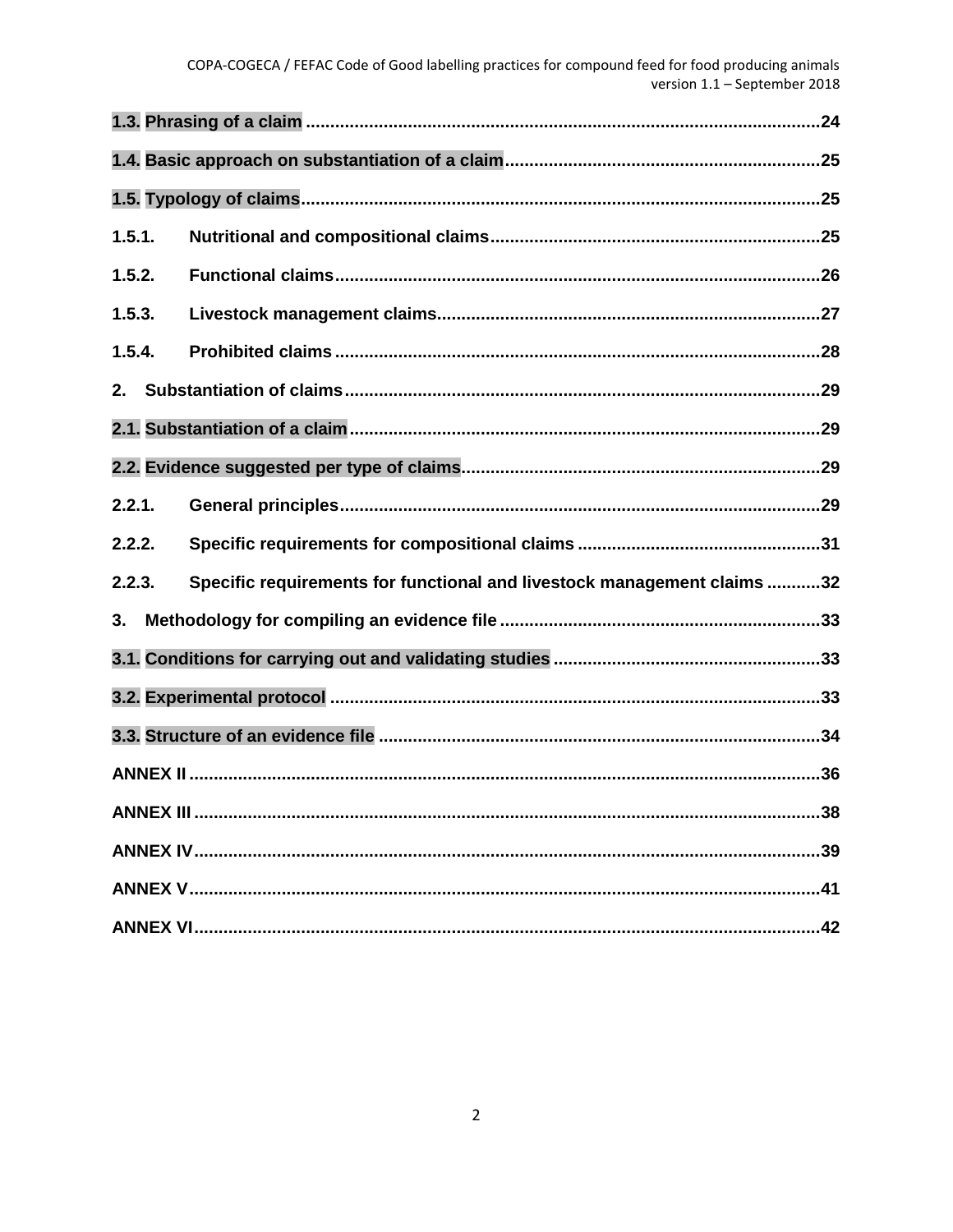# <span id="page-4-0"></span>**1.Introduction**

### <span id="page-4-1"></span>**1.1. Context**

New European Union rules on the placing on the market and use of feed (Regulation (EC) No 767/2009, hereafter referred to as 'the Regulation') are applicable from 1 September 2010. Articles 25 and 26 of the Regulation introduce a provision to encourage representatives of European feed business sectors to develop a Code of good labelling practice for compound feed for food-producing animals.

The European Feed Manufacturers' Federation (FEFAC) and the organisation representing European farmers and European agricultural cooperatives (Copa-Cogeca) have jointly developed a Code of good labelling practice for compound feed for food producing animals (hereafter referred to as 'the Code').

The authors believe that putting together many of the legal provisions for the labelling of feed materials and compound feed for animals in the Regulation represents major progress when compared to former legislation.

These new rules give feed business operators greater responsibility and aim to modernise and harmonise labelling conditions and procedures.

The authors believe that labelling practices and procedures should meet the following objectives:

- Provide useful information and most importantly facilitate proper use of the product.
- Have the capacity to match the specific requirements of the purchasers and users of the product, including farmers
- Remain flexible enough to enable innovation and allow manufacturers to differentiate their products in a competitive environment.

This jointly developed Code aims to achieve these goals while conforming to the general objectives and specific provisions of the Regulation.

To achieve this, the Code has drawn on the skills and expertise of representatives directly involved in the European animal feed sectors along with the users and purchasers of compound feed. The Code aims to represent the interests of these different categories of operators.

The Code was developed using the procedure included in Article 26 of the Regulation, including consultation of relevant EU feed chain stakeholder organisations, before being submitted for examination by the European Commission, according to the advisory procedure detailed in Article 28, paragraph 2 of the Regulation document. The Code was then made openly available for public comment for a period of one month.

The original version was submitted to the European Commission only in English. Translation into other EU languages is under the exclusive responsibilities of Copa-Cogeca and FEFAC Member Organisations.

The Code applies to all operators in the compound feed sector who are established in the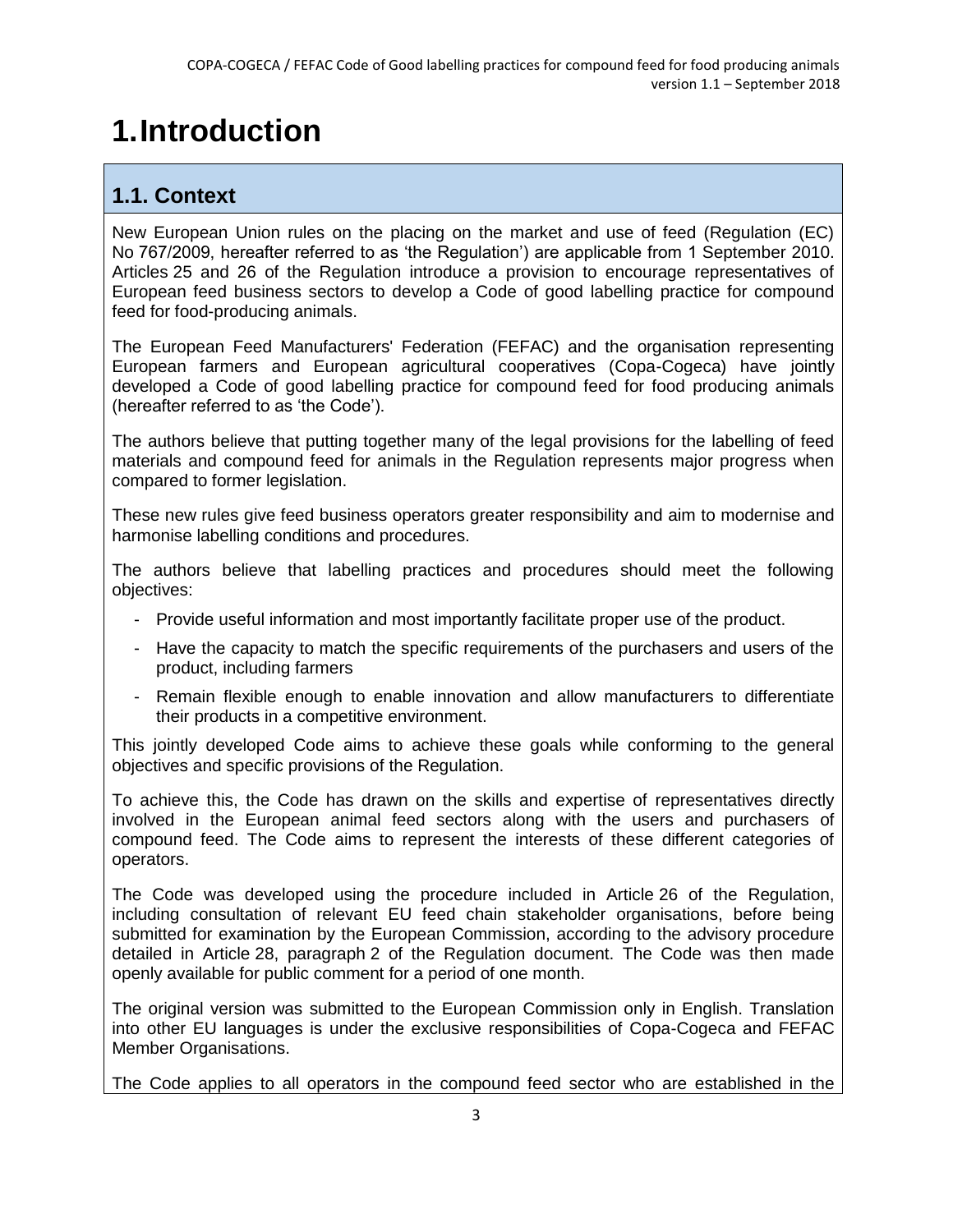European Union. The references of the Code are published in the Official Journal of the European Union (OJ No C275/2016).

Any future changes to the current Code will be made by the aforementioned organisations using the same procedure outlined in Article 26 of the Regulation. The Code will be reviewed as required to take into account technical adaptation of the legislation, or at least every two years.

### <span id="page-5-0"></span>**1.2. General objectives**

The Code aims to facilitate the labelling of compound feed for food producing animals (in bulk or packed) which is placed on the European market and ensures that information essential for the farmer is appropriately displayed on the label.

- The Code includes some practical advice and examples of labels aiming to make it easier for those responsible for labelling compound feeds.
- The Code clarifies legal requirements of the Regulation relating to the labelling of compound feed: including the content and type of information that the compound feed manufacturer/supplier must provide to the purchaser. This has particular relevance on the type of product composition information that manufacturers/suppliers may need to supply upon request from the purchaser.

The Code also provides guidance on traceability-related labelling particulars to ensure easy identification of the product, its supplier and/or its manufacturer.

• The Code aims to provide farmers with the information necessary for them to make an informed choice on which products are best suited to their needs.

The authors, therefore, aim to ensure that particular attention is paid to "voluntary labelling" as one of the priority areas for improving the quality of labelling. They believe that this new element (which was introduced by the EU legislator and included in Articles 22 and 25 of the Regulation) constitutes major progress. It is very important that operators make full use of the options that have been opened up by this new legislation on voluntary labelling.

The Code aims to provide suggestions and examples of particulars that could be disclosed on a voluntary basis to encourage operators to provide any further information if they wish to do so. The authors believe that this includes information on the nutritional value of the compound feed which is not required by law. Such details may include energy values, the total trace-element content, protein value, crude ash content for mineral feed, phosphorus content for complementary feeds, the presence of certain additives and/or other additional voluntary labelling information deemed relevant to understand the nutritional quality of the specific compound feed.

• The Code aims to quarantee an appropriate level of information for farmers whilst also protecting and preserving the competitiveness of their suppliers (whether private trade partners or cooperatives producing compound feed) by using relevant aspects of intellectual property law. These concerns are linked in particular to the disclosure of inclusion rates of feed materials on a voluntary basis or upon request of the purchaser.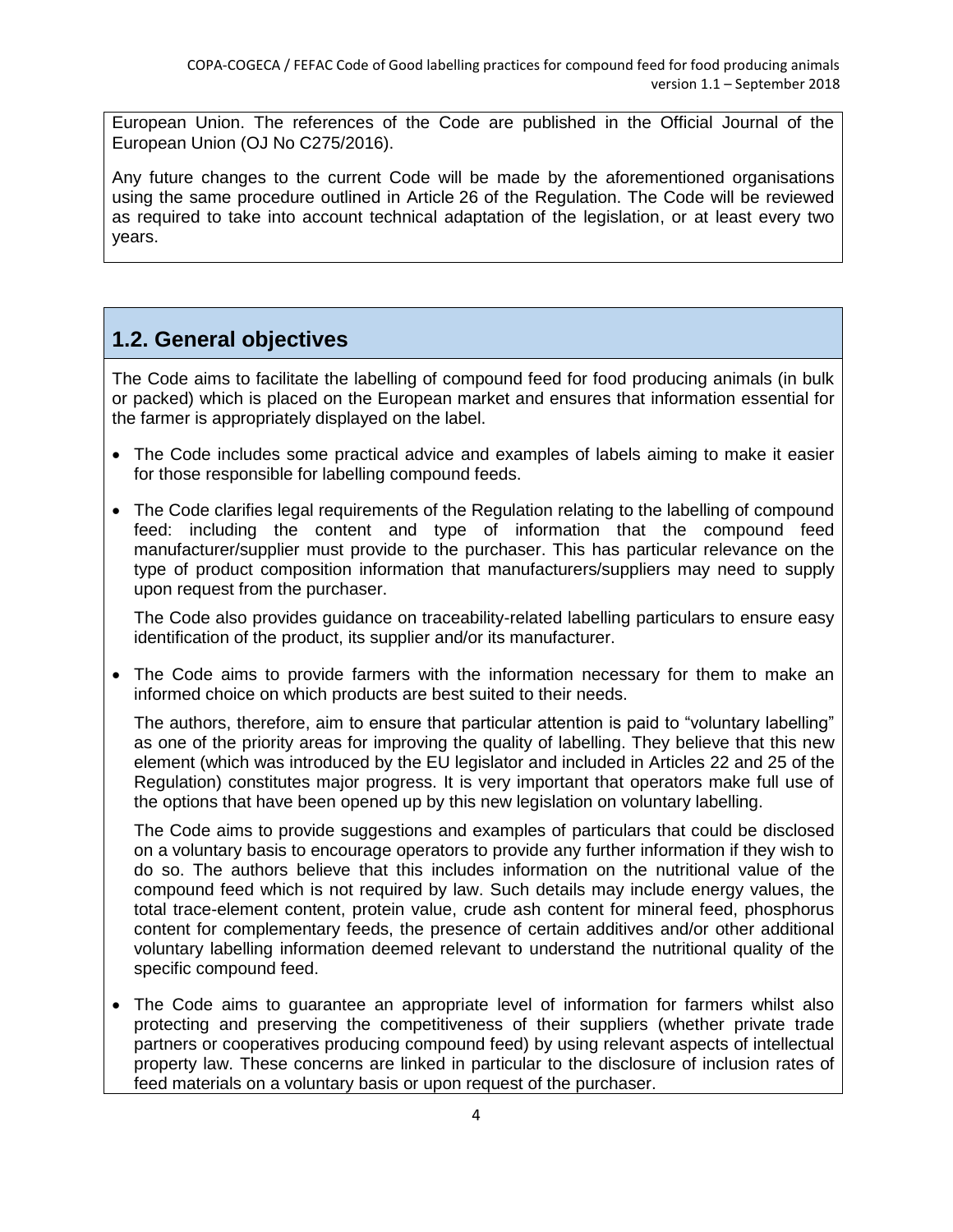The Code also provides further guidance on how to interpret and apply the new legislative framework on claims as referred to in Article 13 of Regulation (EC) No 767/2009 in order to ensure that such claims are meaningful and to allow the purchaser to use the compound feed in an optimised way. Further information regarding the type of claims, their substantiation as well as their phrasing is also provided in the Code.

• Finally, the authors believe that the form and type of labelling used is a very important factor in ensuring that the information is clearly understood by the farmer.

Labelling should reflect and move with the developments in market communication by being able to take into account techniques such as the use of electronic media and the internet.

### <span id="page-6-0"></span>**1.3. The scope of the Code**

- As far as the use and the placing on the market of compound feed are concerned, the Code focuses on the provisions in the Regulation last amended by Regulation (EU) 2017/2279.
- In addition to this, further legislation must be complied with by the manufacturer and the user must also be aware of these. Non-exhaustive examples of such legislation includes, [Regulation \(EC\) No](http://eur-lex.europa.eu/legal-content/EN/TXT/PDF/?uri=CELEX:02002R0178-20140630&qid=1465241062181&from=EN) 178/2002 on General Food Law, [Regulation \(EC\)](http://eur-lex.europa.eu/legal-content/EN/TXT/PDF/?uri=CELEX:02003R1831-20151230&qid=1465241123530&from=EN)  No [1831/2003](http://eur-lex.europa.eu/legal-content/EN/TXT/PDF/?uri=CELEX:02003R1831-20151230&qid=1465241123530&from=EN) on additives for use in animal nutrition, [Directive 2008/38/EC](http://eur-lex.europa.eu/legal-content/EN/TXT/PDF/?uri=CELEX:02008L0038-20141112&qid=1465240992785&from=EN) establishing a list of intended uses of animal feedingstuffs for particular nutritional purposes. [Regulation \(EC\) No](http://eur-lex.europa.eu/legal-content/EN/TXT/PDF/?uri=CELEX:02001R0999-20160203&qid=1465241172093&from=EN) 999/2001 laying down rules for the prevention, control and eradication of certain TSEs, [Regulation \(EC\) No](http://eur-lex.europa.eu/legal-content/EN/TXT/PDF/?uri=CELEX:02009R1069-20140101&qid=1465241215320&from=EN) 1069/2009 and [Regulation \(EC\)](http://eur-lex.europa.eu/legal-content/EN/TXT/PDF/?uri=CELEX:02011R0142-20150223&qid=1465241286881&from=EN)  No [142/2011](http://eur-lex.europa.eu/legal-content/EN/TXT/PDF/?uri=CELEX:02011R0142-20150223&qid=1465241286881&from=EN) on animal by-products and [Regulations \(EC\) No](http://eur-lex.europa.eu/legal-content/EN/TXT/PDF/?uri=CELEX:02003R1829-20080410&qid=1465241353612&from=EN) 1829/2003 on genetically modified food & feed and (EC) No [1830/2003](http://eur-lex.europa.eu/legal-content/EN/TXT/PDF/?uri=CELEX:02003R1830-20081211&qid=1465241393697&from=EN) on traceability and labelling of genetically modified food & feed.
- It should be noted that this Code does not apply to feed materials, compound feed for household pets, compound feed for fur animals, feed additives or premixtures of feed additives, which are subject to specific labelling provisions. It applies to medicated feed, without prejudice to specific labelling requirements defined in Directive [90/167/EEC,](http://eur-lex.europa.eu/LexUriServ/LexUriServ.do?uri=CELEX:31990L0167:EN:HTML) and to feed destined to organic farming, without prejudice to specific labelling requirements defined in Regulations (EC) No [834/2007](http://eur-lex.europa.eu/legal-content/EN/TXT/PDF/?uri=CELEX:02007R0834-20130701&qid=1465241442307&from=EN) and (EC) No [889/2008.](http://eur-lex.europa.eu/legal-content/EN/TXT/PDF/?uri=CELEX:02008R0889-20150101&qid=1465241480103&from=EN)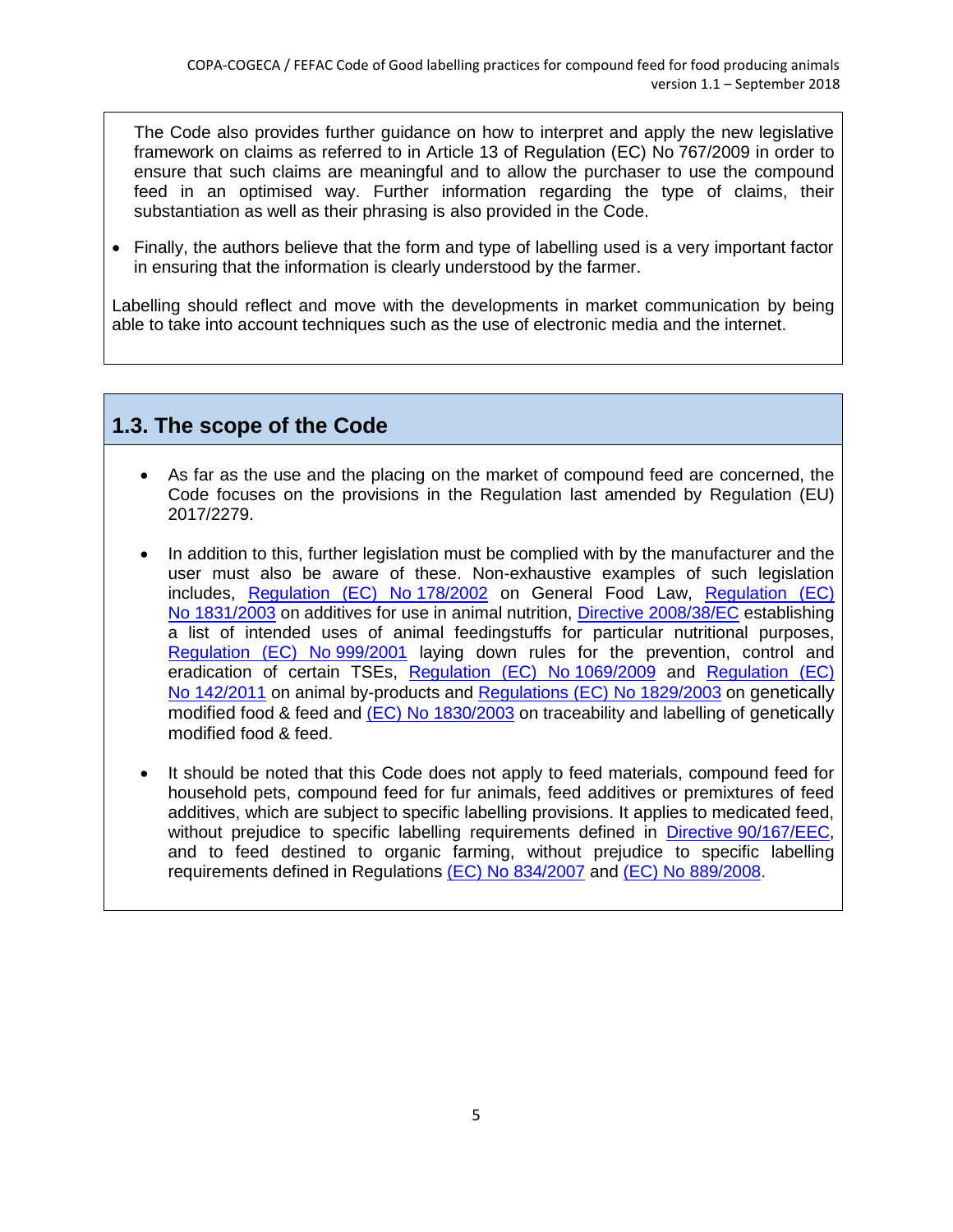# <span id="page-7-0"></span>**2.Glossary**

### <span id="page-7-1"></span>**2.1. Definitions laid down in Regulation (EC) No 767/2009**

• The definitions of 'feed-business operator', 'food-producing animal', 'feed materials', 'compound feed', 'complete feed', 'complementary feed', 'mineral feed', 'milk replacer', 'carrier', 'particular nutritional purpose', 'feed intended for particular nutritional purposes', 'minimum storage life', 'batch' or 'lot', 'labelling', 'label', and 'presentation' are laid down in Article 3(2) of [Regulation \(EC\) No](http://eur-lex.europa.eu/legal-content/EN/TXT/PDF/?uri=CELEX:02009R0767-20100901&qid=1465241522728&from=EN) 767/2009.

| feed-business<br>operator | any natural or legal person responsible for ensuring that the requirements of this<br>Regulation are met within the feed business under their control.                                                                                                                                                                                                                                                                                                                              |
|---------------------------|-------------------------------------------------------------------------------------------------------------------------------------------------------------------------------------------------------------------------------------------------------------------------------------------------------------------------------------------------------------------------------------------------------------------------------------------------------------------------------------|
| food-producing<br>animal  | any animal that is fed, bred or kept for the production of food for human<br>consumption, including animals that are not used for human consumption, but<br>that belong to a species that is normally used for human consumption in the<br>Community.                                                                                                                                                                                                                               |
| feed materials            | products of vegetable or animal origin, whose principal purpose is to meet<br>animals' nutritional needs, in their natural state, fresh or preserved, and products<br>derived from the industrial processing thereof, and organic or inorganic<br>substances, whether or not containing feed additives, which are intended for use<br>in oral animal-feeding either directly as such, or after processing, or in the<br>preparation of compound feed, or as carrier of premixtures. |
| compound feed             | a mixture of at least two feed materials, whether or not containing feed additives,<br>for oral animal-feeding in the form of complete or complementary feed.                                                                                                                                                                                                                                                                                                                       |
| complete feed             | compound feed which, by reason of its composition, is sufficient for a daily<br>ration.                                                                                                                                                                                                                                                                                                                                                                                             |
| complementary<br>feed     | compound feed which has a high content of certain substances but which, by<br>reason of its composition, is sufficient for a daily ration only if used in<br>combination with other feed.                                                                                                                                                                                                                                                                                           |
| mineral feed              | complementary feed containing at least 40% crude ash.                                                                                                                                                                                                                                                                                                                                                                                                                               |
| milk replacer             | compound feed administered in dry form or after dilution in a given quantity of<br>liquid for feeding young animals as a complement to, or substitute for, post-<br>colostral milk or for feeding young animals such as calves, lambs or kids<br>intended for slaughter.                                                                                                                                                                                                            |
| carrier                   | a substance used to dissolve, dilute, disperse or otherwise physically modify a<br>feed additive in order to facilitate its handling, application or use without altering<br>its technological function and without exerting any technological effect itself.                                                                                                                                                                                                                       |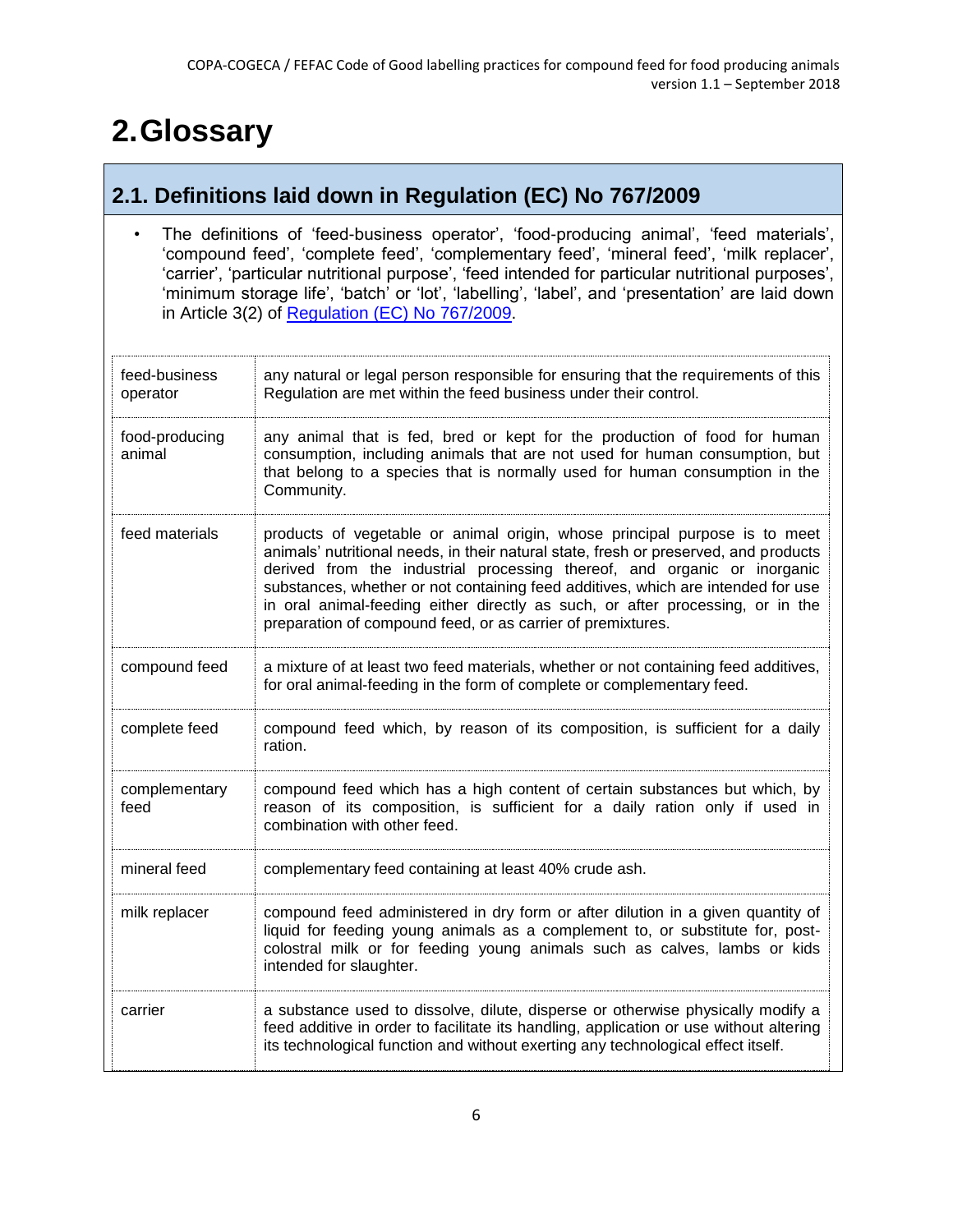| particular<br>nutritional<br>purpose                       | the purpose of meeting the specific nutritional needs of animals whose process<br>of assimilation, absorption or metabolism is, or could be, temporarily or<br>irreversibly impaired and who can, therefore, benefit from the ingestion of feed<br>appropriate to their condition.                                                                                           |
|------------------------------------------------------------|------------------------------------------------------------------------------------------------------------------------------------------------------------------------------------------------------------------------------------------------------------------------------------------------------------------------------------------------------------------------------|
| feed intended for<br>particular<br>nutritional<br>purposes | feed which can satisfy a particular nutritional purpose by virtue of its particular<br>composition or method of manufacture, which clearly distinguishes it from<br>ordinary feed. Feed intended for particular nutritional purposes does not include<br>medicated feedingstuffs within the meaning of Directive 90/167/EEC.                                                 |
| minimum storage<br>life                                    | the period during which, under proper storage conditions, the person responsible<br>for the labelling guarantees that the feed retains its declared properties; only one<br>minimum storage life may be indicated in respect of the feed as a whole, and it is<br>determined on the basis of the minimum storage life of each of its components.                             |
| batch or lot                                               | an identifiable quantity of feed determined to have common characteristics, such<br>as origin, variety, type of packaging, packer, consignor or labelling, and, in the<br>case of a production process, a unit of production from a single plant using<br>uniform production parameters or a number of such units, when produced in<br>continuous order and stored together. |
| labelling                                                  | the attribution of any words, particulars, trademarks, brand name, pictorial matter<br>or symbol to a feed by placing this information on any medium referring to or<br>accompanying such feed, such as packaging, container, notice, label, document,<br>ring, collar or the Internet, including for advertising purposes.                                                  |
| label                                                      | any tag, brand, mark, pictorial or other descriptive matter, written, printed,<br>stencilled, marked, embossed, impressed on, or attached to the packaging or<br>the container of feed.                                                                                                                                                                                      |
| presentation                                               | the shape, appearance or packaging and the packaging materials used for the<br>feed, further to the way in which it is arranged and the setting in which it is<br>displayed.                                                                                                                                                                                                 |

### <span id="page-8-0"></span>**2.2. Other definitions**

- The definitions of 'feed', 'feed business' and 'placing on the market' are laid down in Article 3 of [Regulation \(EC\) No](http://eur-lex.europa.eu/legal-content/EN/TXT/PDF/?uri=CELEX:02002R0178-20140630&qid=1465241062181&from=EN) 178/2002.
- The definitions of 'feed additive', 'premixture', 'processing aids' and 'daily ration' are laid down in Article 2 of [Regulation \(EC\) No](http://eur-lex.europa.eu/legal-content/EN/TXT/PDF/?uri=CELEX:02003R1831-20151230&qid=1465241123530&from=EN) 1831/2003.
- The definitions of 'establishment' and 'competent authority' are laid down in Article 3 of [Regulation \(EC\) No](http://eur-lex.europa.eu/legal-content/EN/TXT/PDF/?uri=CELEX:02005R0183-20160423&qid=1465241898309&from=EN) 183/2005.
- The definitions of 'animal species' or 'animal categories' are laid down in Annex IV to [Commission Regulation \(EC\) No](http://eur-lex.europa.eu/legal-content/EN/TXT/PDF/?uri=CELEX:32008R0429&qid=1465241987757&from=EN) 429/2008.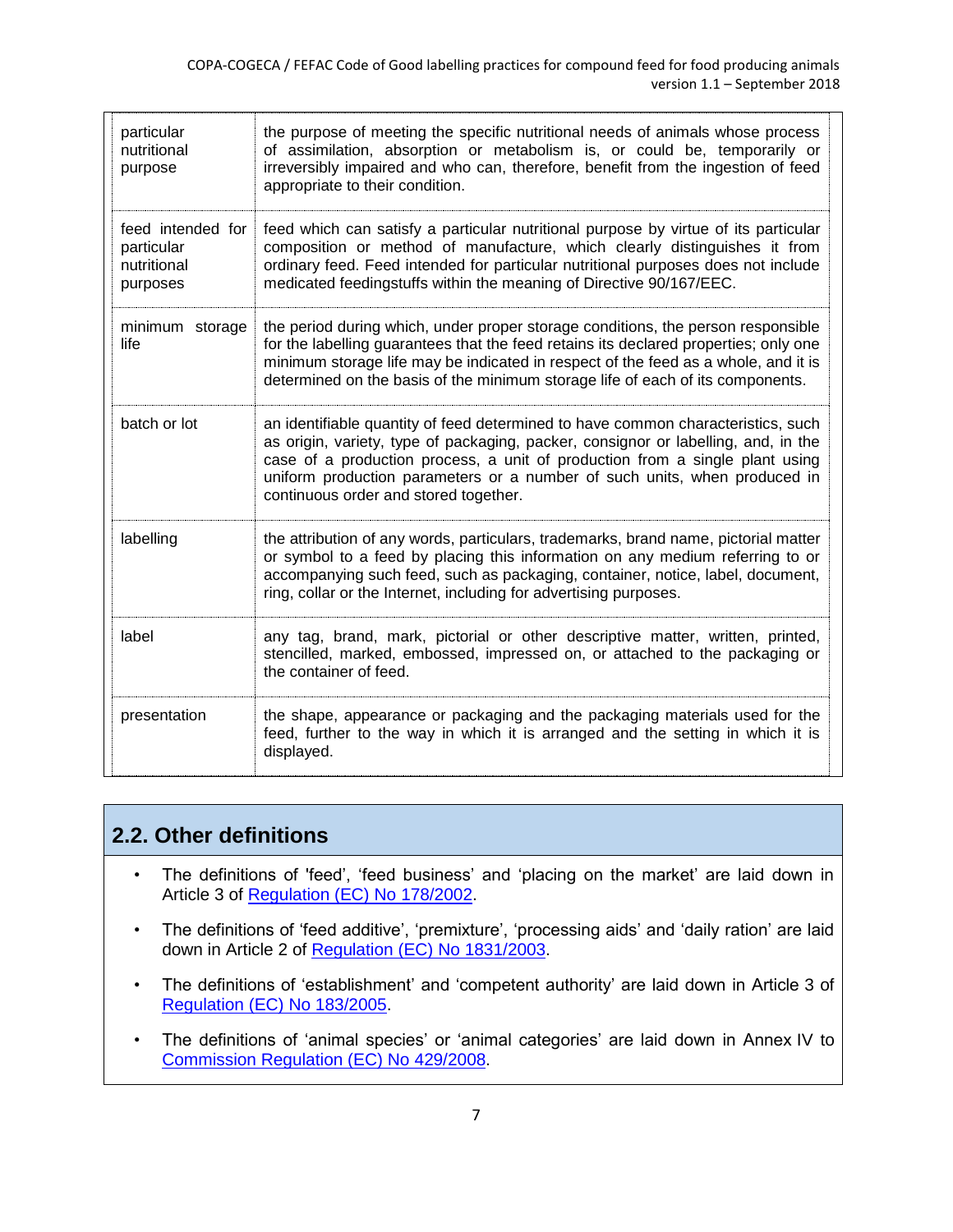# <span id="page-9-0"></span>**3.Typology of labelling particulars**

<span id="page-9-2"></span><span id="page-9-1"></span>

| 3.1. Product information provided through labelling                                                                                                                                                                                                                                                                                                                                                                                                                                                           |                                                         |  |
|---------------------------------------------------------------------------------------------------------------------------------------------------------------------------------------------------------------------------------------------------------------------------------------------------------------------------------------------------------------------------------------------------------------------------------------------------------------------------------------------------------------|---------------------------------------------------------|--|
| 3.1.1. Traceability related information                                                                                                                                                                                                                                                                                                                                                                                                                                                                       |                                                         |  |
| Commercial name of the product:                                                                                                                                                                                                                                                                                                                                                                                                                                                                               |                                                         |  |
| $\circ$ The person responsible for the labelling may mention on the label the<br>commercial name of the compound feed. This may also be<br>accompanied by a unique identification number to ensure traceability<br>and correct use of products.                                                                                                                                                                                                                                                               |                                                         |  |
| The commercial name of the product should not mislead the user as<br>℺<br>regards the intended uses and characteristics of the product and<br>should always respect the general principles as well as the provisions<br>on claims.                                                                                                                                                                                                                                                                            | R. 767/2009,<br>Art. $11(1)$<br>R. 767/2009,<br>Art. 13 |  |
| Type of compound feed                                                                                                                                                                                                                                                                                                                                                                                                                                                                                         |                                                         |  |
| Indicate the description of the type of compound feed: 'complete feed'<br>☞<br>or 'complementary feed', as appropriate<br>For 'complete feed', the designation 'complete milk replacer feed'<br>may be used, if appropriate,                                                                                                                                                                                                                                                                                  | R. 767/2009,<br>Art. 15(a)                              |  |
| For 'complementary feed', the following designations may be used<br>$\overline{\phantom{a}}$<br>if appropriate: 'mineral feed' or 'complementary milk replacer feed'.                                                                                                                                                                                                                                                                                                                                         |                                                         |  |
| Indicate the animal categories or by default, species for which the<br>compound feed is destined to. It is recommended to combine the<br>description of the type of compound feed and the species of<br>destination (e.g. complete feed for turkey).                                                                                                                                                                                                                                                          | R. 767/2009,<br>Art. 17(1) (a)                          |  |
| For dietetic feed, the qualifying expression 'dietetic' should be<br>mentioned next to the designation of the feed (e.g. dietetic complete<br>feed).                                                                                                                                                                                                                                                                                                                                                          | R. 767/2009,<br>Art. 18(a)                              |  |
| Identification of the feed business operator responsible for the labelling                                                                                                                                                                                                                                                                                                                                                                                                                                    |                                                         |  |
| $\degree$ The person responsible for the labelling shall be the feed business   R. 767/2009,<br>operator who first places compound feed on the market or, where<br>applicable, the feed business operator under whose name or business<br>name the feed is marketed. This means that a retailer placing a<br>compound feed on the market under his name is responsible for all<br>the labelling particulars. In any case, the person responsible for<br>labelling shall be established in the European Union. | Art. 12                                                 |  |
| $\degree$ Shall be specified on the label:<br>The name or business name of the person responsible for labelling;                                                                                                                                                                                                                                                                                                                                                                                              | R. 767/2009,<br>Art. 15 (b)<br>R. 767/2009,             |  |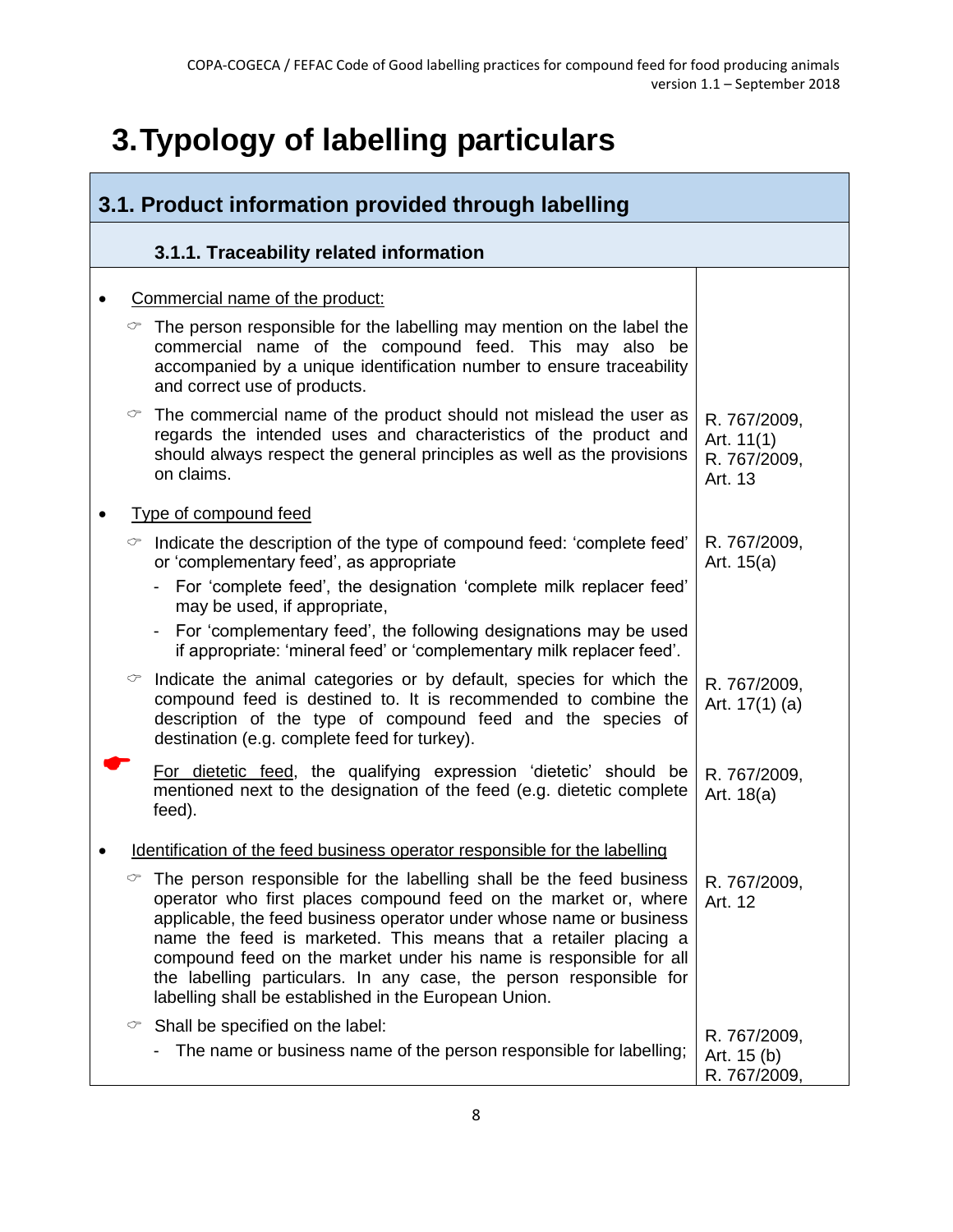|           |   | - The approval number if the person responsible for labelling holds<br>approval as a feed establishment in accordance with Article 10 of<br>Regulation (EC) No 183/2005 on feed hygiene;                                                                                                                                                                                                                                                                                       | Art. 15 (c)                     |
|-----------|---|--------------------------------------------------------------------------------------------------------------------------------------------------------------------------------------------------------------------------------------------------------------------------------------------------------------------------------------------------------------------------------------------------------------------------------------------------------------------------------|---------------------------------|
|           |   | If the person responsible for labelling does not hold approval as a<br>-<br>feed establishment but holds an approval granted in accordance<br>with Article 24 of Regulation (EC) No 1069/2009 on animal<br>by-products <sup>1</sup> , this approval number.                                                                                                                                                                                                                    |                                 |
|           |   | For the sake of traceability, a company that has an approval number<br>for the production of certain feeds (e.g. production of feed containing<br>coccidiostats) should also specify this approval number on the label of<br>other types of feed they are producing but which do not require an<br>approval (e.g. production of a grain mixture for ornamental birds<br>without additives).                                                                                    |                                 |
|           | ☞ | In cases where the producer is not the person responsible for the<br>labelling, the following shall be provided in addition to the above<br>labelling particulars:                                                                                                                                                                                                                                                                                                             | R. 767/2009,<br>Art. $17(1)(c)$ |
|           |   | The name and address of the producer or business name, or                                                                                                                                                                                                                                                                                                                                                                                                                      |                                 |
|           |   | An identifying number which shall be:<br>$\overline{\phantom{a}}$                                                                                                                                                                                                                                                                                                                                                                                                              |                                 |
|           |   | The approval number of the producer for approved feed<br>$\circ$<br>manufacturers in accordance with Article 10 of Regulation (EC)<br>No 183/2005;                                                                                                                                                                                                                                                                                                                             |                                 |
|           |   | By default, an identifying number in accordance with Articles 9,<br>$\circ$<br>23 or 24 of Regulation (EC) No 183/2005;                                                                                                                                                                                                                                                                                                                                                        |                                 |
|           |   | By default, an identifying number allocated at the request of<br>$\circ$<br>the producers or the importing feed business operator, which<br>shall be in accordance with the format laid down in Chapter II<br>of Annex V to Regulation (EC) No 183/2005.                                                                                                                                                                                                                       |                                 |
| $\bullet$ |   | Batch or lot reference number                                                                                                                                                                                                                                                                                                                                                                                                                                                  |                                 |
|           |   | $\circ$ A batch (also called a lot) is an identifiable quantity of feed determined<br>to have common characteristics (such as composition, target species,<br>packer or labelling). In the case of compound feed, the batch number<br>shall refer uniquely to a unit of production from a single plant using<br>uniform production parameters (such as same formulation,<br>presentation) or a number of such units, when produced in continuous<br>order and stored together. | R. 767/2009,<br>Art. 15 (d)     |
|           | ℺ | The purpose of the indication of the batch number on the label is to<br>facilitate the traceability of the product placed on the market. The<br>determination of the size and characteristics of the batch shall be                                                                                                                                                                                                                                                            |                                 |

l 1 It must be stressed that Regulation (EC) No 767/2009 refers to Regulation (EC) No 1774/2002 on Animal-By-Products, which has since been replaced by Regulation (EC) No 1069/2009 and Regulation (EC) No 142/2011. For the purpose of the indication of approval numbers related to the Animal-By-Products legislation, the correspondence between the relevant articles of Regulation (EC) No 1774/2002 and Regulation (EC) No 1069/2009 is based in particular on the Correlation Table in Annex of Regulation (EC) No 1069/2009.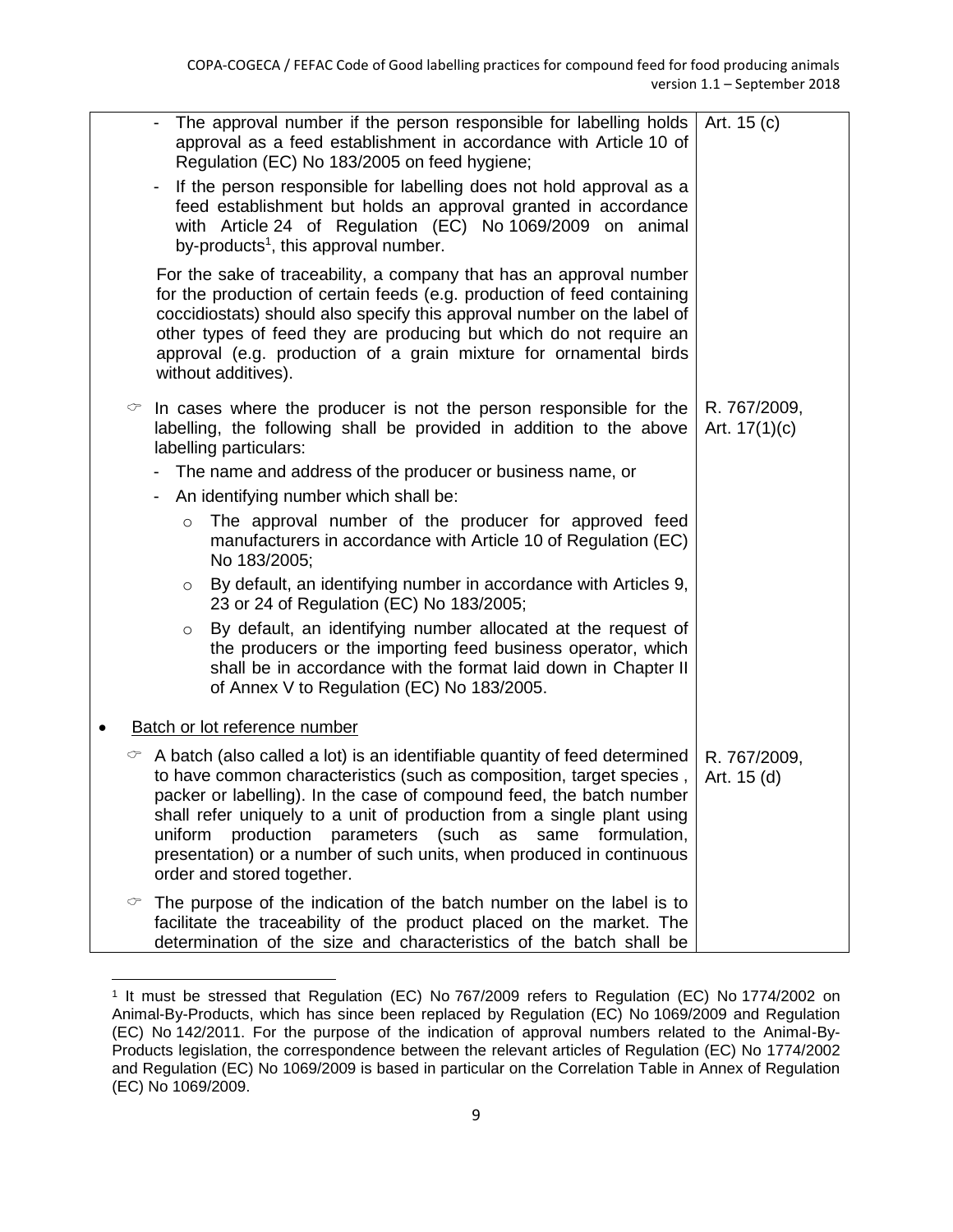|           | established as part of the traceability system designed by the<br>manufacturer as required under Annex II of the EU Feed Hygiene<br>Regulation (EC) No 183/2005.                 |                             |
|-----------|----------------------------------------------------------------------------------------------------------------------------------------------------------------------------------|-----------------------------|
|           | The format of the batch number is left to the manufacturer. It is<br>recommended that the elements making up the batch number are<br>meaningful to allow ease of identification. |                             |
| $\bullet$ | Net quantity                                                                                                                                                                     |                             |
|           | $\degree$ The net quantity expressed in units of mass in the case of solid<br>products, and in units of mass or volume in the case of liquids.                                   | R. 767/2009,<br>Art. 15 (e) |

<span id="page-11-0"></span>

|    | 3.1.2. Instructions for use                                                                                                                                                                                                                                                                                                                                                                                                                                                                                 |                                                                           |
|----|-------------------------------------------------------------------------------------------------------------------------------------------------------------------------------------------------------------------------------------------------------------------------------------------------------------------------------------------------------------------------------------------------------------------------------------------------------------------------------------------------------------|---------------------------------------------------------------------------|
| a) | General instruction for proper and appropriate use:                                                                                                                                                                                                                                                                                                                                                                                                                                                         |                                                                           |
|    | $\degree$ The labelling of all types of compound feed shall also include the<br>general instructions for proper and appropriate use, indicating the<br>purpose for which the compound feed is intended and when required<br>by the legislation, animal categories or species to which the<br>compound feed must not legally be fed.                                                                                                                                                                         | R. 767/2009,<br>Art. $17(1)(b)$                                           |
|    | Attention should be paid to the existence of specific instructions for<br>use linked to the presence of certain feed additives / feed materials:                                                                                                                                                                                                                                                                                                                                                            |                                                                           |
|    | For compound feed containing certain additives for which additional<br>labelling instructions are mentioned in the authorisation decision<br>(e.g. for coccidiostats), please refer to the legal act authorising the<br>feed additive, accessible via the Community register of feed<br>additives.                                                                                                                                                                                                          | R. 767/2009<br>Annex VI<br>Chapter I (9) as<br>amended by<br>R. 2017/2279 |
|    | For compound feed containing coccidiostats and histomonostats,<br>draw attention to the obligation to ensure a withdrawal period<br>before slaughtering or placing on the market of the food of animal<br>origin as specified in the legal act authorising the feed additive.                                                                                                                                                                                                                               |                                                                           |
|    | For compound feed containing feed materials of animal origin<br>where its use is subject to restrictive conditions (e.g. non-ruminant<br>PAPs, fishmeal, blood meal or blood products), the nature of the<br>feed materials included and the species for which the use of the<br>feed is prohibited shall be specified on the label (for example:<br>'contains processed animal protein derived from non-ruminants -<br>shall not be fed to farmed animals except aquaculture animals and<br>fur animals'). | R. 999/2001,<br>Annex IV,<br>Chapter IV                                   |
|    | For complementary feed containing additives in excess of the<br>maximum levels fixed for complete feed, the labelling shall specify the<br>maximum quantity of the complementary feed:                                                                                                                                                                                                                                                                                                                      | R. 767/2009,<br>Annex II (4)                                              |
|    | in grams or kilograms or units of volume of complementary feed per<br>animal per day, or                                                                                                                                                                                                                                                                                                                                                                                                                    |                                                                           |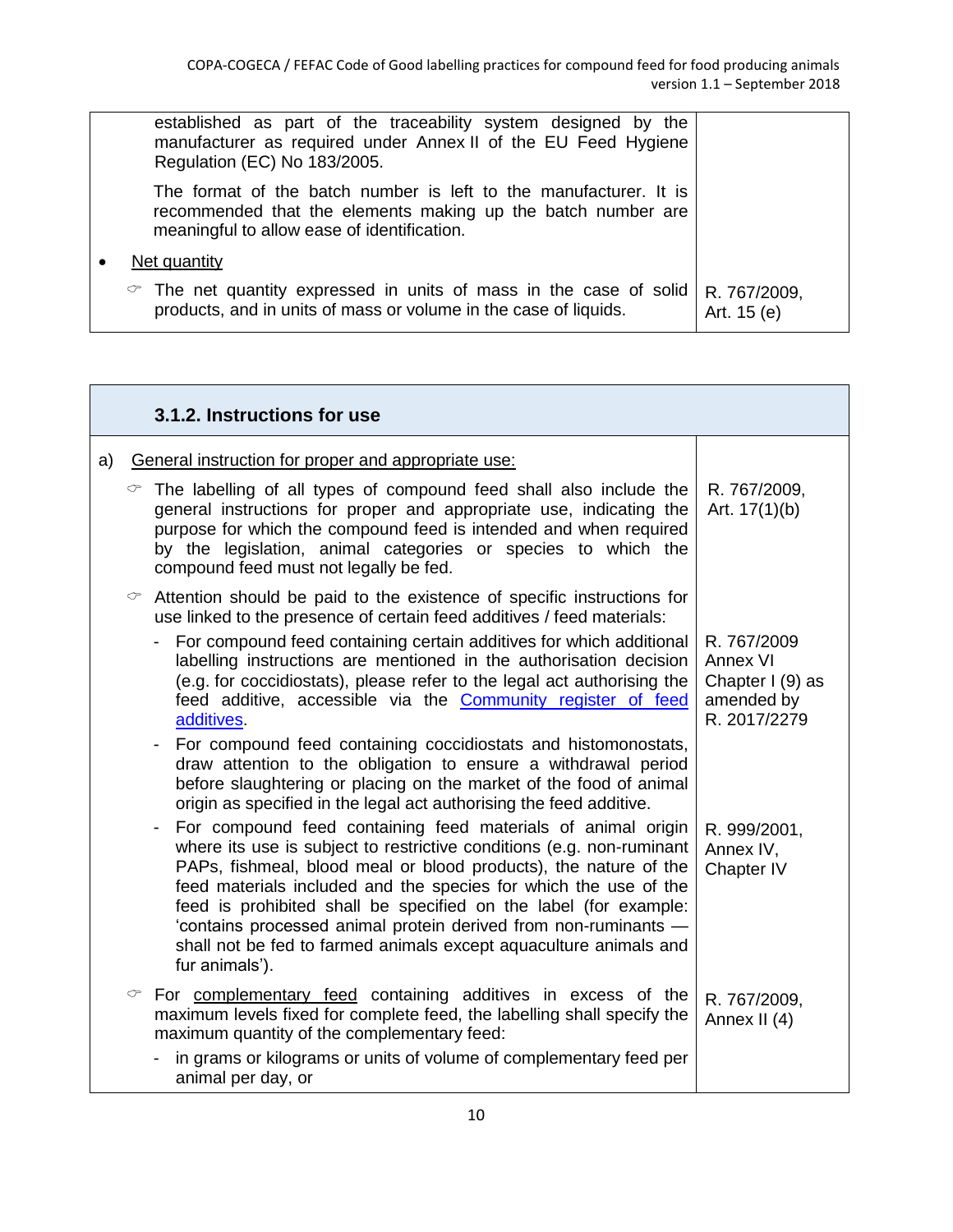|    |   | percentage of the daily ration based on 12% moisture content, or                                                                                                                                                                                                                                                                                                                                                                                                         |                            |
|----|---|--------------------------------------------------------------------------------------------------------------------------------------------------------------------------------------------------------------------------------------------------------------------------------------------------------------------------------------------------------------------------------------------------------------------------------------------------------------------------|----------------------------|
|    |   | per kilo of complete feed or percentage in complete feed,                                                                                                                                                                                                                                                                                                                                                                                                                |                            |
|    |   | in order to ensure that the respective maximum contents of feed<br>additives in the daily ration are complied with.                                                                                                                                                                                                                                                                                                                                                      |                            |
|    |   | For dietetic feed, the nutritional objective and information related to<br>essential nutritional characteristics as laid down in column 1 and 2 of<br><b>Commission Directive 2008/38/EC</b>                                                                                                                                                                                                                                                                             | R. 767/2009,<br>Art. 18(b) |
|    |   | For dietetic feed, indicate that 'The opinion of a nutrition expert or<br>veterinarian should be sought before using the feed or before<br>extending its period of use.' and describe any additional particulars<br>that would be required in column 6 of Directive 2008/38/EC.                                                                                                                                                                                          | R. 767/2009,<br>Art. 18(c) |
|    |   | For dietetic feed, the recommended period of use indicated in<br>column 5 of part B indicates a range within which the nutritional<br>purpose should normally be achieved. Manufacturers can refer to<br>more precise periods of use, within the fixed limits.                                                                                                                                                                                                           | R. 767/2009,<br>Art. 18(b) |
| b) |   | Minimum storage life (Use before date / Best before date):                                                                                                                                                                                                                                                                                                                                                                                                               |                            |
|    | ☞ | The 'minimum storage life' means the period during which, under<br>proper storage conditions, the person responsible for the labelling<br>guarantees that the feed retains its declared properties; the minimum<br>storage life shall be indicated in respect of the feed as a whole, based<br>on the minimum storage life of each of its components.                                                                                                                    |                            |
|    | ☞ | The setting of the best before date is the responsibility of the person<br>responsible for labelling and shall take into account deterioration of<br>certain elements of the compound feed such as vitamins. The<br>determination of compound feed storage life should take into account<br>(amongst other factors) the storage life of its different components<br>(feed additives, feed materials as relevant) as specified by the<br>supplier(s) of the component(s). |                            |
|    | ☞ | The minimum storage life will be expressed as "use before date" or $\vert$ R. 767/2009,<br>"best before date" depending on the perishability of the compound<br>feed.                                                                                                                                                                                                                                                                                                    | Art. $17(1)(d)$            |
|    |   | The use before date is mainly used for microbiologically perishable<br>products (e.g. for liquid compound feed). The numeric indication of<br>dates shall follow the order of day, month and year and the format<br>shall be indicated on the label by means of the following<br>abbreviation: 'DD/MM/YY'.                                                                                                                                                               |                            |
|    |   | The best before date is used for types of compound feed other than<br>-<br>microbiologically perishable ones. It is determined taking into<br>account the best before dates of the constituents (feed additives,<br>feed materials) and the specificities of the compound feed (e.g.<br>presentation). The numeric indication of dates shall follow the order<br>of month and year and the format shall be indicated on the label by                                     |                            |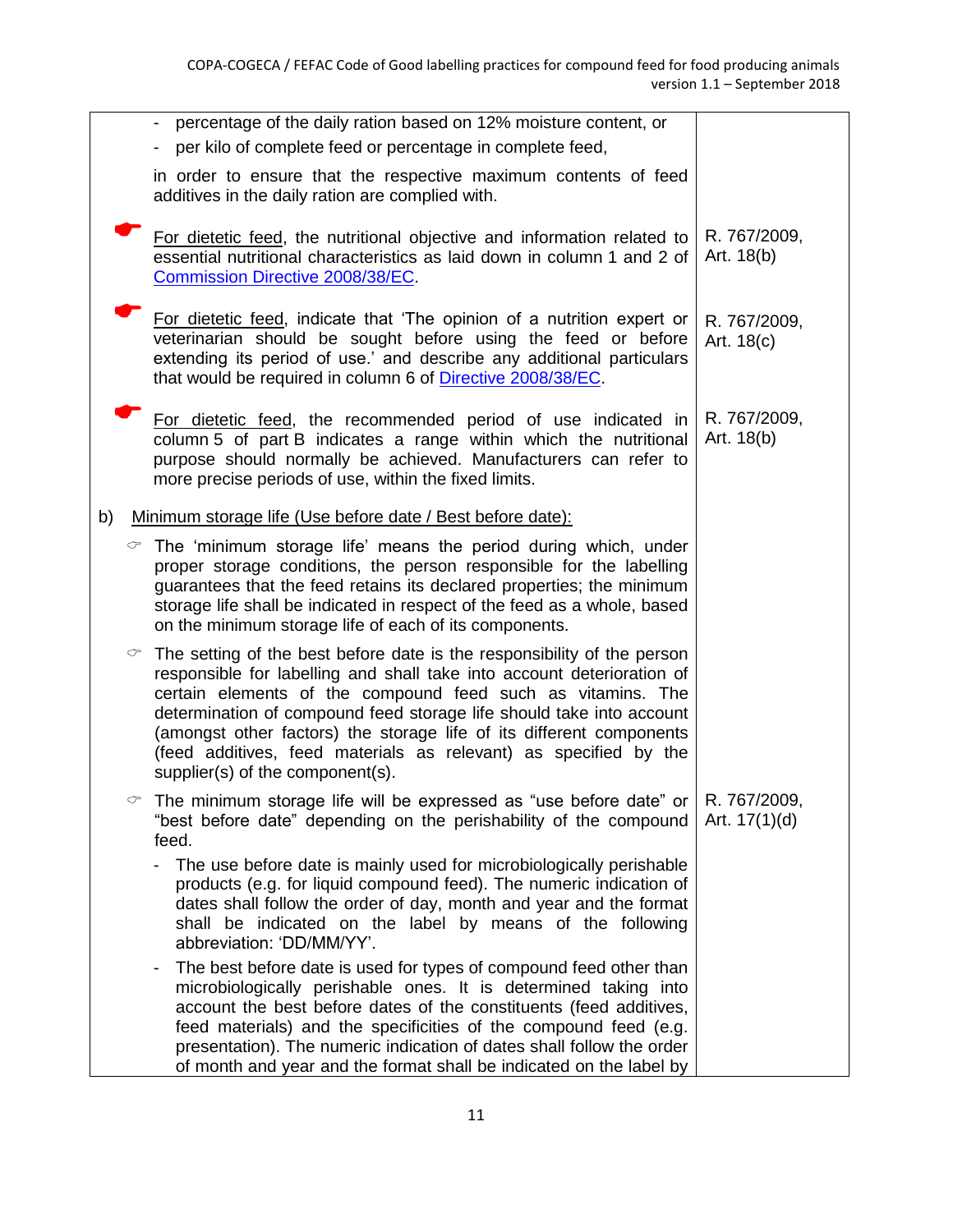|   | means of the following abbreviation: 'MM/YY'.                                                                                                                                                                                                                   |  |
|---|-----------------------------------------------------------------------------------------------------------------------------------------------------------------------------------------------------------------------------------------------------------------|--|
| ☞ | The manufacturing date (day, month and year) may be mentioned on<br>the label. In such case, the use before date or the best before date as<br>appropriate can be indicated as follows: '(period in days or months as<br>appropriate) after manufacturing date. |  |
|   |                                                                                                                                                                                                                                                                 |  |

<span id="page-13-0"></span>

|    | 3.1.3. Compound feed specifications |                                                                                                                                                                                                                                                                                                                                                                                                                                                                                                                           |              |  |
|----|-------------------------------------|---------------------------------------------------------------------------------------------------------------------------------------------------------------------------------------------------------------------------------------------------------------------------------------------------------------------------------------------------------------------------------------------------------------------------------------------------------------------------------------------------------------------------|--------------|--|
| a) |                                     | Declaration of feed materials:                                                                                                                                                                                                                                                                                                                                                                                                                                                                                            | R. 767/2009, |  |
|    |                                     | (i) General principles                                                                                                                                                                                                                                                                                                                                                                                                                                                                                                    | Art. 17      |  |
|    |                                     | $\degree$ Given that compound feeds are produced on the basis of the<br>percentages of incorporation of each feed material on a weight basis<br>and not on the basis of the moisture content of the compound feed, it<br>is appropriate for technical and control reasons to list the feed<br>materials incorporated into a compound feed in descending order by<br>weight as included. The list of feed materials shall bear the heading<br>'Composition' and shall indicate the name of each feed material.             |              |  |
|    |                                     | $\degree$ When a feed material with a high moisture content is incorporated in<br>the compound feed (such as for a liquid compound feed), it is<br>suggested - at the purchaser's request - that information is provided<br>on the quantitative composition of the compound feed on a dry matter<br>basis.                                                                                                                                                                                                                |              |  |
|    |                                     | The possibility for feed manufacturers to indicate percentages of all<br>feed materials incorporated into a compound feed on a voluntary basis<br>is intended to give an incentive to feed manufacturers to provide<br>purchasers with additional product information. It is, therefore,<br>recommended to favour the use of a range of $+/-15\%$ of the actual<br>value so as to grant sufficient know-how protection while ensuring a<br>comprehensive and meaningful flow of product information to the<br>purchasers. |              |  |
|    |                                     | $\degree$ If the presence of a feed material is emphasised on the labelling in<br>words, pictures or graphics, in particular in the commercial name of<br>the compound feed, the name and percentage by weight of this<br>emphasised feed material shall be indicated.                                                                                                                                                                                                                                                    |              |  |
|    |                                     | For dietetic feed, describe the feed materials where the declaration is<br>mandatory in accordance with column 4 of Directive 2008/38/EC<br>together with percentage of inclusion. The declarations required in<br>column 4 of Part B with the reference 'if added' are compulsory where<br>the feed material has been incorporated or increased specifically to<br>enable the achievement of the particular nutritional purpose.                                                                                         |              |  |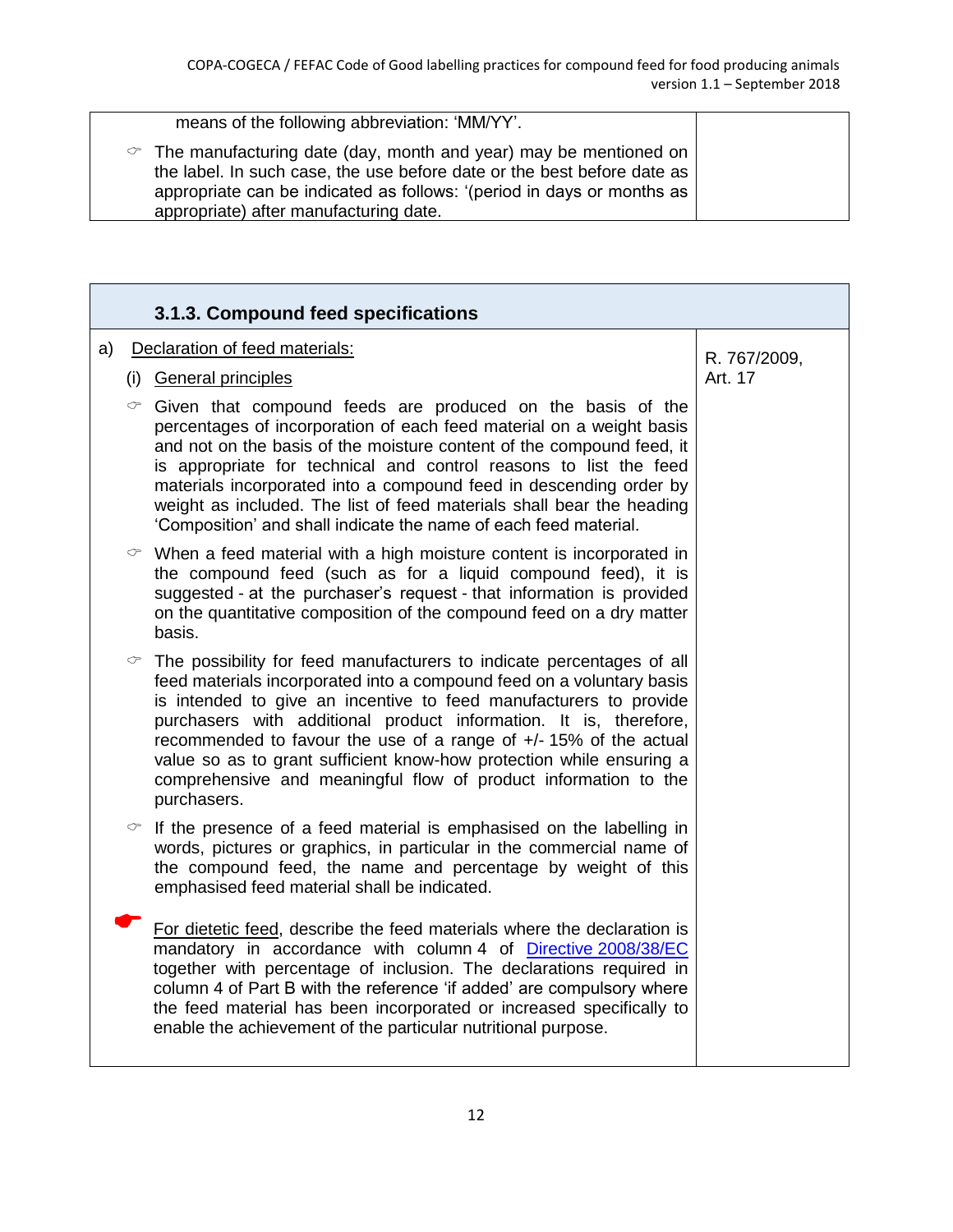|   | (ii) Names of the feed materials:                                                                                                                                                                                                                                                                                                                                                                                                                                                                                                                                                                                                                                                                                                                                                            |                                        |
|---|----------------------------------------------------------------------------------------------------------------------------------------------------------------------------------------------------------------------------------------------------------------------------------------------------------------------------------------------------------------------------------------------------------------------------------------------------------------------------------------------------------------------------------------------------------------------------------------------------------------------------------------------------------------------------------------------------------------------------------------------------------------------------------------------|----------------------------------------|
| ☞ | The person responsible for the labelling shall ensure that the names<br>used to declare feed materials under the "Composition" headline are<br>not misleading for the purchaser and comply with the general labelling<br>principles.                                                                                                                                                                                                                                                                                                                                                                                                                                                                                                                                                         | R. 767/2009,<br>Art. $11(1)$           |
| ☞ | It is recommended to use the name of feed materials listed in the EU<br>Catalogue of feed materials (Regulation (EC) No 2017/1017) as<br>referred to in Article 24 of Regulation (EC) No 767/2009. Using a<br>name of a feed material listed in the Catalogue requires compliance<br>with all relevant provisions for the specific feed material as laid down<br>in the Catalogue (in particular description).                                                                                                                                                                                                                                                                                                                                                                               | R. 767/2009,<br>Art. 24(5)             |
|   | $\degree$ It is required that the name of feed materials provided by the supplier<br>on the feed material label, if listed in the Catalogue of feed materials,<br>must meet the Catalogue requirements and, therefore, may be used<br>by the compound feed manufacturer when declaring feed materials on<br>the compound feed label. In case the feed material would have<br>undergone one or more of the processes specified in the glossary of<br>processes in part B of the annex of the EU Catalogue of feed<br>materials, the relevant name/qualifier of the process(es) shall be<br>added to the name of the feed material as relevant.                                                                                                                                                | R. 2017/1017<br>Annex Part A<br>Par. 8 |
|   | $\circ$ When declaring the composition of a compound feed, the person<br>responsible for the labelling may supplement the name of a feed<br>material listed in part C of the Catalogue of feed materials with<br>additional information, e.g. trade name. In such a case, the additional<br>information should be provided within brackets directly after the<br>denomination used in the Catalogue. (Example: soybean meal<br>(Hypro)).                                                                                                                                                                                                                                                                                                                                                     |                                        |
| ☞ | The person responsible for labelling may use a name not listed in the<br>Catalogue of feed materials in order to use a more descriptive name<br>(e.g. a brand name) or where the specific feed material does not align<br>well with existing descriptions given in the Catalogue. In such cases, it<br>is required that the name of the feed material is not misleading. Fancy<br>names must be avoided. It is recommended to include in the<br>denomination of the feed materials the name / qualifier of the process<br>undertaken as appropriate. Feed materials declared on the compound<br>feed or the feed materials label under a name not listed in the<br>Catalogue of Feed Materials shall have been notified to the Register<br>of feed materials (www.feedmaterialsregister.eu). |                                        |
| ℺ | When a compound feed contains one or several genetically modified<br>(GM) feed materials (e.g. GM soya) or feed materials of GM origin<br>(e.g. soybean meal from GM soya), the GM origin of the feed material<br>shall be mentioned along the following principles:<br>For feed materials which contain or consist of GMOs, the words                                                                                                                                                                                                                                                                                                                                                                                                                                                       | R. 1829/2003,<br>Art. 25               |
|   | "genetically modified [name of the organism]" shall appear either in                                                                                                                                                                                                                                                                                                                                                                                                                                                                                                                                                                                                                                                                                                                         |                                        |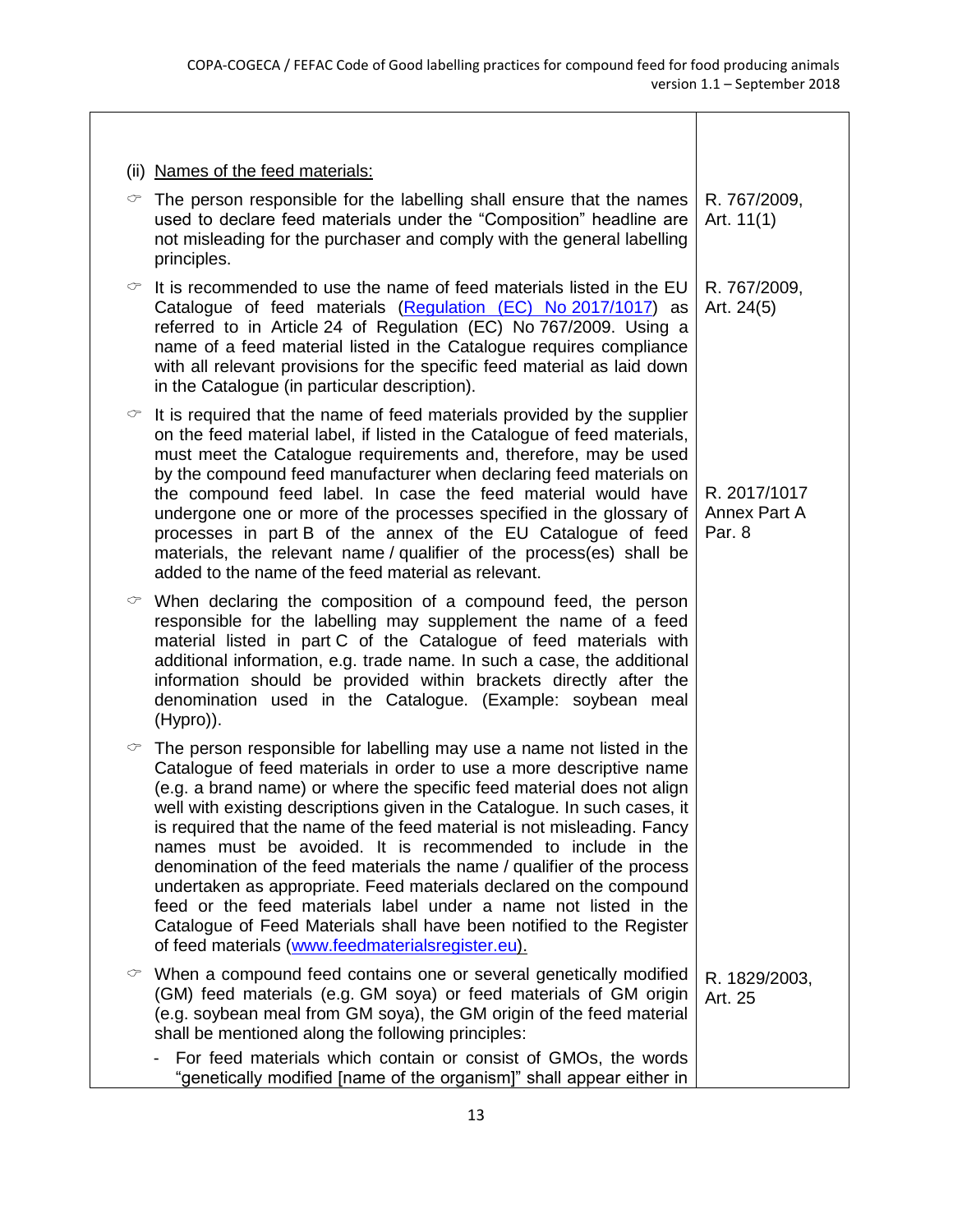|    | parentheses immediately following the specific name of the feed<br>material or as a footnote in immediate proximity to the declared<br>composition. In all cases, reference to the GM nature of the feed<br>material shall be printed in a font of at least the same size as the<br>list of feed materials.                                                                                                                                                                                                                                                                                                                                                                                                                                                                                                                                                                                                                                                                                                                                                                                                                                                                                                                                        |                                                                                |          |
|----|----------------------------------------------------------------------------------------------------------------------------------------------------------------------------------------------------------------------------------------------------------------------------------------------------------------------------------------------------------------------------------------------------------------------------------------------------------------------------------------------------------------------------------------------------------------------------------------------------------------------------------------------------------------------------------------------------------------------------------------------------------------------------------------------------------------------------------------------------------------------------------------------------------------------------------------------------------------------------------------------------------------------------------------------------------------------------------------------------------------------------------------------------------------------------------------------------------------------------------------------------|--------------------------------------------------------------------------------|----------|
|    | For feed materials derived from GMOs, the words "produced from<br>-<br>genetically modified [name of organism]" shall appear either in<br>parentheses immediately following the specific name of the feed<br>material or as a footnote in immediate proximity of the declared<br>composition printed in a font of at least the same size as the list of<br>feed material.                                                                                                                                                                                                                                                                                                                                                                                                                                                                                                                                                                                                                                                                                                                                                                                                                                                                          |                                                                                |          |
|    | If appropriate, labelling particulars must comply with additional<br>requirements referred to in the individual authorisation decision of<br>the GM events related to the characteristics of the feed<br>(composition, nutritional properties, intended use), implications for<br>the health of certain animal species, characteristics or properties<br>where a feed material may pose ethical or religious concerns. The<br>individual authorisations for GMOs may be found at the following<br>link: http://ec.europa.eu/food/dyna/gm register/index en.cfm.                                                                                                                                                                                                                                                                                                                                                                                                                                                                                                                                                                                                                                                                                    |                                                                                |          |
| b) | Declaration of feed additives:                                                                                                                                                                                                                                                                                                                                                                                                                                                                                                                                                                                                                                                                                                                                                                                                                                                                                                                                                                                                                                                                                                                                                                                                                     |                                                                                |          |
|    | $\degree$ Feed additives must be declared under the heading "Additives" as<br>appropriate with the most suitable unit of quantity referred to in the<br>additive authorisation. Next to the heading "Additives", it is<br>recommended to include 'per kg' or 'per litre' in brackets as<br>appropriate. Such units can also be mentioned after each feed<br>additive as appropriate.                                                                                                                                                                                                                                                                                                                                                                                                                                                                                                                                                                                                                                                                                                                                                                                                                                                               | R. 767/2009,<br>Art. 15(f)                                                     |          |
|    | Name, added amount and identification number of the following<br>additives and name of the functional group or the category of the<br>following additives shall be declared:<br>Additives where a maximum content is set for at least one food<br>producing animal species/category;<br>Additives belonging to the categories "zootechnical additives" and<br>"coccidiostats and histomonostats";<br>Additives for which the recommended maximum contents set in the<br>Ĭ.<br>legal act authorising the feed additive in question for complete<br>feedingstuffs are exceeded; in the case of complementary feed,<br>this provision applies when the amount of the additive in the<br>complete diet when applying the instructions of use exceeds the<br>recommended maximum contents.<br>Note: this provision applies commonly to flavourings and is<br>intended to discourage operators exceeding the recommended<br>maximum content in the complete feed for individual additives,<br>whilst not making it mandatory to declare the level on the label<br>when the total amount after addition below the recommended<br>maximum content (which would be the case with maximum<br>content). This provides know-how protection for the producer of | R. 767/2009,<br><b>Annex VI</b><br>Chapter I<br>(1)<br>amended<br>R. 2017/2279 | as<br>by |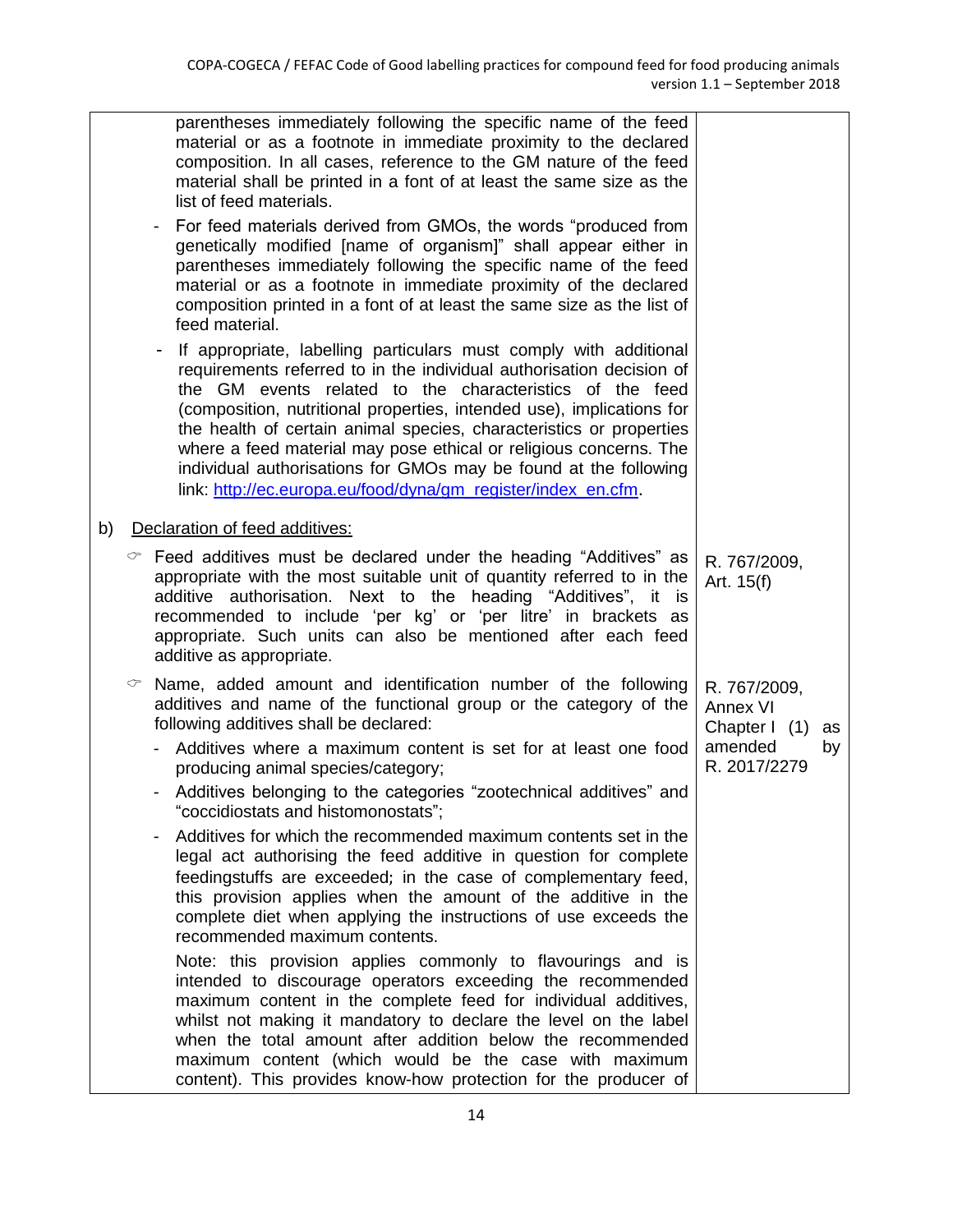|   | mixtures of flavourings; in practice, in cases where several mixtures<br>of flavourings are used (e.g. one incorporated in the premix and<br>another added directly to the compound feed), there is a risk of<br>exceeding the recommended maximum content of the same<br>flavouring compound which may be present in both flavouring<br>mixtures. It is, therefore, essential in such scenarios that suppliers<br>of flavourings provide their customer, under<br>of mixtures<br>confidentiality agreements, the necessary information to properly<br>implement this provision.                                                                                                                                                                                                                                                                                                                                                                                                                                                                                                                                         |                                                                                   |
|---|--------------------------------------------------------------------------------------------------------------------------------------------------------------------------------------------------------------------------------------------------------------------------------------------------------------------------------------------------------------------------------------------------------------------------------------------------------------------------------------------------------------------------------------------------------------------------------------------------------------------------------------------------------------------------------------------------------------------------------------------------------------------------------------------------------------------------------------------------------------------------------------------------------------------------------------------------------------------------------------------------------------------------------------------------------------------------------------------------------------------------|-----------------------------------------------------------------------------------|
|   | Other feed additives requiring mandatory declaration according to<br>their authorisation act (e.g. Hydroxy Analogue of Methionine and its<br>various forms authorised as a feed additive - see Annex V).                                                                                                                                                                                                                                                                                                                                                                                                                                                                                                                                                                                                                                                                                                                                                                                                                                                                                                                 | R. 469/2013                                                                       |
|   | Some or all other additives may be declared voluntarily. In this case,<br>the name should at least be provided under the heading "Additives"<br>and other information such as the functional group, the added amount<br>or ID number may be provided. However, in cases of voluntary<br>declaration of the name of a sensory or a nutritional feed additive, the<br>added amount shall be also declared. For mixtures of flavourings,<br>instead of the names of individual flavouring compounds, the<br>indication of the name of the functional group they belong to is<br>sufficient (i.e. "Flavourings"). In this case the amount to be provided is<br>the added amount of the mixtures of flavouring compounds. However,<br>in case one flavouring compound present in the mixture is subject to a<br>maximum content in the complete feed or its content in complete feed<br>exceeds the recommended maximum content as laid down in its<br>authorisation act, then the flavouring compound shall be declared in<br>accordance with the rules mentioned earlier for additives subject to<br>mandatory declaration. | R. 767/2009<br>Annex VI<br>Chapter I (6) and<br>(7) as amended<br>by R. 2017/2279 |
| ☞ | Operators should carefully consult the specific labelling requirements<br>laid down in individual authorisation acts of each feed additive,<br>accessible via the Community register of feed additives.                                                                                                                                                                                                                                                                                                                                                                                                                                                                                                                                                                                                                                                                                                                                                                                                                                                                                                                  |                                                                                   |
| ☞ | The name of functional groups or categories shall be as indicated in<br>Annex I to Regulation (EC) No 1831/2003. However, for certain<br>functional groups, the full name can be replaced by the abbreviated<br>name as defined in Annex VI Chapter I (3) of the Regulation.                                                                                                                                                                                                                                                                                                                                                                                                                                                                                                                                                                                                                                                                                                                                                                                                                                             | R 767/2009,<br>Annex VI<br>Chapter I (3) as<br>amended by                         |
| ☞ | There is no specific order imposed by the legislation regarding the<br>listing of feed additives. However, it is recommended that feed<br>additives belonging to the same categories or functional groups<br>described together<br>so that the<br>should<br>be<br>name<br>of the<br>category/functional group is mentioned only once.                                                                                                                                                                                                                                                                                                                                                                                                                                                                                                                                                                                                                                                                                                                                                                                    | R. 2017/2279                                                                      |
| ℺ | The name of the feed additive shall be the one mentioned in the<br>relevant legal act authorising the feed additive (accessible via the<br>Community register of feed additives) and the amount to be declared<br>shall be the amount of the additive. However, where the authorisation<br>act indicates a substance in the column "maximum/minimum content"<br>(example: for Cupric sulphate pentahydrate, the maximum amount is<br>expressed in mg/kg of copper), then the amount to be declared shall                                                                                                                                                                                                                                                                                                                                                                                                                                                                                                                                                                                                                 | R 767/2009,<br><b>Annex VI</b><br>Chapter I (1) as<br>amended by<br>R. 2017/2279  |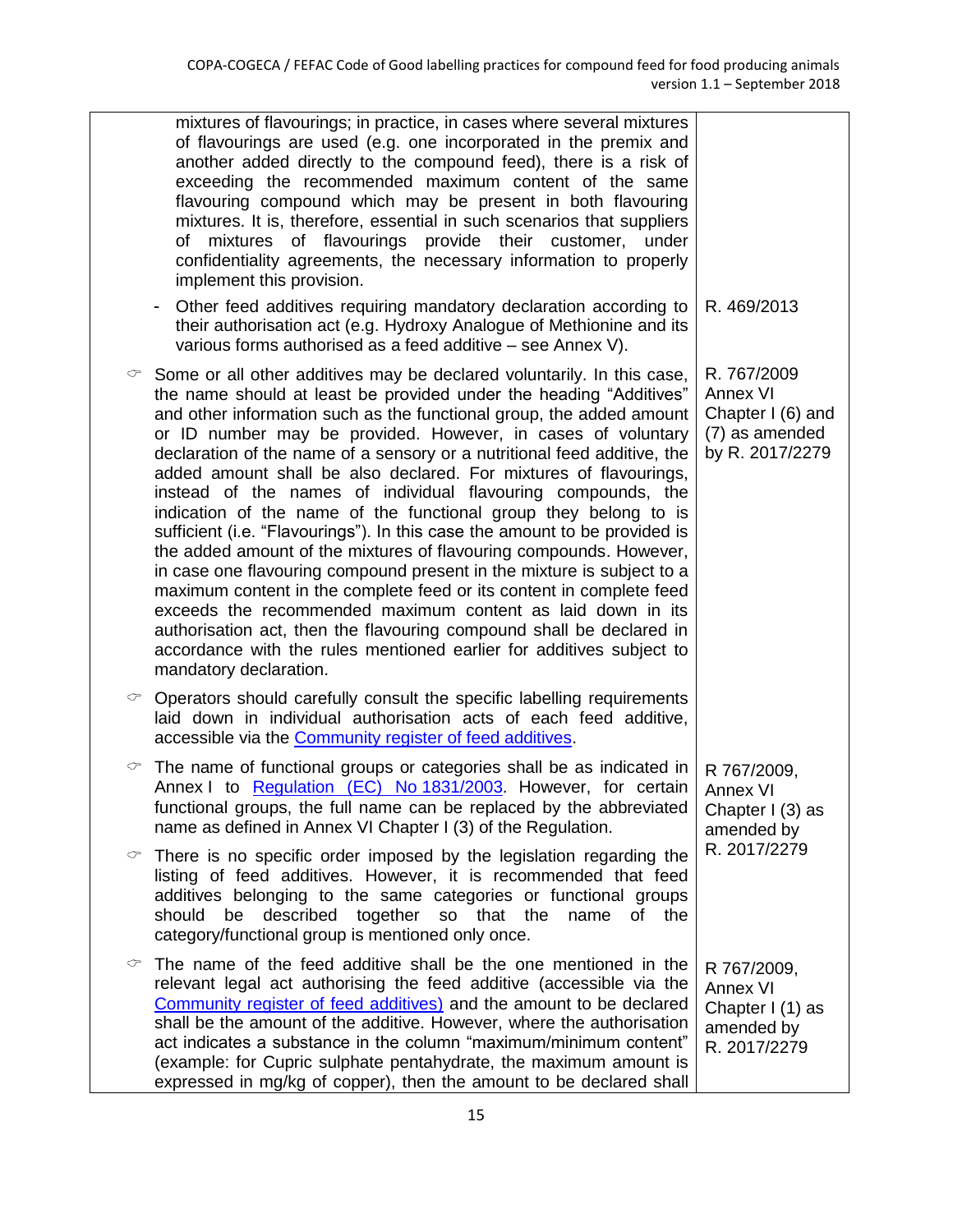|    |   | be the amount of that active substance. In this case, it is appropriate<br>to make clear on the label that the declared amount is the amount of<br>the active substance.                                                                                                                                                                                                                                                                                                                                                             |                                                                                    |
|----|---|--------------------------------------------------------------------------------------------------------------------------------------------------------------------------------------------------------------------------------------------------------------------------------------------------------------------------------------------------------------------------------------------------------------------------------------------------------------------------------------------------------------------------------------|------------------------------------------------------------------------------------|
|    |   | Examples: "Copper (cupric sulphate pentahydrate): 19 mg" or<br>"Copper/Cupric sulphate pentahydrate: 19 mg" or "Cupric sulphate<br>pentahydrate: 19 mg Cu".                                                                                                                                                                                                                                                                                                                                                                          |                                                                                    |
|    | ℺ | The name and added amount of a feed additive shall be disclosed if<br>its presence is emphasised on the labelling in words, pictures or<br>graphics.                                                                                                                                                                                                                                                                                                                                                                                 | R. 767/2009,<br>Annex VI<br>Chapter I (4) as                                       |
|    |   | The amount to be declared shall be the amount added at the point of<br>addition. This is important in particular for certain feed additives where<br>the amount can be affected by the processing or decreases naturally<br>over time, such as for vitamins or antioxidants.                                                                                                                                                                                                                                                         | amended by<br>R. 2017/2279                                                         |
|    | ☞ | For feed additives belonging to the functional group "Vitamins" and<br>subject to mandatory declaration, the operator may opt for a<br>declaration of the total amount guaranteed during the complete shelf<br>life under the heading "Analytical Constituents". In this case this<br>declaration replaces the declaration of the added amount under the<br>"Feed Additives" heading to avoid confusion, especially since the<br>added amount is usually different from the total guaranteed amount at<br>the end of the shelf life. | R. 767/2009,<br><b>Annex VI</b><br>Chapter $I(2)$ as<br>amended by<br>R. 2017/2279 |
|    |   | If a feed additive is authorised for more than one functional group, the<br>functional group or category appropriate to its principal function in the<br>case of the specific compound feed shall be indicated.                                                                                                                                                                                                                                                                                                                      | R. 767/2009,<br><b>Annex VI</b><br>Chapter I (8) as                                |
|    | ℺ | If a feed additive is a GMO or produced from a GMO in accordance<br>with Regulation (EC) No 1829/2003, or contains a carrier of GM origin<br>the labelling particulars mentioned above for feed materials shall<br>apply.                                                                                                                                                                                                                                                                                                            | amended by<br>R. 2017/2279                                                         |
| c) |   | <b>Analytical constituents</b>                                                                                                                                                                                                                                                                                                                                                                                                                                                                                                       |                                                                                    |
|    |   | $\circ$ The information on the nutritional value of the compound feed varies<br>depending on animal species and shall be disclosed in accordance<br>with Annex VI Chapter II of the Regulation. It is recommended to<br>describe them together under a heading "Analytical constituents".                                                                                                                                                                                                                                            | R. 767/2009,<br>Annex VI<br>Chapter II as<br>amended by<br>R. 2017/2279            |
|    | ℺ | In addition, the moisture content shall be disclosed under the same<br>heading where it exceeds:<br>5% in the case of mineral feed containing no organic substances,                                                                                                                                                                                                                                                                                                                                                                 | R. 767/2009,<br>Annex $(6)$                                                        |
|    |   | 7% in the case of milk replacer feeds and other compound feed<br>with a milk-product content exceeding 40%,                                                                                                                                                                                                                                                                                                                                                                                                                          |                                                                                    |
|    |   | 10% in the case of mineral feed containing organic substances,<br>-                                                                                                                                                                                                                                                                                                                                                                                                                                                                  |                                                                                    |
|    |   | 14% in the case of other compound feed.                                                                                                                                                                                                                                                                                                                                                                                                                                                                                              |                                                                                    |
|    | ☞ | The level of ash insoluble in hydrochloric acid shall not exceed 2.2%<br>of the dry matter. Provided that it is indicated on the label, the 2.2%<br>level may, however, be exceeded for:                                                                                                                                                                                                                                                                                                                                             | R. 767/2009,<br>Annex I (5)                                                        |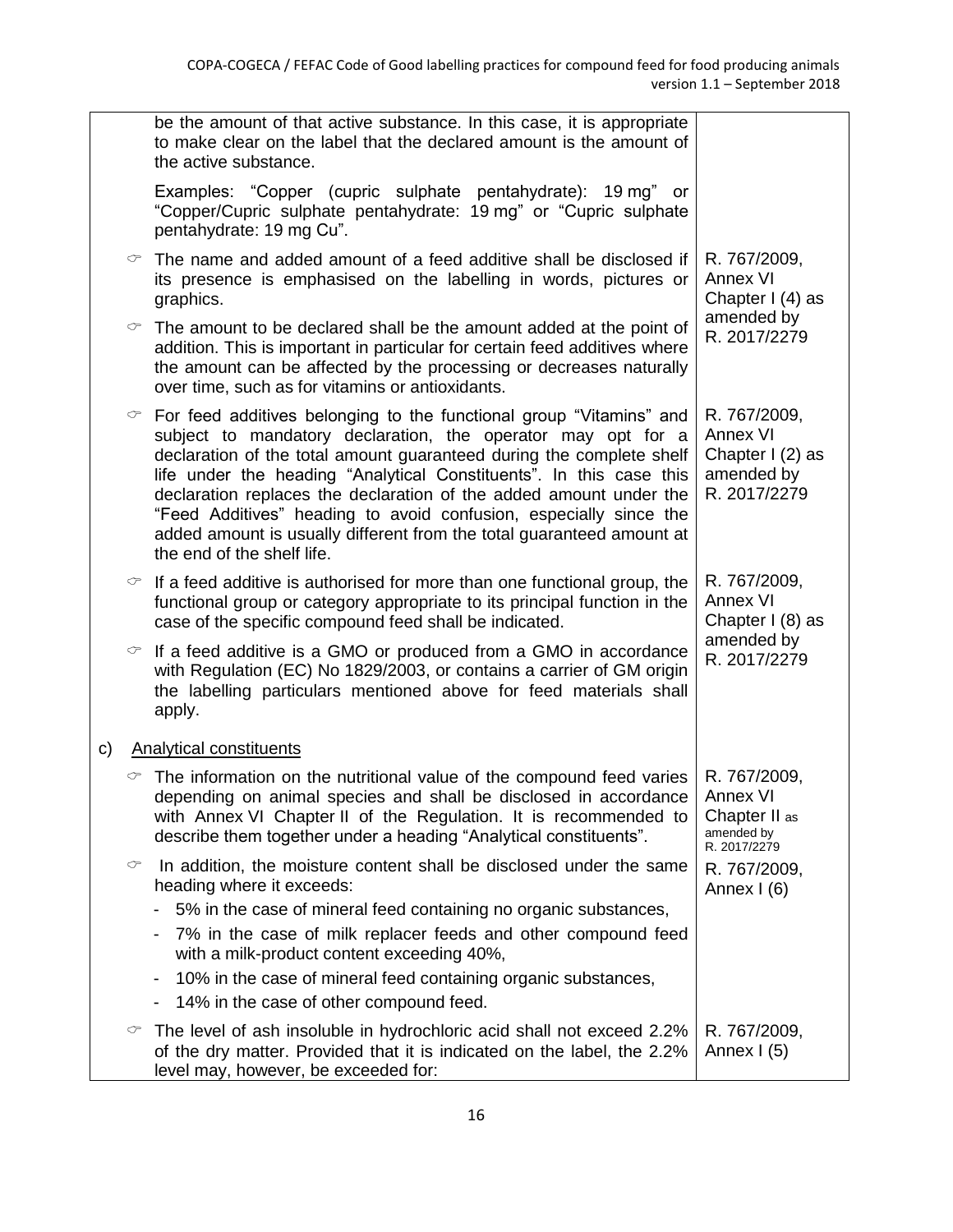|   | compound feed containing authorised mineral binding agents,                                                                                                                                                                                                                                                                                                                                                                                                                                                                                                                                                                                                                                                                                                                                                                                                                                                                                                                                          |                                                                             |
|---|------------------------------------------------------------------------------------------------------------------------------------------------------------------------------------------------------------------------------------------------------------------------------------------------------------------------------------------------------------------------------------------------------------------------------------------------------------------------------------------------------------------------------------------------------------------------------------------------------------------------------------------------------------------------------------------------------------------------------------------------------------------------------------------------------------------------------------------------------------------------------------------------------------------------------------------------------------------------------------------------------|-----------------------------------------------------------------------------|
|   | mineral feed,<br>-<br>compound feed containing more than 50% of rice or sugar beet<br>by-products,                                                                                                                                                                                                                                                                                                                                                                                                                                                                                                                                                                                                                                                                                                                                                                                                                                                                                                   |                                                                             |
|   | compound feed intended for farmed fish with a fish meal content of<br>over 15%.                                                                                                                                                                                                                                                                                                                                                                                                                                                                                                                                                                                                                                                                                                                                                                                                                                                                                                                      |                                                                             |
|   | For dietetic feed, the analytical constituents where declaration is<br>mandatory in accordance with column 4 of Directive 2008/38/EC shall<br>be described together with the total amounts. The declarations<br>required in column 4 of Part B with the reference 'if added' are<br>compulsory where the additive has been incorporated or increased<br>specifically to enable the achievement of the particular nutritional<br>purpose. In addition, the amount of additional analytical constituents<br>listed in column 4 of the Annex of Directive 2008/38/EC shall also be<br>described.                                                                                                                                                                                                                                                                                                                                                                                                        | <b>Directive</b><br>2008/38/EC                                              |
|   | If the energy value and/or protein value are indicated, such indication<br>shall be in accordance with the EC method if available, or with the<br>respective official national method in the Member State where the<br>compound feed is placed on the market, if available.                                                                                                                                                                                                                                                                                                                                                                                                                                                                                                                                                                                                                                                                                                                          | R. 767/2009,<br>Annex VI<br>Chapter II (3) as<br>amended by<br>R. 2017/2279 |
| ∽ | When amino acids, vitamins and/or trace elements are indicated<br>under the heading of analytical constituents, the amount to be<br>declared shall be the total quantity of the amino acid, vitamin or<br>element (e.g. copper) provided by feed materials and feed additives<br>present at the end of the minimum storage life and that can be<br>analysed by the official method of analysis when available. The<br>amount of methionine declared as analytical constituent shall include<br>the amount of methionine provided by feed materials and by any<br>forms of DL and/or L methionine authorised as feed additive, as<br>relevant. It shall not include the amount of Hydroxy Analogue of<br>Methionine in any of its forms authorised as feed additives as the<br>official analytical method for methionine (see page 24 in Commission<br>Regulation (EC) No 152/2009) is different from the methods for the<br>determination of the various forms of Hydroxy Analogue of<br>Methionine. | R. 767/2009,<br>Annex VI<br>Chapter II (2) as<br>amended by<br>R. 2017/2279 |
| ℺ | When the feed contains any form of Hydroxy Analogue of Methionine<br>authorised as feed additives, the person responsible for labelling may<br>provide under the Analytical Constituents Heading and on the top of<br>the mandatory declaration of methionine additional information to<br>reflect the overall methionine equivalent value of the feed taking into<br>account the contribution of Hydroxy Analogue of Methionine in its<br>different forms. Specific guidance on the voluntary declaration of the<br>methionine equivalent value of the feed in case of addition of Hydroxy<br>Analogue of Methionine is given in Annex V.                                                                                                                                                                                                                                                                                                                                                           | R. 469/2013                                                                 |
|   | $\degree$ Voluntary disclosure of calculated nutritional constituents other than<br>energy or protein values (e.g. calculated content of digestible/available                                                                                                                                                                                                                                                                                                                                                                                                                                                                                                                                                                                                                                                                                                                                                                                                                                        |                                                                             |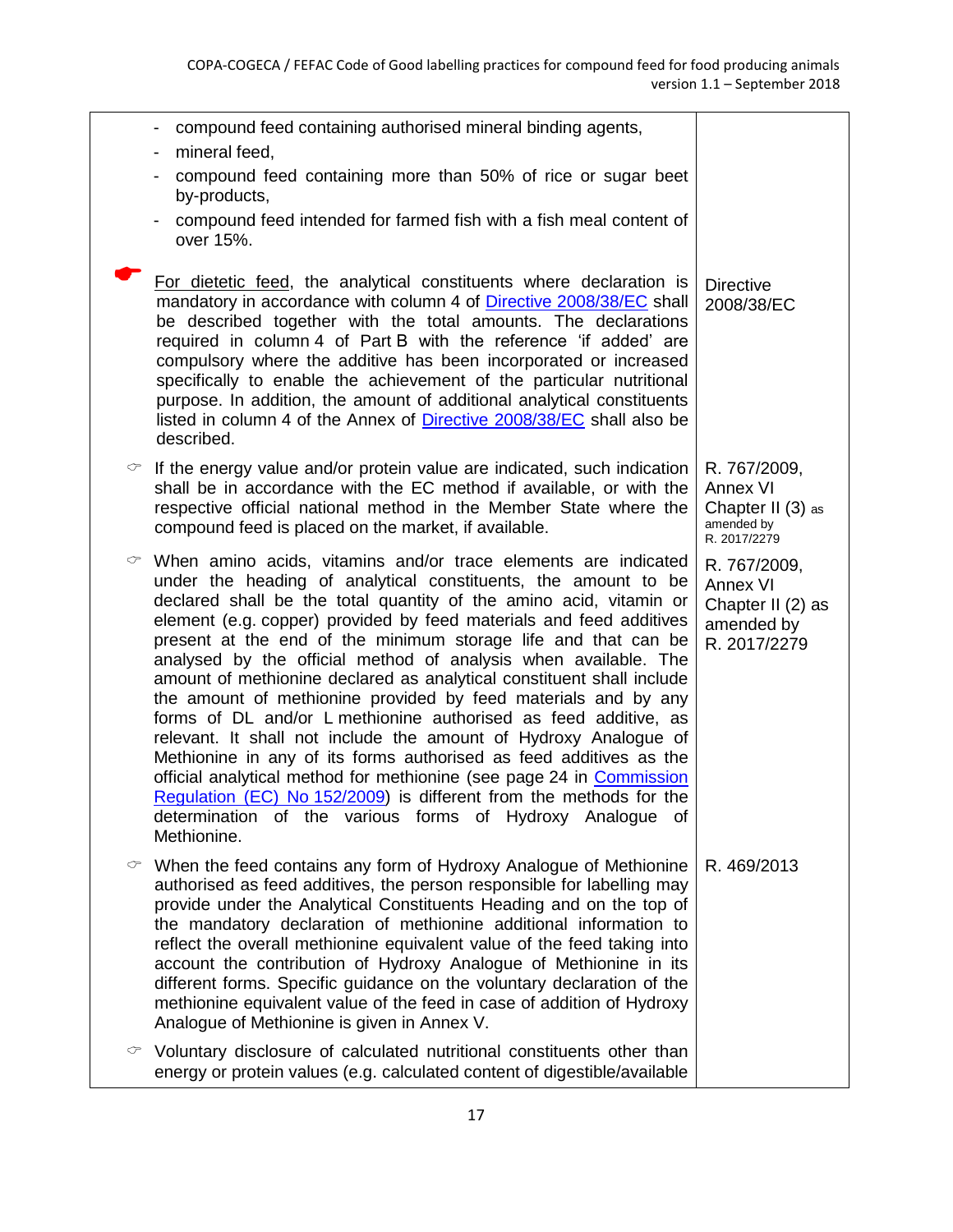|    |   | phosphorus) shall be made according to, and with reference to<br>recognised official national and/or international tables/methodologies.<br>In other cases, the opinion of an independent expert scientist in<br>animal nutrition on the relevance of the calculated nutritional<br>constituent is required. The used method must be verifiable by the<br>competent authorities.                                                                                                                                                                                                                                                                                                                                              |                                                           |
|----|---|-------------------------------------------------------------------------------------------------------------------------------------------------------------------------------------------------------------------------------------------------------------------------------------------------------------------------------------------------------------------------------------------------------------------------------------------------------------------------------------------------------------------------------------------------------------------------------------------------------------------------------------------------------------------------------------------------------------------------------|-----------------------------------------------------------|
|    | ℺ | Other analytical constituents disclosed on a voluntary basis shall be<br>meaningful for the purchaser and be recognised as a valuable<br>indicator of the nutritional value of the compound feed. This should be<br>substantiated either by national legislation, public literature or an<br>independent expert scientist in animal nutrition. The declared amount<br>of the analytical constituents shall be verifiable by an EC method, if<br>available or with the respective official national method in the Member<br>State where the compound feed is placed on the market. In other<br>cases, the opinion of an independent expert scientist in analytical<br>methods is required.                                     |                                                           |
|    | ℺ | Tolerances for analytical constituents are established in Annex IV of<br>the Regulation. The tolerance established for a feed additive is also<br>applicable for the total amount of the substance present in the feed as<br>native (endogenous) and added amount. For calculated nutritional<br>values or equivalent values, the tolerance to be applied shall be<br>determined on the basis of the tolerances applying to the different<br>analytical constituents and feed additives on which the nutritional or<br>equivalent value is calculated. For analytical constituents not<br>mentioned in Annex IV the competent authority may consider<br>individual tolerances with regard to the accuracy of the declaration. | R. 767/2009,<br>Annex IV as<br>amended by<br>R. 2017/2279 |
| d) |   | Claims                                                                                                                                                                                                                                                                                                                                                                                                                                                                                                                                                                                                                                                                                                                        |                                                           |
|    |   | $\circ$ A 'Claim' may be defined as any message or representation, which is<br>not mandatory under Community or national legislation, including<br>pictorial, graphic or symbolic representation in any form, which states,<br>suggests or implies: the presence or absence of a substance in a<br>feed, a specific nutritional characteristic or process, and relates any of<br>these to a specific function. <sup>2</sup>                                                                                                                                                                                                                                                                                                   | R. 767/2009,<br>Art. 13                                   |
|    |   | The claim is the essential medium for passing on information in<br>relation to a compound feed to the purchaser to ensure an optimal<br>and informed choice and use of the product. Advertising or promoting<br>the company with no direct reference to a product is not regarded as a<br>claim and is not covered by the present Code.                                                                                                                                                                                                                                                                                                                                                                                       |                                                           |
|    | ☞ | Claims on a compound feed may be made in relation to specific<br>characteristics of the compound feed itself or, to the presence of one<br>or more feed materials / feed additives or to a function thereof.                                                                                                                                                                                                                                                                                                                                                                                                                                                                                                                  |                                                           |

 $^2$  Inspired from the definition of claims laid down in Regulation (EC) No 1924/2006 on nutritional and health claims made on food

 $\overline{\phantom{a}}$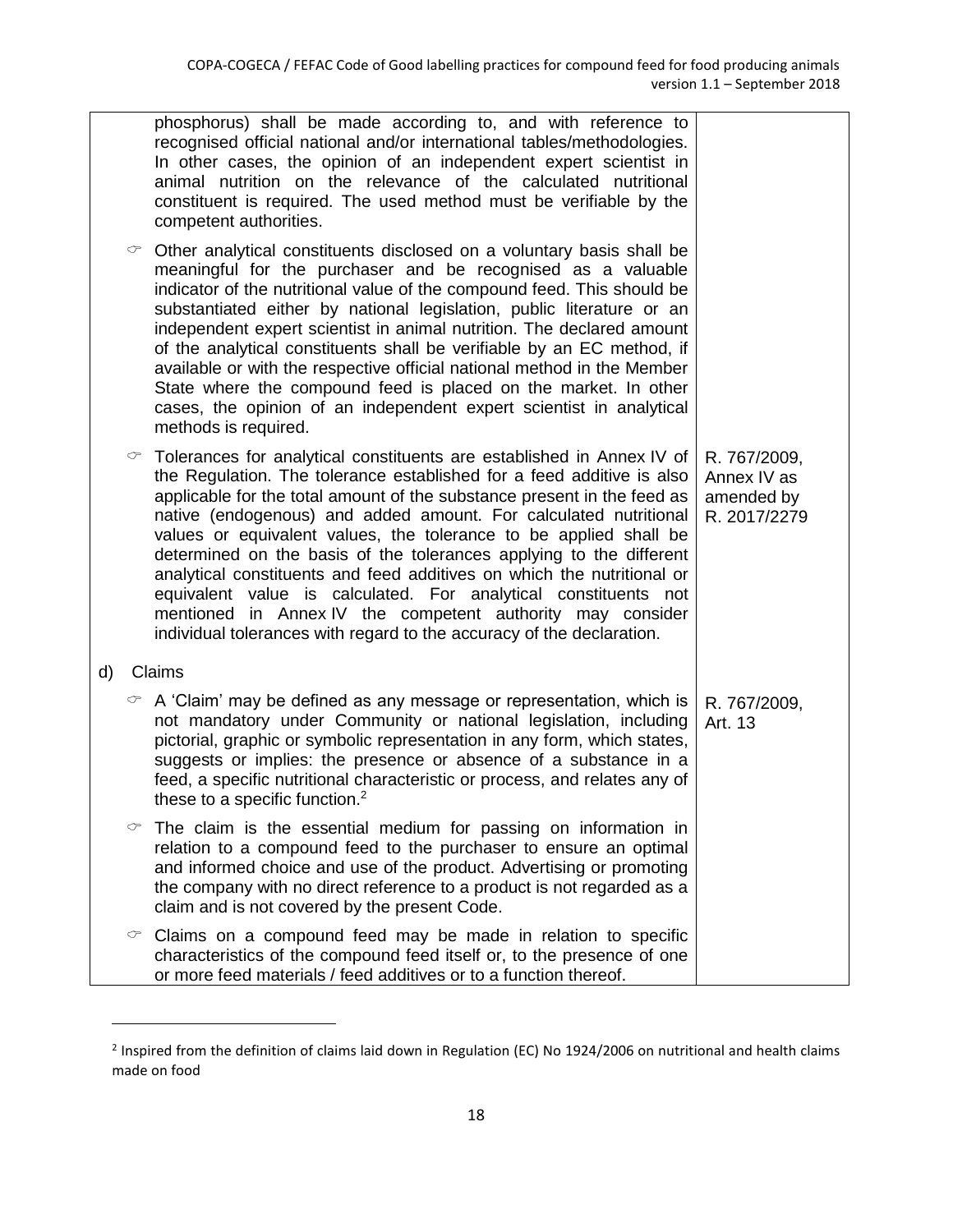| $\circ$ Using claims requires compliance with a number of obligations. The<br>key principles are as follows:                                                                                                                   |
|--------------------------------------------------------------------------------------------------------------------------------------------------------------------------------------------------------------------------------|
| - The use of claims is subordinate to the fulfilment of certain<br>conditions listed in Annex L                                                                                                                                |
| - Claims shall not attribute to the feed effects or characteristics that it<br>does not possess or by suggesting that it possesses specific<br>characteristics when in fact all similar feeds possess such<br>characteristics. |
| - Claims should be scientifically substantiated.                                                                                                                                                                               |
| - The person responsible for the labelling is responsible for the<br>accuracy of the claims.                                                                                                                                   |
| $\degree$ Annex I provides detailed provisions regarding the nature of the claims<br>and the requirements for substantiation.                                                                                                  |

<span id="page-20-1"></span><span id="page-20-0"></span>

| 3.2. Information available on purchaser's request |                                                                                                                                                                                                                                                                                                                                                                                                                                                  |                                 |
|---------------------------------------------------|--------------------------------------------------------------------------------------------------------------------------------------------------------------------------------------------------------------------------------------------------------------------------------------------------------------------------------------------------------------------------------------------------------------------------------------------------|---------------------------------|
|                                                   | 3.2.1. Quantitative declaration of feed materials                                                                                                                                                                                                                                                                                                                                                                                                |                                 |
|                                                   | $\degree$ The person responsible for the labelling shall make available to the<br>purchaser, on request, information on the quantitative composition<br>data within a range of $+/-15\%$ of the value according to the feed<br>formulation.                                                                                                                                                                                                      | R. 767/2009,<br>Art. $17(2)(b)$ |
|                                                   | $\degree$ The obligation to provide the purchaser with further compositional<br>information applies without prejudice to the provisions laid down in<br>Directive 2004/48/EC on the enforcement of intellectual property<br>rights. It must be noted that, as a legal act not directly applicable in<br>national legislation, the various provisions of this Directive may not be<br>interpreted and enforced in the same way at national level. |                                 |
|                                                   | $\degree$ Guidance laying down further detailed information on how to<br>implement in practice at national level the provision of Article 17(2)(b)<br>is provided in Annex IV of this Code of Practice.                                                                                                                                                                                                                                          |                                 |

#### <span id="page-20-2"></span>**3.2.2. Declaration of feed additives other than those subject to mandatory labelling requirements**

| $\degree$ For the additives not referred to in Annex VI Chapter I(1) of the R. 767/2009,     |  |
|----------------------------------------------------------------------------------------------|--|
| Regulation, the person responsible for the labelling shall make   Annex VI                   |  |
| available to the purchaser, on request, the name, the identification Chapter 1 (5) as        |  |
| number and functional group of feed additives for which there are no   amended by            |  |
| mandatory labelling requirements. The disclosure of the quantity is not $\vert$ R. 2017/2279 |  |
| required. This does not apply to flavouring compounds.                                       |  |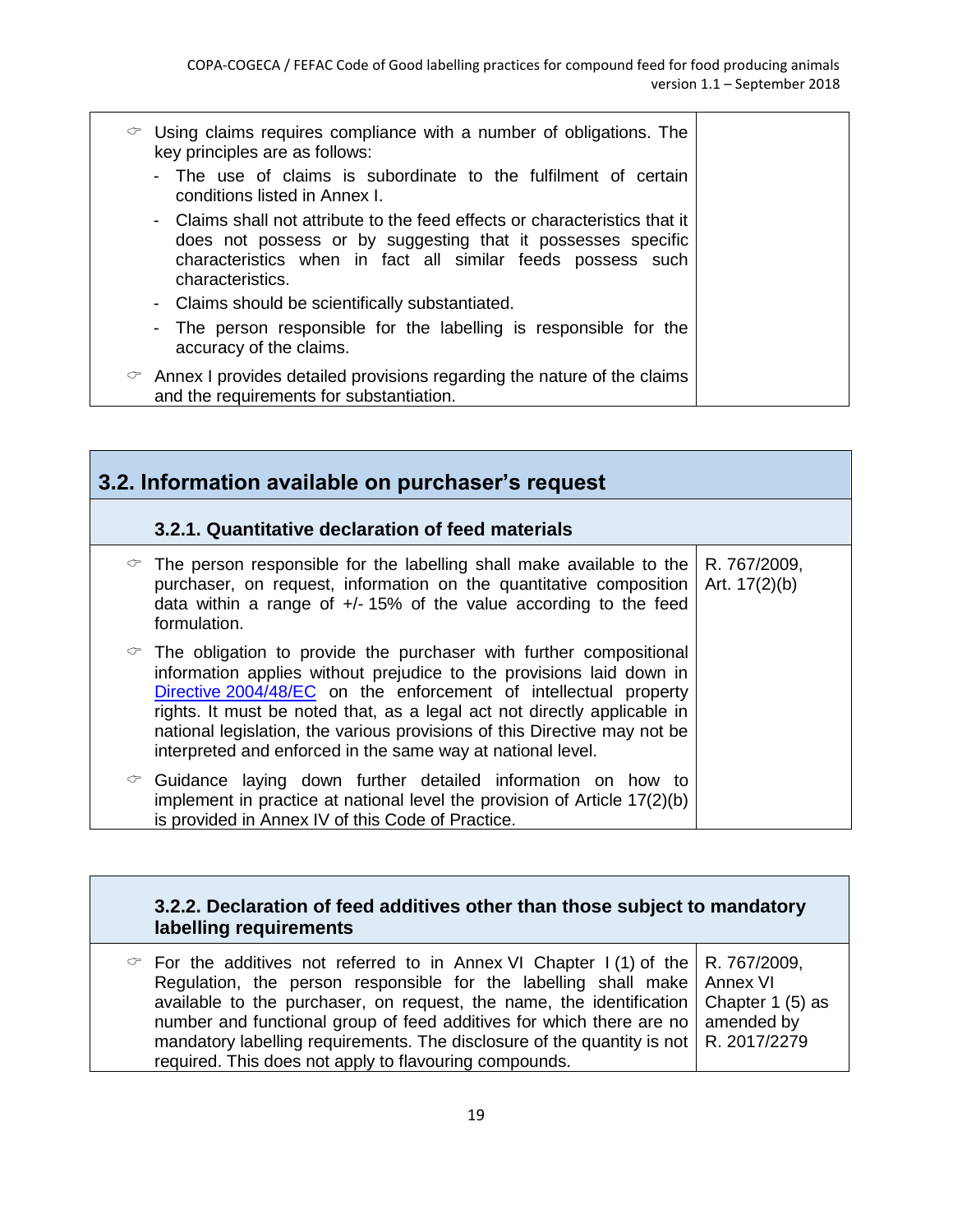# <span id="page-21-0"></span>**4.Listing and specificities of commonly used labelling information media**

<span id="page-21-1"></span>

| 4.1. General principles                                                                                                                                                                                                                                                                                                                                                                                                                                                                                                                                                                                                                                                                                               |                         |  |
|-----------------------------------------------------------------------------------------------------------------------------------------------------------------------------------------------------------------------------------------------------------------------------------------------------------------------------------------------------------------------------------------------------------------------------------------------------------------------------------------------------------------------------------------------------------------------------------------------------------------------------------------------------------------------------------------------------------------------|-------------------------|--|
| All mandatory labelling particulars shall be given in their entirety in a<br>prominent place on the packaging, the container, on a label attached<br>thereto or on the accompanying document (when the compound feed<br>is delivered in bulk), in a conspicuous, clearly legible and indelible<br>manner, in the official language or at least one of the official<br>languages of the Member State or region in which it is placed on the<br>market. Recommendations to ensure legibility of the label are<br>provided in Annex III.                                                                                                                                                                                 | R. 767/2009,<br>Art. 14 |  |
| $\degree$ If a decision is taken to provide voluntary information, voluntary<br>labelling particulars may be provided partly or totally on the label or<br>other media. If provided on the label, attention should be paid to not<br>overload the label and it is verifiable with an EC method or with the<br>respective official national method in the Member State where the<br>compound feed is placed on the market. Voluntary labelling<br>information not provided on the label should preferably be collated on<br>a single medium. Such additional information may be provided at the<br>time of order or delivery at the latest, and made available by different<br>means, e.g. by paper or electronically. |                         |  |
| A summary table with labelling particulars which have to be put on the<br>label or may be on the label, is given in Annex II.                                                                                                                                                                                                                                                                                                                                                                                                                                                                                                                                                                                         |                         |  |

<span id="page-21-2"></span>

| 4.2. Design of the label                                                                                                                                                                                                                                                                                                |                                          |  |
|-------------------------------------------------------------------------------------------------------------------------------------------------------------------------------------------------------------------------------------------------------------------------------------------------------------------------|------------------------------------------|--|
| $\degree$ For compound feed, the label shall be attached to the packaging of<br>the compound feed when sold in bags. When delivered in bulk, the<br>compound feed shall be accompanied by a document containing all<br>mandatory labelling particulars required by the Regulation and other<br>relevant EU legislation. | R. 767/2009,<br>Art. 14 (1) and<br>11(2) |  |
| $\degree$ In order to guarantee the legibility and easy accessibility of the<br>labelling information for the purchaser of the compound feed, it is<br>recommended to use headings and sub-headings which are either<br>mandatory or added on a voluntary basis where appropriate.                                      |                                          |  |
| Examples of labels are provided in Annex VI of the present Code.                                                                                                                                                                                                                                                        |                                          |  |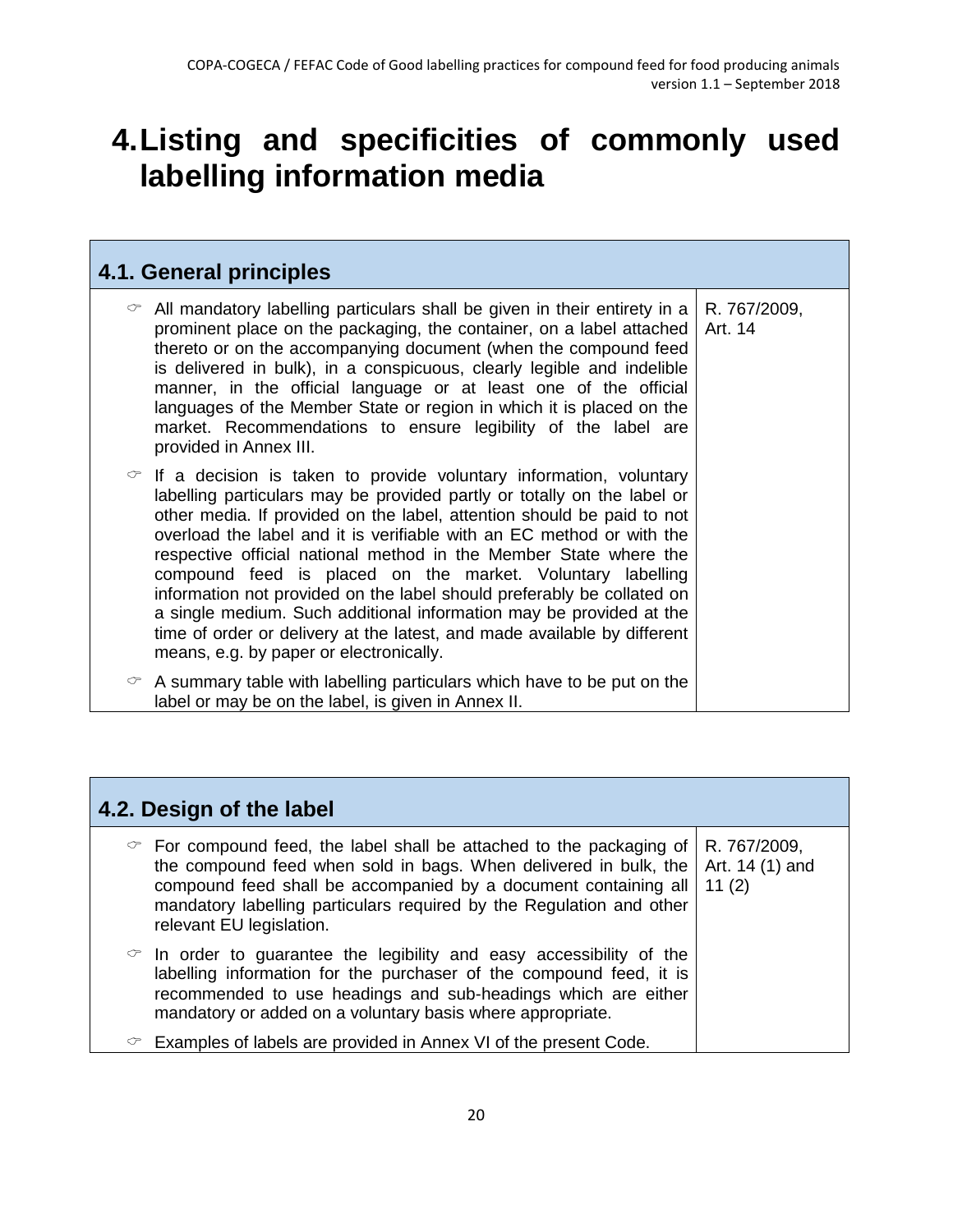<span id="page-22-0"></span>

| 4.3. Additional documents or media (paper, internet, telephone) |                                                                                                                                                                                                                                                                                                                         |  |  |
|-----------------------------------------------------------------|-------------------------------------------------------------------------------------------------------------------------------------------------------------------------------------------------------------------------------------------------------------------------------------------------------------------------|--|--|
|                                                                 | $\degree$ Additional and complementary documents or media may be used to<br>provide additional information/advice to the user of the compound<br>feed and/or to provide information required by the purchaser as<br>provided for in Article 17 (2)(b) and Annex VI Chapter I, par. 5 of<br>Regulation (EC) No 767/2009. |  |  |
|                                                                 | $\degree$ When additional information regarding a batch (lot) as delivered is<br>provided on a separate media than the label, the batch number of the<br>lot shall be specified on the two media (i.e. label and second format)<br>for purpose of traceability of labelling information.                                |  |  |

<span id="page-22-1"></span>

| 4.4. Distance selling |                                                                                                                                                                                                                                                                                                                                               |                             |  |
|-----------------------|-----------------------------------------------------------------------------------------------------------------------------------------------------------------------------------------------------------------------------------------------------------------------------------------------------------------------------------------------|-----------------------------|--|
| ☞                     | There are different forms of distance communication (i.e. Internet or<br>phone) where the simultaneous physical presence of the supplier and<br>the consumer is not required for the conclusion of a contract between<br>those parties.                                                                                                       | R. 767/2009,<br>Art. 11 (3) |  |
|                       | $\circ$ When the compound feed is offered for sale through distance selling,<br>the mandatory labelling particulars specified in Chapter 3.1 of the<br>present Code shall appear on the material supporting the distance<br>selling or shall be provided through other appropriate means prior to<br>the conclusion of the distance contract. |                             |  |
| ℺                     | The following particulars are exempted before the conclusion of the<br>distance contract but shall be provided by the point of delivery of the<br>feed:                                                                                                                                                                                       |                             |  |
|                       | - the name or business name and the address of the feed business<br>operator responsible for the labelling                                                                                                                                                                                                                                    |                             |  |
|                       | the batch or lot reference number                                                                                                                                                                                                                                                                                                             |                             |  |
|                       | the net quantity expressed in units of mass in the case of solid<br>products, and in units of mass or volume in the case of liquid<br>products                                                                                                                                                                                                |                             |  |
|                       | the minimum storage life for additives other than technological<br>additives                                                                                                                                                                                                                                                                  |                             |  |
|                       | the indication of the minimum storage life.                                                                                                                                                                                                                                                                                                   |                             |  |
| ℺                     | For packaged feed, it is recommended to provide indication of the<br>quantity of one unit (e.g. kg/bag).                                                                                                                                                                                                                                      |                             |  |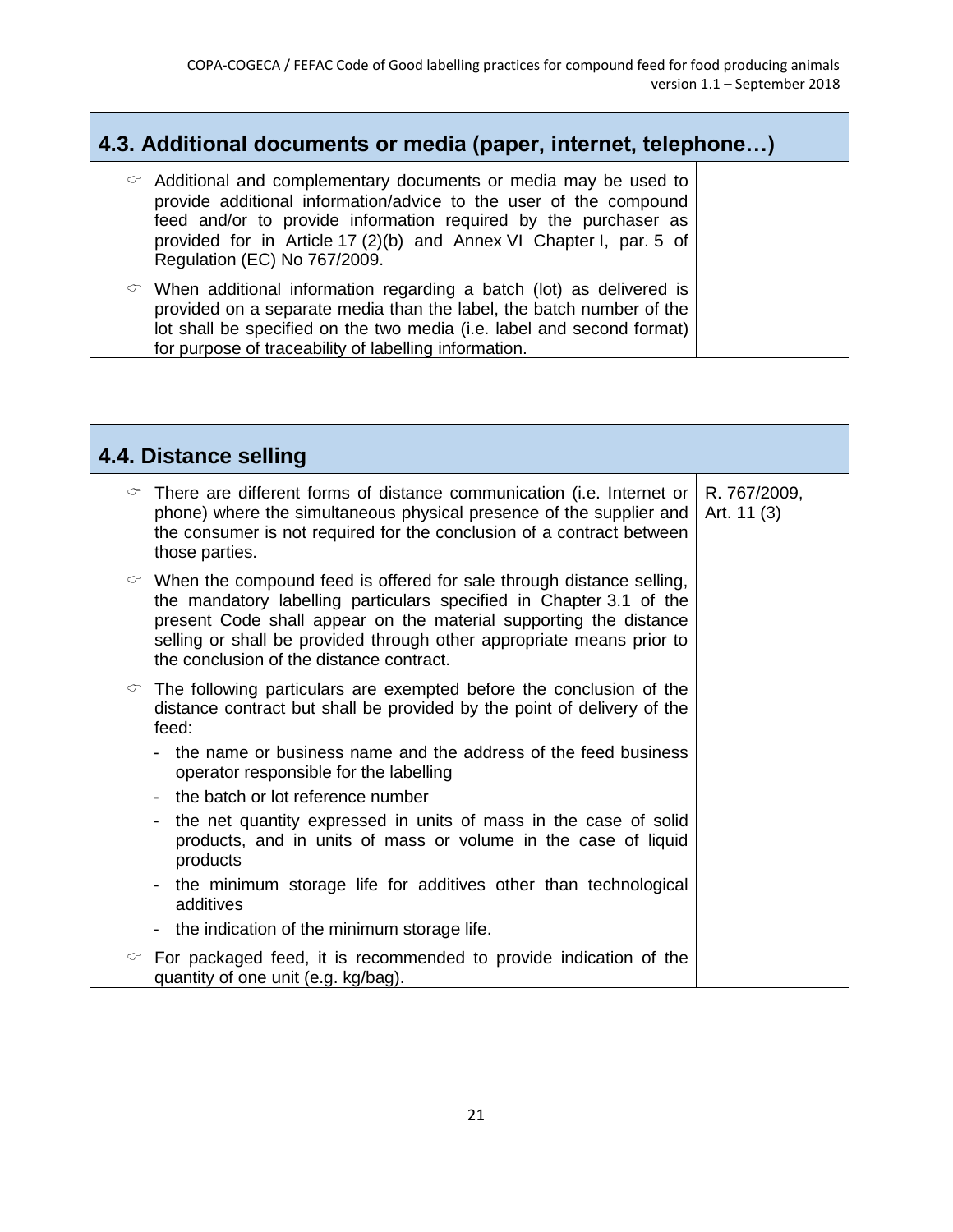COPA-COGECA / FEFAC Code of Good labelling practices for compound feed for food producing animals version 1.1 – September 2018

# <span id="page-23-0"></span>**ANNEXES**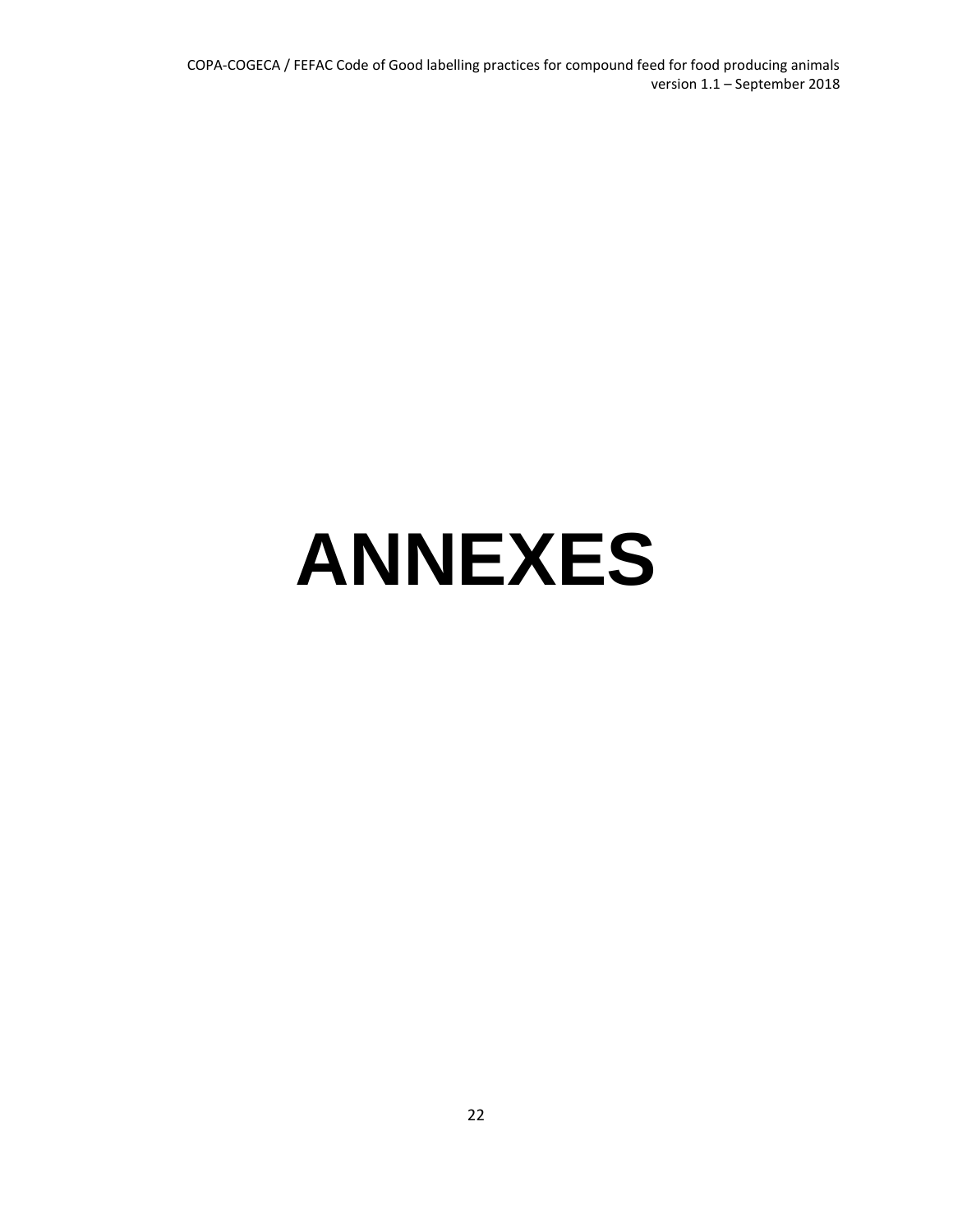# **ANNEX I**

# **Management Of Claims**

<span id="page-24-0"></span>**Warning: the examples of claims mentioned in this annex are given for illustration purposes only and do not preclude of the lawfulness of their use which depends on circumstances and ability to justify.** 

### <span id="page-24-1"></span>**1. Guidance on the implementation of Article 13 and Article 11(1)(b) of [Regulation \(EC\) No](http://eur-lex.europa.eu/LexUriServ/LexUriServ.do?uri=OJ:L:2009:229:0001:0028:EN:PDF) 767/2009 on claims**

This annex of the Code provides guidance to the person responsible for the labelling on the development of and the presentation of claims.

In this introduction of this annex, it is meaningful to provide a delineation of claims in order to provide guidance and assistance to operators and be used as a reference tool for the submission of the scientific substantiation of a claim to be provided to authorities on their request (Art. 13(1)(b) of R. 767/2009). The following sections of this annex will provide further detailed guidance of the relevant aspect of development and presentation of claims. **It must be clear that substantiation shall be available at the moment the feed is placed on the market.**

#### <span id="page-24-2"></span>**1.1. Basic conditions for use of a claim**

Claims are permitted providing that the following conditions are met so that the claim is:

- Objective;
- Verifiable by the competent authorities;
- Understandable by the user of the compound feed;
- Substantiated (further details in part 2 of the present annex);
- Not misleading;
- <span id="page-24-3"></span>Not prohibited.

#### **1.2. Basic description of a claim**

Claims on compound feed may be made in relation to specific characteristics of the compound feed itself including the following properties of the compound feed:

- Appearance / processing of the compound feed;
- Composition of the compound feed (feed additives, feed materials or combinations thereof, including where relevant any specific processes undergone by the feed additives or feed materials);
- Nutritional and/or analytical characteristics of the compound feed;
- The function of the compound feed.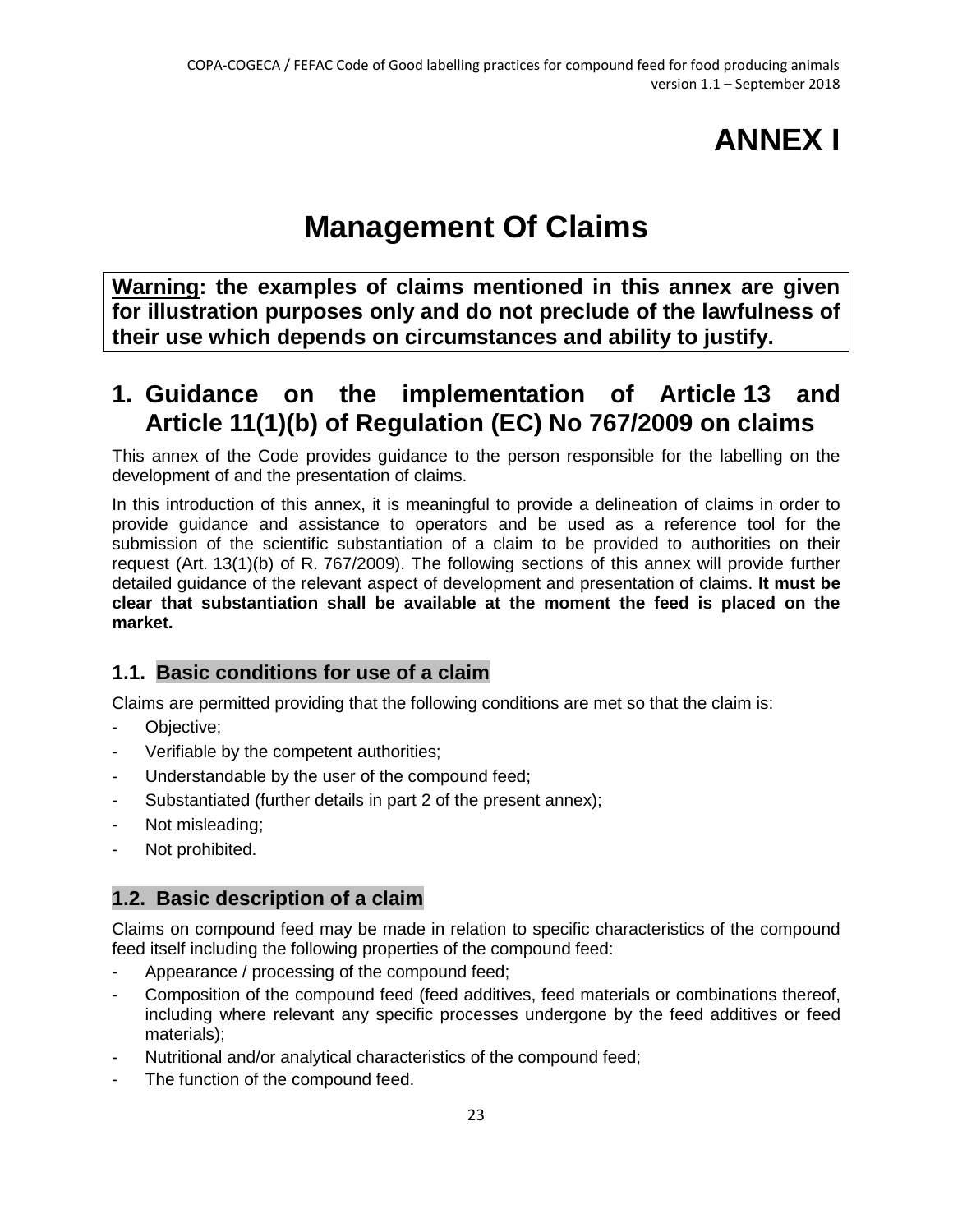As such, a claim can include reference to the nutritional nature and/or functional effect of the compound feed as well as its effect on animal performance, quality of animal products and livestock management aspects provided that the claim is substantiated according to the criteria as specified in part 2 of the present annex and does not conflict with the following limitations.

The labelling of the compound feed cannot include a claim that contains reference that the compound feed will prevent, treat or cure diseases, except for coccidiostats and histomonostats as authorised under [Regulation \(EC\) No](http://eur-lex.europa.eu/LexUriServ/LexUriServ.do?uri=CONSLEG:2003R1831:20090602:EN:PDF) 1831/2003; this point shall not, however, apply to claims concerning nutritional imbalances provided that there are no pathological symptoms associated therewith.

Claims in relation to functions listed in [Regulation \(EC\) No](http://eur-lex.europa.eu/legal-content/EN/TXT/PDF/?uri=CELEX:02003R1831-20151230&qid=1465241123530&from=EN) 1831/2003 on feed additives may be made for compound feed when this function is exerted in the compound feed, whether this function is linked to the presence of an authorised feed additive for this function or to a feed material or a substance in a feed material or to the compound feed itself.

Claims concerning optimisation of the nutrition and support or protection of the physiological conditions are permitted, with the exception of those listed in Article 13(3) of the Regulation.

Where a claim can be made for a particular component, this claim can also be made for the finished product in which this component is included, provided that there is a clear connection between the claim and the component. Whenever the name of one or more feed additives and/or feed materials and/or analytical constituent is described in a claim other than referring to its absence, the names and total amounts of substances/products shall be indicated on the label under the appropriate heading.

Feed additives shall be used for the purpose they are authorised for. Claims related to the presence of a feed additive shall relate to (one of) the function(s) corresponding to the functional groups indicated in the regulation authorising the additive providing that it is present at the level required in accordance with the authorisation.

Claims concerning nutritional imbalances are permitted provided there is no pathological symptom associated therewith, except for claims related to feed for specific nutritional purposes, as long as the specific feed satisfies all relevant legal requirements (Directive 2008/38/EC).

### <span id="page-25-0"></span>**1.3. Phrasing of a claim**

Feed may exert certain functions that are of clear benefit for animal health. However, depending on the way the claim is formulated, a product could be considered by public authorities either as a feed or as a (non-authorised) veterinary medicinal product. The wording of a claim is, therefore, extremely important and shall not, as required by the legislation refer to prevention, treatment or curation of a disease.

This means in particular that:

- Words such as "supports", "maintains", "contributes", "optimises", "provides" "fosters", etc. would generally be acceptable. Words such as "stimulates", "increases", "improves" or "reinforces" may also be acceptable unless they refer to a certain physiological function;
- Words such as dose, dosage, cures, treat, treatment, remedy, prevent, relieves, heals, etc. shall not be used;
- Names of diseases are prohibited (except for feed for specific nutritional purposes, in accordance with authorisations of nutritional purposes (Directive 2008/38/EC)).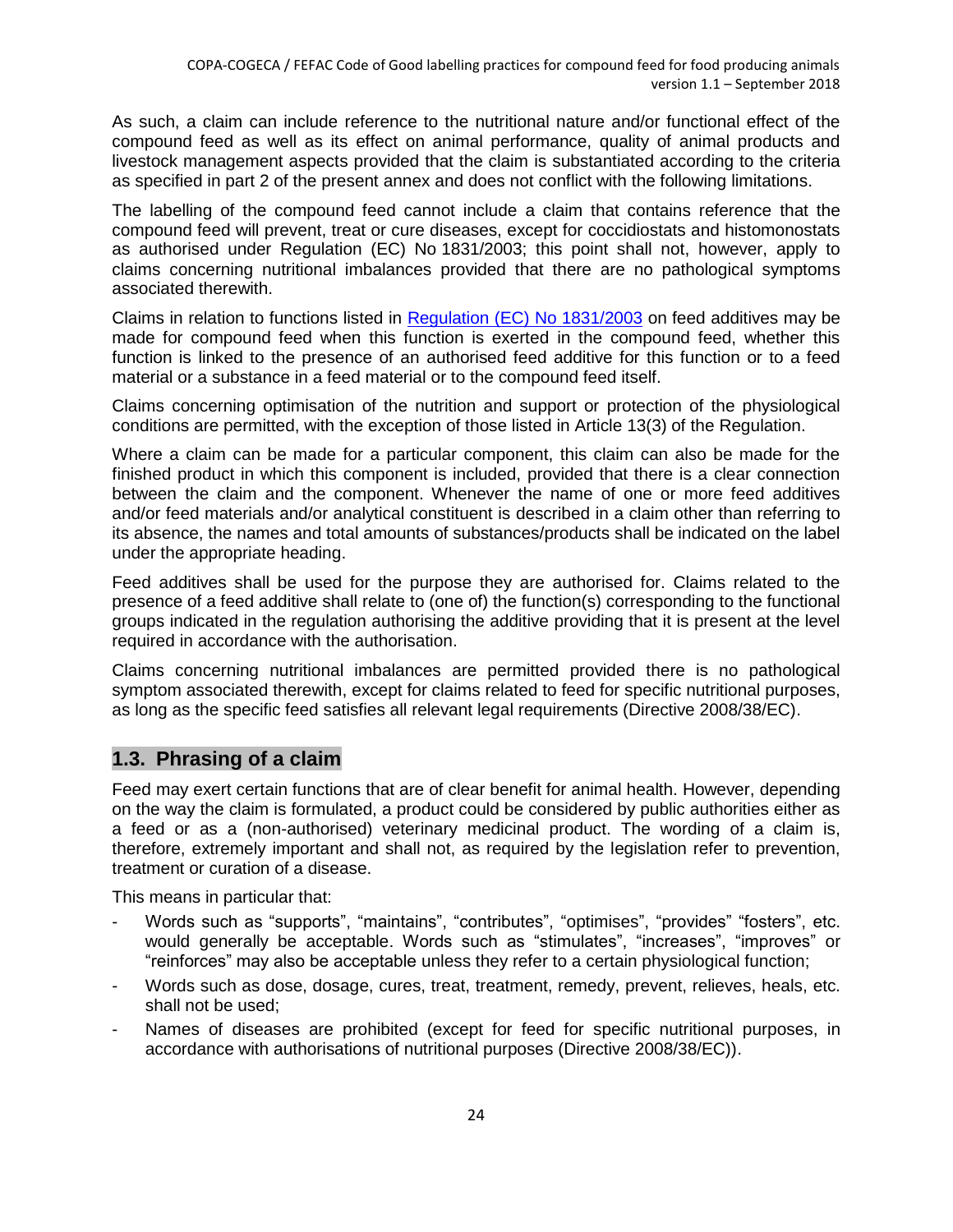#### <span id="page-26-0"></span>**1.4. Basic approach on substantiation of a claim**

Annex I part 2 will in further detail provide guidance on the substantiation of a claim. Basically, the substantiation may consist of one or more of the following:

- Formulation evidence
- Scientific literature (peer reviewed articles)
- Scientific opinions and publications from worldwide authorities (e.g. EFSA, FDA, national feed/food authorities)
- Research & Development trials
	- o External
	- o In-house

Long standing and well recognised use may also constitute one, but not the only element of proof (e.g. yellow coloration of egg yolk when incorporating maize in the diet).

The claim can include reference to conclusions from the above, provided that the claim meets the criteria as described above in the description of a claim. This means that the claim can include among others the following wordings provided that such claims can be verified and substantiated through the above-mentioned means of substantiations of the claim:

- "Stimulates appetite",
- "Increases daily weight gain",
- "Improves feed conversion ratio",
- "Fosters increased pigmentation of egg yolk colours",
- <span id="page-26-1"></span>"Supports normal peristalsis through contribution to motility in the digestive tract".

#### **1.5. Typology of claims**

Below is a typology of claims based on their nature. In practice, claims may be a combination of several of the claims listed below, one (primary claim) being directly connected to the other (secondary claim).

One example is rumen protected methionine which will increase milk yield and the protein content of milk, as methionine plays an important role in the mobilization of fat deposits and further methionine supports the liver more effectively to eliminate waste metabolites.

Another example is particle size profile of compound feed as coarse particle size:

- Will support growth of lactobacillus in the digestive tract of pigs;
- Will support the normal function of the gizzard in poultry and lower the pH of the content in the gizzard and the digestive tract.

#### <span id="page-26-2"></span>**1.5.1. Nutritional and compositional claims**

The purpose of this type of claim is to justify the coverage of quantitative and qualitative requirements in essential nutrients (energy, proteins, vitamins, minerals, etc.) or a constituent exerting a function in the compound feed, whether this function is claimed or not. Nutritional and compositional claims can be based on any of the following origins or combination thereof: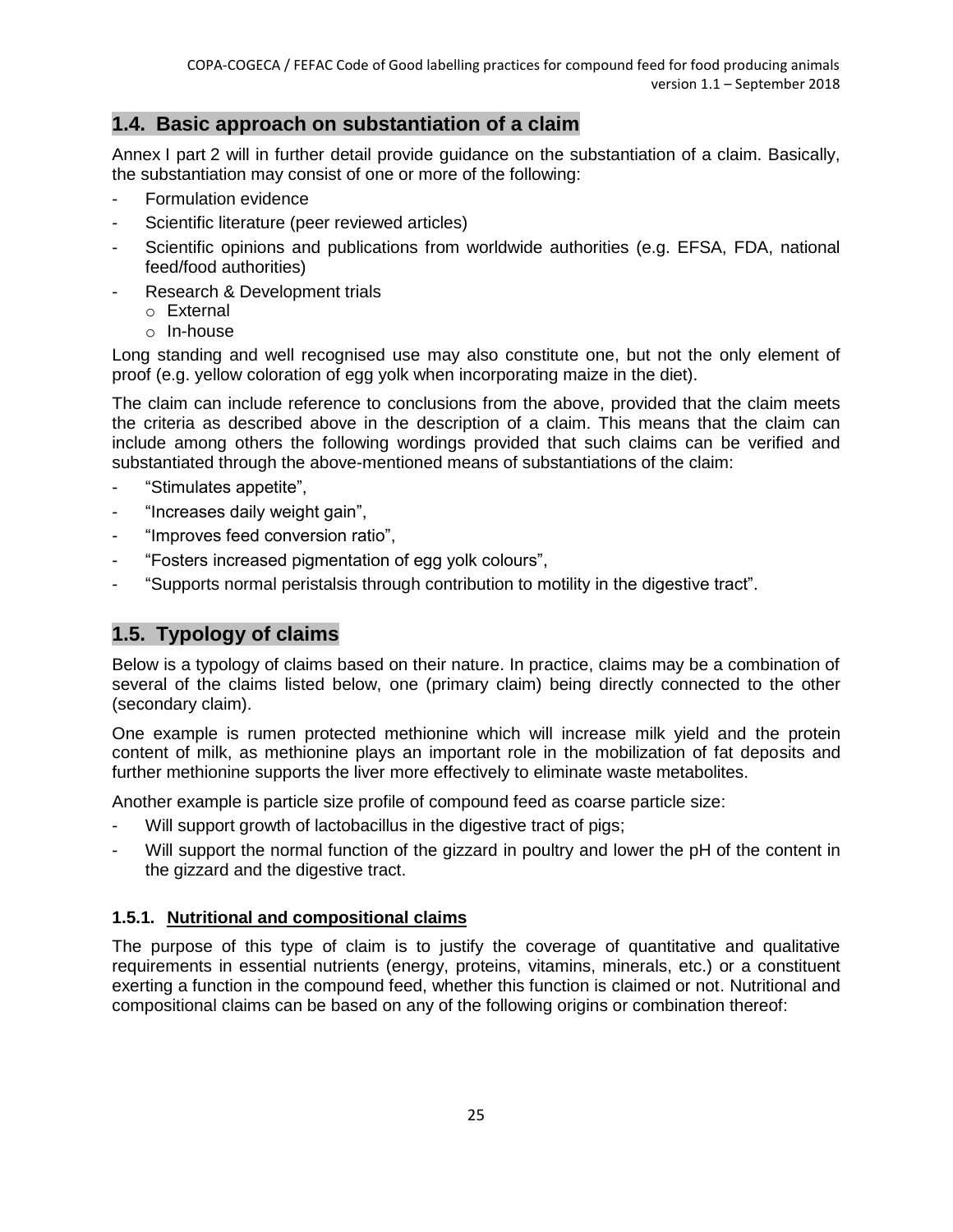$\degree$  On the presence/absence of a substance (feed material, feed additive, analytical constituent)

Examples:

- "Contains / brings / source of / provides / concentrated in / rich in [substance]" (e.g. vitamins)
- "Naturally rich in [substance]" (e.g. beta-carotene)
- "Contains added amino acid(s) allowing a reduction of total protein concentration in this feed."
- "Enriched with [substance]" (e.g. bicarbonate)
- "High in [substance]" (e.g. energy)
- "Low in [substance]" (e.g. fibre)
- $\degree$  A feed additive/feed material present in the compound feed under a special form, process or origin (often associated with a functional or livestock management claim).

Examples:

- "Contains digestible / available / chelated / coated / rumen-protected / micronized [substance]" (e.g. vitamins, feed material)
- "Contains [specified feature] [name of substance]" (e.g. origin controlled, proteins of vegetable origin exclusively, natural pigments from tagetes).

It must be reminded that the qualifiers above may be used only when not all similar feeds possess such characteristics.

 $\degree$  A specific production process which improves the quality of the compound feed (often associated with a functional or livestock management claim).

Examples:

- Heat-treated
- Expanded
- Coarse-ground
- Pelleted

#### <span id="page-27-0"></span>**1.5.2. Functional claims**

These claims are related to a specific effect on certain physiological functions of the animal (growth, development, etc.). They may be connected to a specific feed material, feed additive or constituent, whether its presence is claimed or not, or to the appearance of the compound feed, e.g. its physical form (meal, crumbles, particle size etc) or a specific process undergone by the compound feed (heat treatment, pelletisation).

 Support physiological functions of the animal or enable return to normal physiological status. These are claims other than those related to specific authorised nutritional purposes (Directive 2008/38/EC).

**Examples** 

- Contributes to good liver function
- Preserves udder integrity
- Supports starting growth
- Facilitates digestive transit
- Fosters feed / drinking water intake / digestion / appetence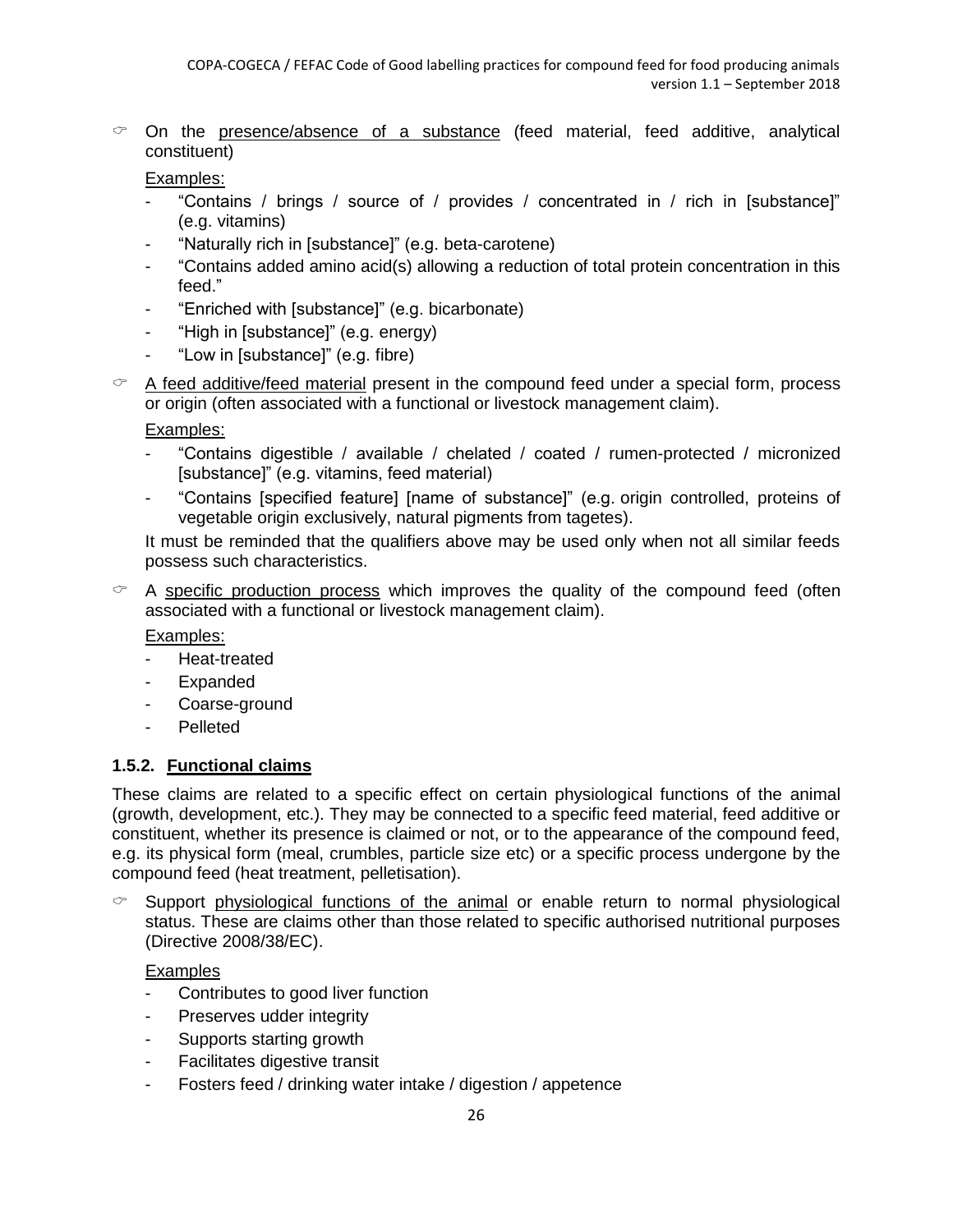- Maintains bowel flora balance
- Optimises rumen fermentation
- Helps a good transition in case of change in feed
- Supports rumen activity
- $\degree$  Enhancing animal performance

#### Examples

- Stimulates, fosters, improves growth
- Increases milk production, milk secretion (e.g. sows) / egg-laying rate
- $\degree$  Enhancing the efficiency of the compound feed

#### **Examples**

- Contributes to reducing the feed conversion ratio
- Improves nitrogen retention
- Contains phytase, which increases the digestibility of phytic phosphorus, hence improving phosphorus absorption.

#### <span id="page-28-0"></span>**1.5.3. Livestock management claims**

These claims are related to the role of compound feed with specific effects on managing environmental, sanitary risks or improving the quality of food (e.g. pigmentation, selenium content). They may be connected to a specific feed material, feed additive or constituent, whether its presence is claimed or not, or to the appearance of the compound feed, e.g. its physical form (meal, crumbles, particle size etc) or a specific process undergone by the compound feed (heat treatment, pelletisation).

 $\degree$  Reduction of an environmental risk

#### Examples

- Contributes to improving the litter
- Reduces ammonia / methane emissions
- Contains 'phytase', which increases the digestibility of phytic phosphorus thus having a favourable impact on the environment

#### $\degree$  Reduction of hazard

#### Examples

- Contains [substance] which contributes to control the impact of [name of the mycotoxin(s)]
- $\degree$  Enhancing the quality (nutritional, organoleptic, microbiological, etc.) and/or value of animal products (meat, egg, milk, etc.)

#### **Examples**

- Contains [substance], which enhances/accentuates the colour of the egg / flesh
- Limits meat oxidation
- Improves egg shell solidity
- Increases egg weight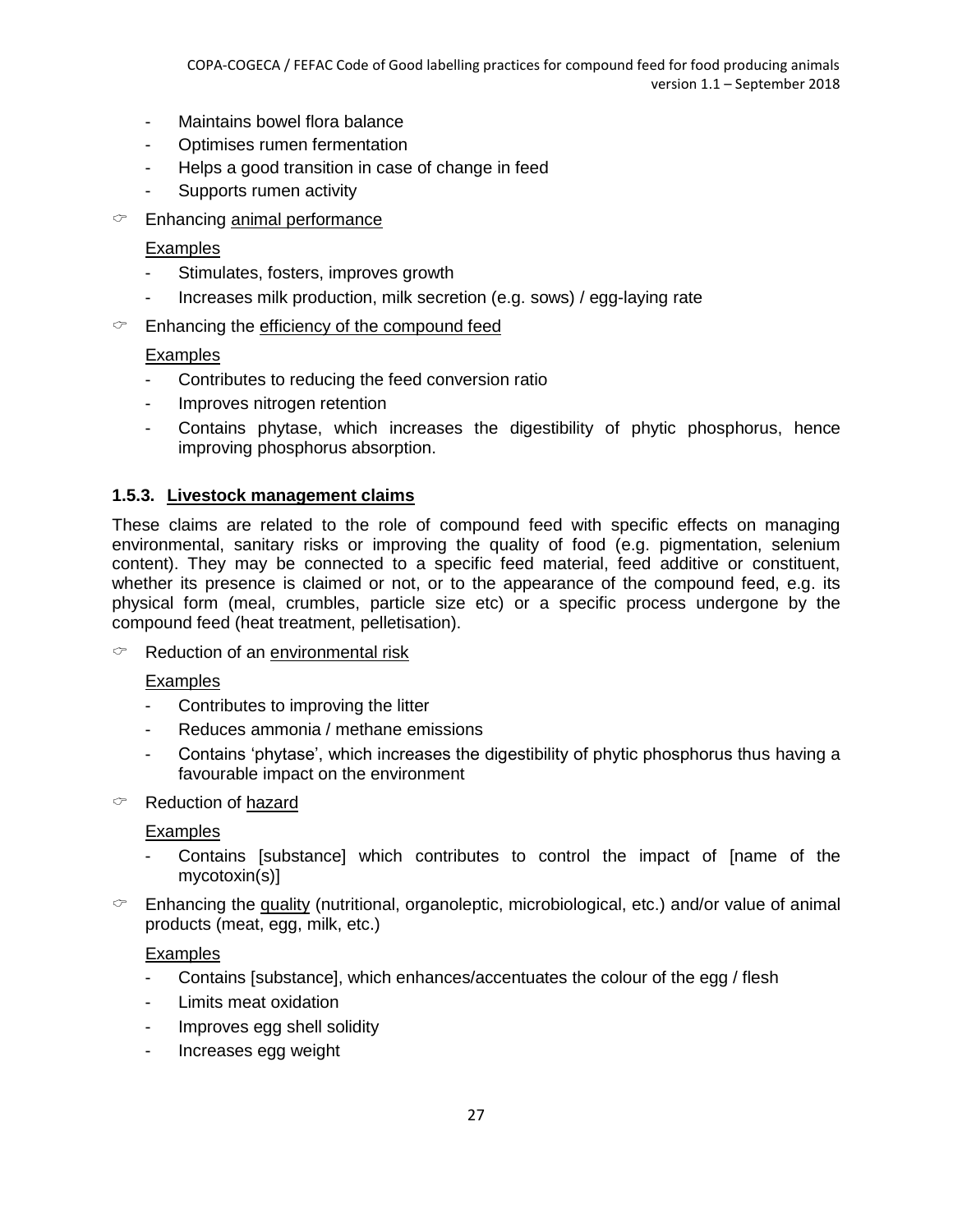- Only for coccidiostats and histomonostats: Aids in the prevention of coccidiosis / histomonosis caused by …

#### <span id="page-29-0"></span>**1.5.4. Prohibited claims**

- $\degree$  The following claims are prohibited:
	- Claims concerning optimization of the nutrition and support or protection of the physiological conditions which explicitly use the following words "preventing, treating or curing a disease".
	- Claims with words such as "stimulates", "increases", "improves" or "reinforces" when they refer to a certain physiological function.
	- Claims suggesting that, whatever the process, a compound feed provides specific/enhanced characteristics whereas such features are common to all similar compound feeds.
- $\degree$  The labelling or the presentation of the compound feed shall not claim that:
	- It will prevent, treat or cure disease, except for coccidiostats and histomonostats as authorised under [Regulation \(EC\) No](http://eur-lex.europa.eu/legal-content/EN/TXT/PDF/?uri=CELEX:02003R1831-20151230&qid=1465241123530&from=EN) 1831/2003; this point shall not, however, apply to claims concerning nutritional imbalances provided that there is no pathological symptom associated therewith.
	- It has particular nutritional purposes as referred to in the list of authorised intended uses referred to in [Directive 2008/38/EC](http://eur-lex.europa.eu/legal-content/EN/TXT/PDF/?uri=CELEX:02008L0038-20141112&qid=1465240992785&from=EN) unless its specific provisions are complied with.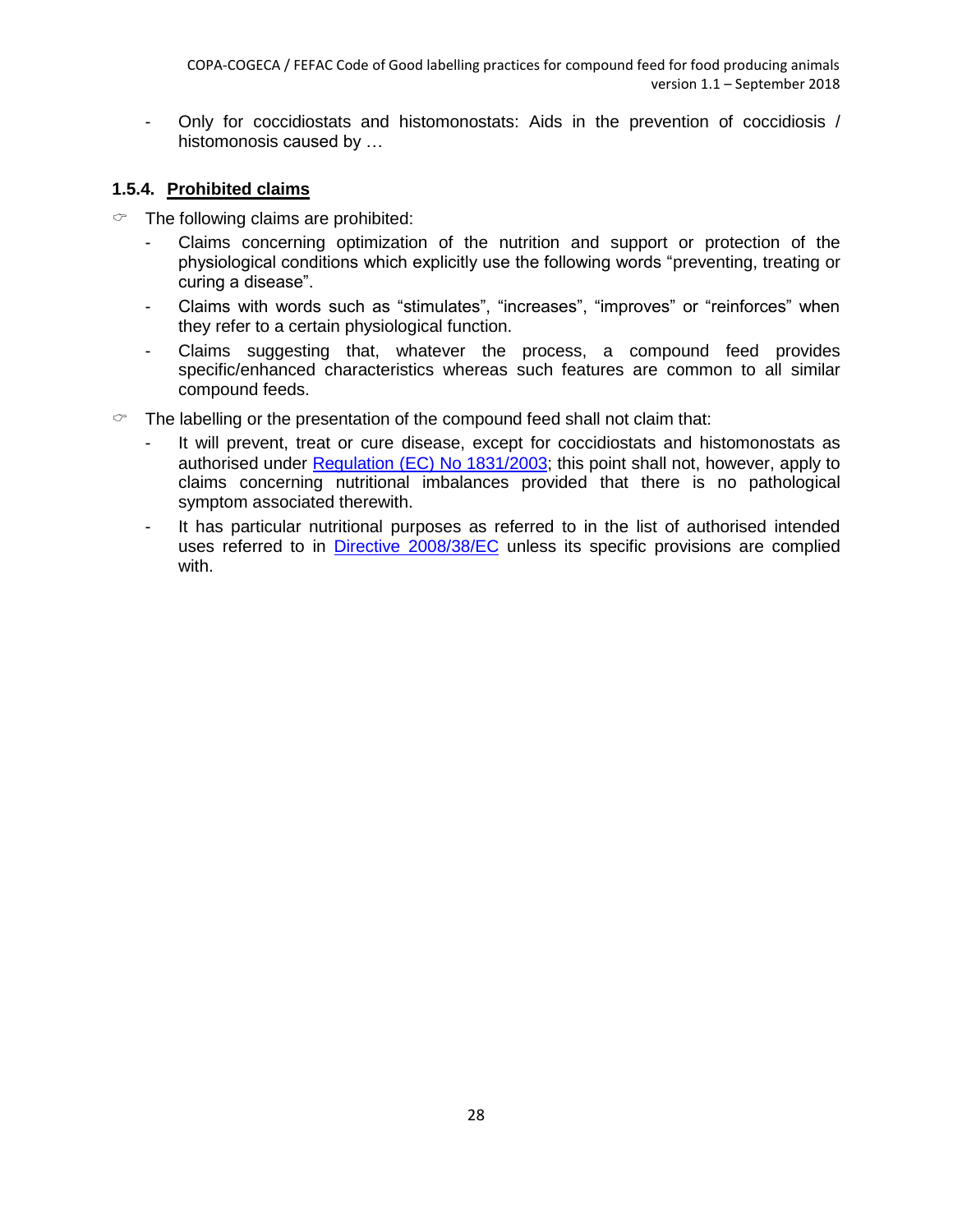### <span id="page-30-0"></span>**2. Substantiation of claims**

Article 13(1)(b) of Regulation (EC) No 767/2009 provides that "the person responsible for the labelling provides, at the request of the competent authority, scientific substantiation of the claim, either by reference to publicly available scientific evidence or through documented company research. **The scientific substantiation shall be available at the time the feed is placed on the market**."

The purpose of this section is to help operators establishing a "substantiation dossier" containing the elements required to support the claim. It remains, however, the prerogative of control authorities to evaluate the content of the substantiation dossier, in particular whether the evidence provided is sufficient to establish the link between the cause and the claimed effect. The substantiation dossier shall be objective: literature when used as evidence shall be representative of the existing publications on the issue at the moment of the claim, including those not supporting the claim. The substantiation dossier shall be transmitted to authorities on their request and be kept up-to-date.

#### <span id="page-30-1"></span>**2.1. Substantiation of a claim**

- $\degree$  The following types of substantiations, depending on the type of claims, can be considered:
	- Formulation evidence;
	- Scientific literature (peer reviewed articles);
	- Scientific opinions and publications from worldwide food authorities (EFSA, FDA and national feed/food authorities).
	- Research & Development trials
		- o External;
		- o In-house.
	- Documentation proving the longstanding and well recognised use.
- $\degree$  For claims made on a compound feed and not specifically related to a feed material/feed additive or combination thereof, the specific characteristics of the compound feed should be close to the ones used in the substantiation dossier.
- $\degree$  For claims linked to the presence of feed additives, information is usually provided by the supplier of feed additives / premixtures. The FEFANA Code of Practice on Voluntary Labelling Particulars (Claims) for Feed Additives and Premixtures [\(version](http://fefana.org/eu-legislation/tools/code-of-practice-claims/) April 2018) may be a useful reference here.

#### <span id="page-30-2"></span>**2.2. Evidence suggested per type of claims**

#### <span id="page-30-3"></span>**2.2.1. General principles**

- $\degree$  The origin of a claim may lie in:
	- The physical form of the compound feed (meal, pellets etc.),
	- A particular process used in the production of the compound feed (heat treatment, pelletizing etc.) and/or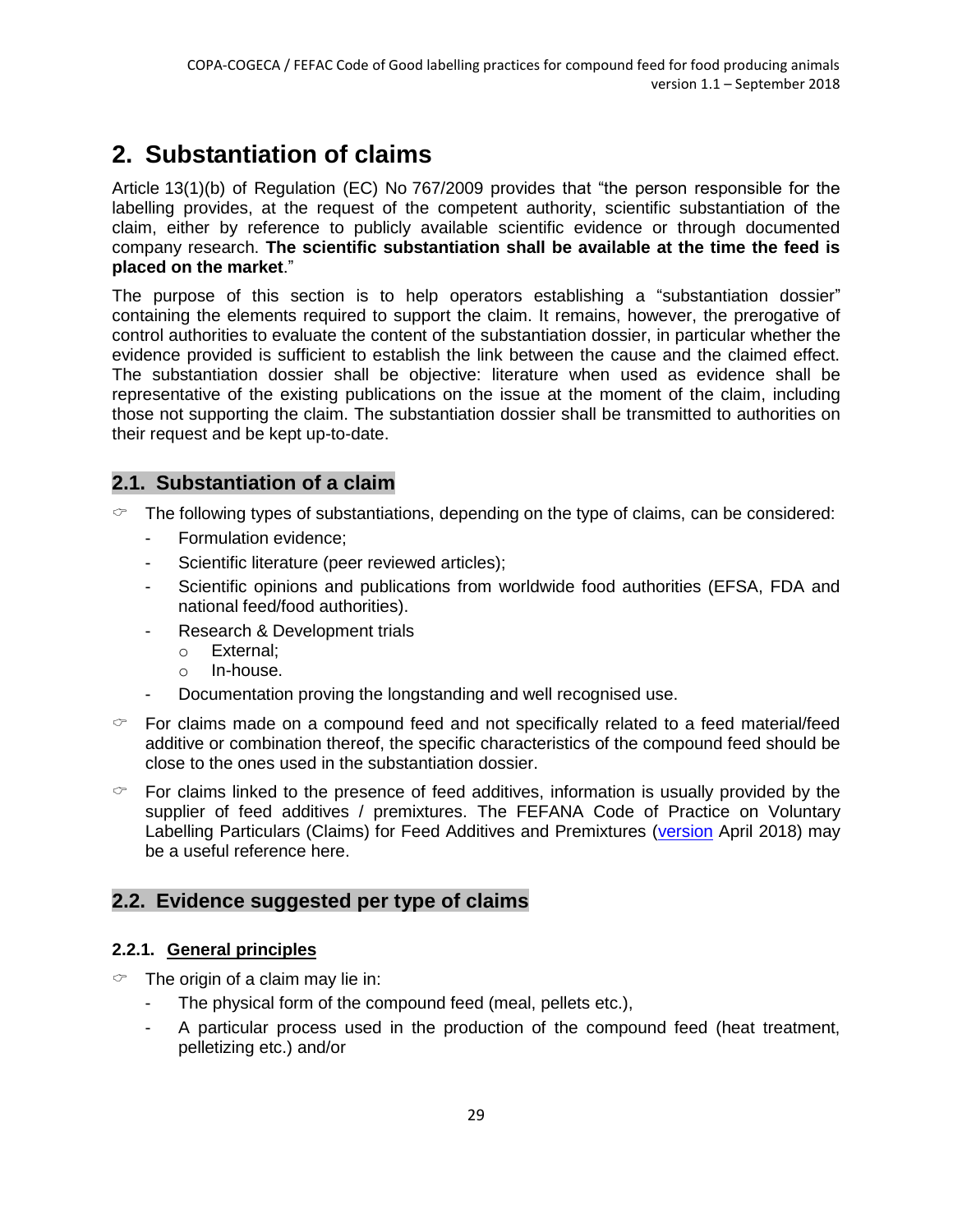- A particular constituent and/or feed additive and/or feed material and/or combination thereof
- $\degree$  The importance of evidence and the corresponding degree of substantiation must be relevant to the claimed effect and its degree of assertion.
- $\degree$  Concerning claims related to the presence of a feed material, feed additive, or analytical constituent, the substance subject to the claim must be present in the feed and available to the animal in quantities that are sufficient to ensure the claimed effect. When the claim is made in relation to a complementary feed, the substance subject to the claim shall be present in the complementary feed and available to animals in quantities that are sufficient to ensure that the claim is substantial in the daily ration or complete feed. In addition and where appropriate, the substance for which a nutritional effect is claimed must be delivered in sufficient quantity by an amount of feed which can be consumed by an animal without detrimental effects, e.g. on weight gain.
- $\degree$  A claim in relation to a function of a feed additive present in the compound feed does not need to be substantiated if the feed additive is authorised for this function and the additive is included in quantities sufficient to exert its function in the daily ration / complete feed as provided in the feed additive authorisation. In other circumstances, the substantiation of a claim should be provided in accordance with the following table and the additional specific requirements in section 2.2.2 and 2.2.3.

|                                |                  | <b>Substantiation</b> |                                                                |                |
|--------------------------------|------------------|-----------------------|----------------------------------------------------------------|----------------|
| <b>Claims</b>                  | <b>Principle</b> | Quantification        | <b>Science</b><br>(physiological)                              | <b>Science</b> |
|                                | Presence/Absence | <b>Yes</b>            |                                                                |                |
| <b>Nutritional</b>             | <b>Process</b>   |                       | Yes                                                            |                |
| <b>Functional</b>              | Presence/Absence | Yes                   | Yes<br>ADD/NUT<br><b>FM/ADD/NUT</b><br>(dossier)<br><b>Yes</b> |                |
|                                | Process          |                       | Yes                                                            |                |
| <b>Livestock</b><br>management | Presence/Absence | Yes                   | Yes<br><b>ADD/NUT</b><br>FM/ADD/NUT<br>Yes<br>(dossier)        | Yes            |
|                                | Process          |                       | Yes                                                            | Yes            |

ADD --> Feed additives

FM --> Feed materials

NUT --> Nutrient

**Quantification**: Evidence on the amount of a substance is needed when the claim, whichever type of, is based on the presence/absence of a substance. Such evidence is based on formulation and analytical method.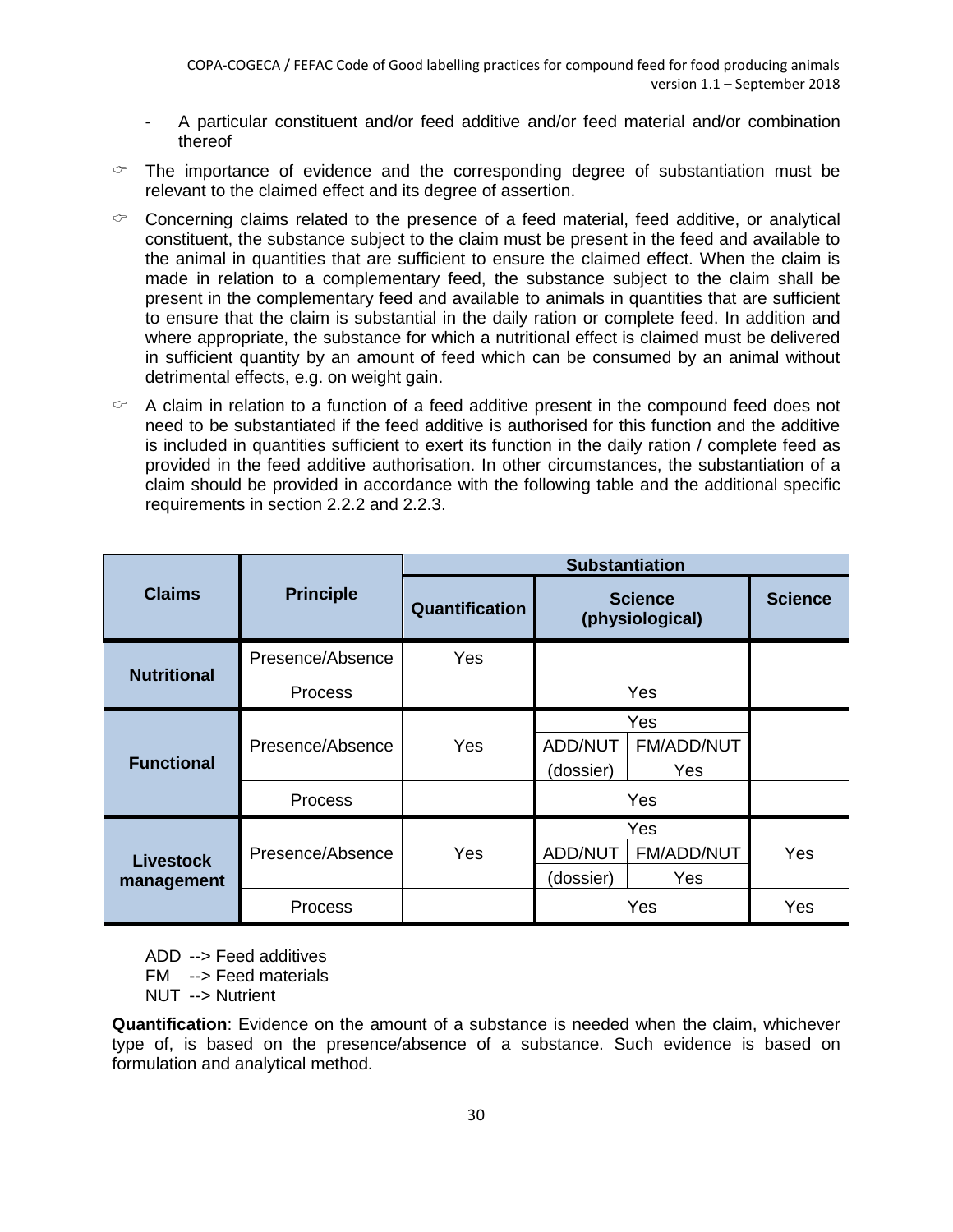**Science (Physiological)**: Scientific evidence is needed to support a claim, whichever type of, based on a physiological process which occurs at animal level.

**Science**: Scientific evidence is needed to support a claim, whichever type of, claiming an effect on management aspects.

#### Example:

Assuming that a substance allows a better assimilation of nitrogen with a consequent reduction in nitrogen in the manure, the following claims could be made:

- "Contains [substance]" nutritional claims, the substantiation is based on the formulation;
- "Improves assimilation of nitrogen" functional claim, the substantiation is based on the formulation showing that the substance has been added and on scientific dossier demonstrating that the substance physiologically improves the use of nitrogen by the animal;
- "Reduces nitrogen impact" livestock management claims the substantiation is based on the formulation showing the substance has been added; a scientific dossier demonstrating that substance physiologically improves the use of nitrogen by the animal; a scientific dossier showing that this allows reducing nitrogen in manure.

#### <span id="page-32-0"></span>**2.2.2. Specific requirements for compositional claims**

- $\degree$  For compositional claims linked to the presence or absence of a substance/constituent, the defined characteristics of the compound feed shall be the source of the substantiation.
- $\degree$  Claims related to the presence of a substance can be made on the condition that this substance is present in the feed subject to the claim but is generally not present in comparable standard compound feed.
- $\degree$  Claims related to the absence of a substance can be made on the condition that this substance is not present in the feed subject to the claim but is generally present in comparable standard feed.
- $\degree$  For claims related to the amount of the substance (i.e. "rich in...", "low in...", "contains..." "balanced in..."), the reference against which the claim shall be compared should preferably be recommendations endorsed by feed chain partner organisations, if available (e.g. for trace-elements or vitamins) for the complete feed / daily ration. By default, international/European/national public standards or scientific publications should be used.
- $\degree$  For claims such as "rich in...", the reference should be the upper level of the reference recommendation when available. For claims such as "contains...", the amount contained in the feed should at least meet the minimum level of the reference recommendation when available. In other cases, the required level of statistical significance of analysis for comparative claims shall be proportionate to the degree of assertion of the claim. The following percentages of reduction/increase when compared to the incorporation rate in a regular standard compound feed are recommended as a general guidance:
	- Reduced  $<$  15%;
	- Increased > 15%.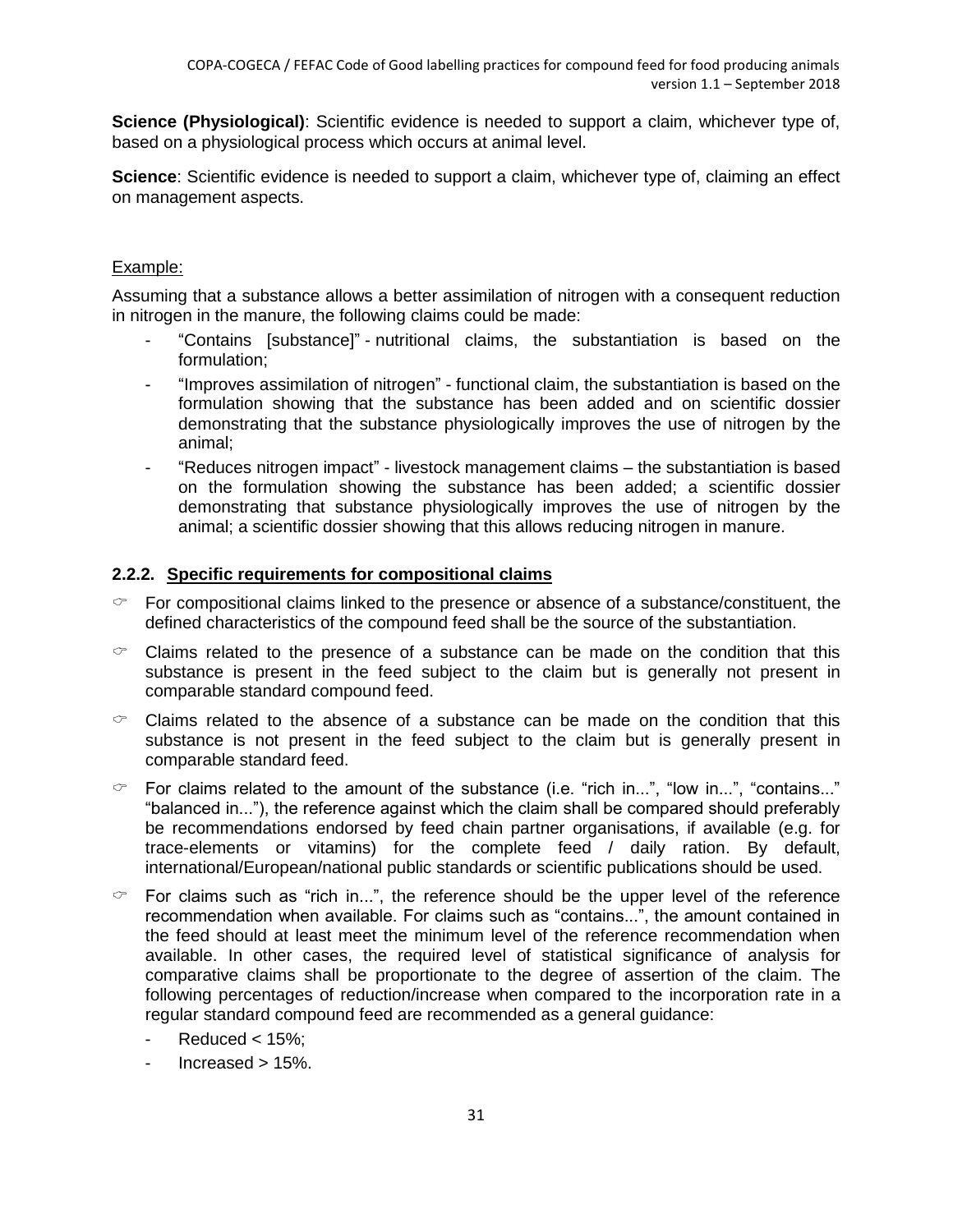Different percentages may be used on the basis of scientific evidence.

Concerning complementary feed, the above percentages shall not correspond to the content of the substance in the complementary feed itself but the content in the daily ration/complete feed when the complementary feed is used in accordance with instructions.

- The dossier shall include a reference to a method of analysis for the constituent subject to the claim or, in case of absence of published recognised methodology/table for calculated nutritional value, expert advice along the principles laid down in part 3.1.3 c) of the main part of the present code.
- $\degree$  If the claim is linked to a specific process undergone by a specific feed material or feed additive, the specific features of the processed feed material or feed additive (stability, availability, rumen protection) based on suppliers information can be used to substantiate the claim. It must be stressed that a specific authorisation of the process undergone by a feed additive subject of the claim may be required whenever the feed safety profile of the feed additive having undergone the process would be significantly affected.

#### <span id="page-33-0"></span>**2.2.3. Specific requirements for functional and livestock management claims**

- $\degree$  The basis for the substantiation of functional and livestock management claims shall be the direct measurement of the claimed effect. However, as regards claims related to physiological functions, the following basis for substantiation may be used:
	- Direct measurement of the effect (haematology or biochemical blood parameters, biomarkers *in vitro* activity of white cells, antioxidant capacity, zootechnical parameter for reproduction, etc.); or
	- Indirect measurement (e.g. mortality or morbidity of young animals for improved immunity); or
	- Relation between mode of action and claimed effect (mode of action and general literature on link between mode of action and effect).
- $\degree$  For functional claims and livestock management claims, the level of substantiation should follow the following guidance:
	- If the claim is linked to the presence of the feed additive in its functional group and at the minimum recommended dose, there is no need for further substantiation.
	- If the claim is linked to the presence of a specific feed material, the substantiation shall be provided by the supplier:
		- $\circ$  Claims shall be substantiated on the basis of scientific information, e.g. peer reviewed journals; report from research institutes, field trials with control groups. If the effect is based on mode of action, this shall be accurately described on the basis of trials or peer reviewed references.
		- $\circ$  Trials shall provide information on the minimum dosage to be used in order to elicit the claimed effect.
	- If the claim is linked to a specific composition of the compound feed, the substantiation shall be provided for the specific feed composition on the basis of field trials, optimally with control groups and at a minimum in livestock holding surveys (minimum 2-3 farms and relation to historical results).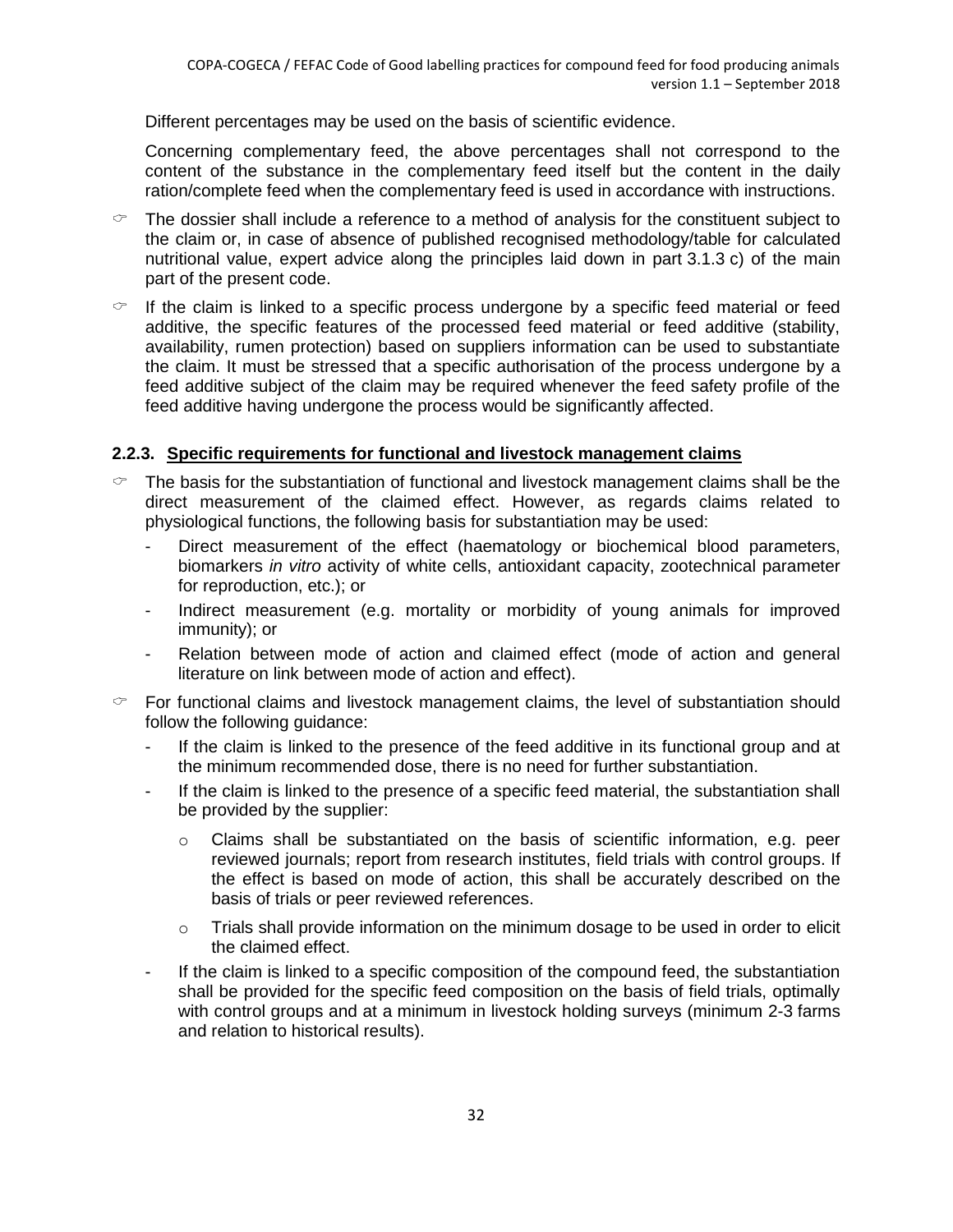- Claims referring to a potential for effect should be based on at least one trial<sup>3</sup> with significant results (same level of statistical level as in the feed additive guidelines, i.e.  $P<0.05$  for monogastrics and  $P<0.1$  for ruminants) – in this case, the claim is written as 'may improve…'
- Claims referring to an expected effect should be based on at least three trials with significant results (same level of statistical level as in the feed additive guidelines, i.e.  $P<0.05$  for monogastrics and P<0.1 for ruminants) – in this case, the claim is written as 'improve…'

### <span id="page-34-0"></span>**3. Methodology for compiling an evidence file**

#### <span id="page-34-1"></span>**3.1. Conditions for carrying out and validating studies**

 $\degree$  The criteria chosen for the study are clearly identified and explained.

Examples: average daily gain, fat level, protein level, litres of milk, number of cows with a milk cell concentration, viability, number of pests, number of placenta retentions, of lameness cases, of embryos, biochemical serum dosage, dosage of a special biochemical mediator, etc.

- $\degree$  The criteria chosen for the study are measurable; i.e. can be quantified and distinguished (yes/no, etc.)
- $\degree$  The method of measurement is acknowledged ("as scientifically valid") or accurately described (milk yield recording, individual weighing, qualitative or quantitative coprology, biochemical dosage, classification of carcasses, etc.).
- $\degree$  A clear and detailed experimental protocol must be available. The method used for collecting the samples on which the study is based (organs, animals, herd, etc.) must be described.
- $\degree$  The elements specifying freedom from bias of testing devices or their possible limits are explicitly specified (e.g. sampling representativeness, compliance with random sampling if any, objectivity of criteria or blind criterion in case of subjective criteria, etc.).
- $\degree$  Statistical information processing (comparison of average values, frequency analysis, etc.) and interpretation of statistical results (level of significance, etc.) are described. The purpose is to demonstrate a benefit in a sufficient number of cases in order to justify the use of the examined product or technique.
- Documentary management is clearly defined, e.g. type of documents, validation and filing, etc., and the traceability of all documentary evidence relevant to the study is assured and filed.

#### <span id="page-34-2"></span>**3.2. Experimental protocol**

 $\overline{\phantom{a}}$ 

 $\degree$  Bibliography: bibliographic research shall be objective and representative of the diversity of scientific opinions on the truthfulness of the claim. Bibliographic references are typically:

<sup>&</sup>lt;sup>3</sup> Trial here, means source of information (e.g. one peer reviewed publication)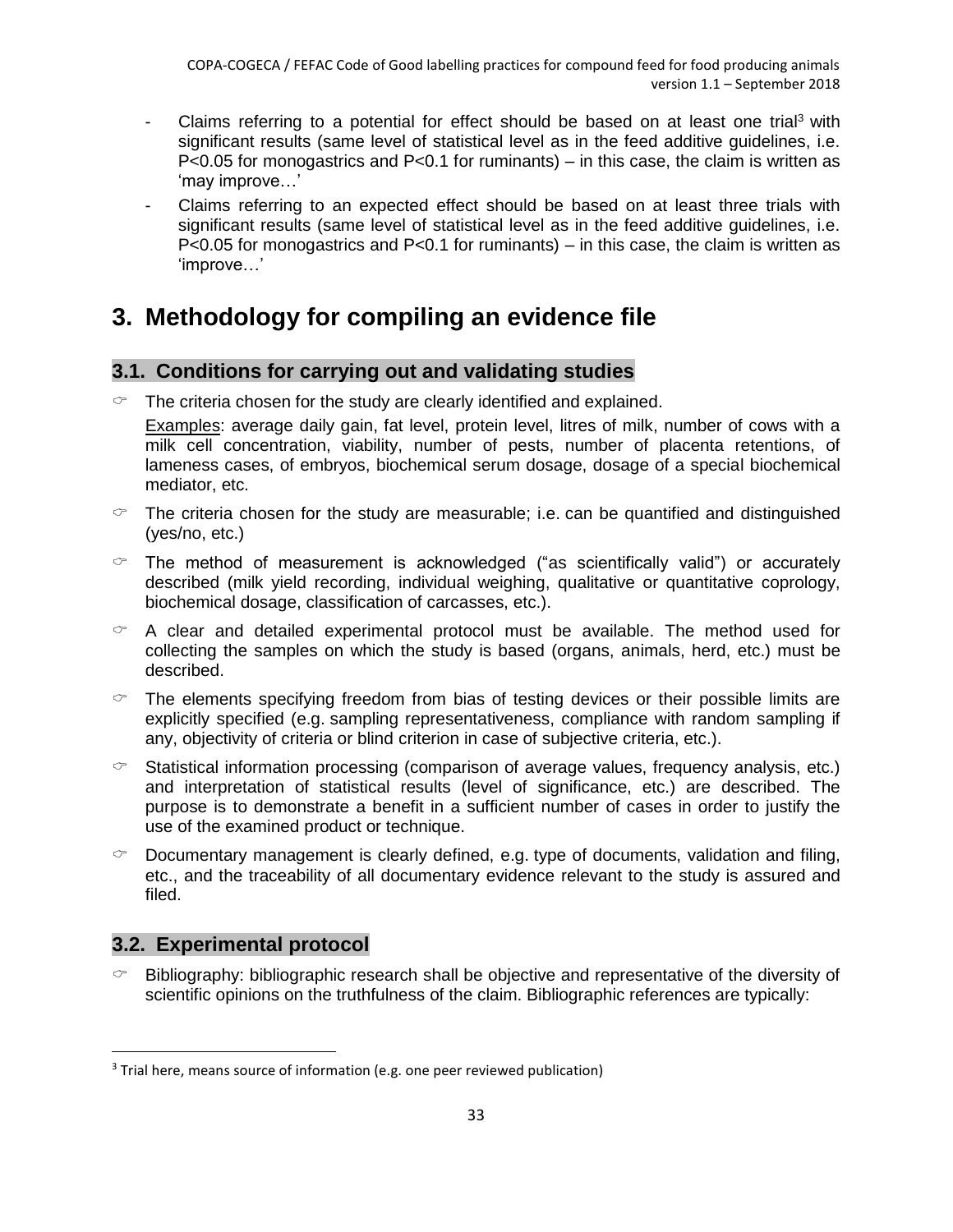- Reference books and reports: research and technical reference centres, technical institutes, Chamber of Agriculture, etc.
- Scientific opinions and publications from the National Food Safety Agencies, EFSA, etc.
- Publications by renowned scientific authors, etc.
- Peer reviewed scientific journals
- International congress proceedings
- $\degree$  Livestock holding survey:
	- Field surveys without control groups, with recording of results and/or frequency on a sufficient number of livestock holdings or animals which achieve statistical significance
	- These field surveys might be compared to regional average values on equally long periods, to an expected value or to average values from former periods; they might also be used for statistical analysis.
- $\degree$  Field tests with control group:
	- Classical comparison between control group and test group with or without replication.
	- Collecting of non-biased samples, definition of analysis criteria.
	- Appropriate statistical analysis (average value comparison, etc.) with significant results.
- $\degree$  Tests in public or private experimental research centres:
	- *In vitro* or *in vivo* experiments; the research centre has as a minimum to comply with rules laid down for field tests and surveys, given that these are normally part of their specifications and good practice.
	- Appropriate statistical analysis (average value comparison, etc.) with significant results.
- $\degree$  Bibliographic analysis and tests should always lead to the production of a report.
- $\degree$  The person responsible for the study and the team of researchers are identified and their Professional qualification are appropriate.
- <span id="page-35-0"></span> $\degree$  The executive report and raw data are saved and kept available for control authorities.

#### **3.3. Structure of an evidence file**

An evidence file should be composed of the following:

- $\degree$  A summary (one page) with:
	- The wording and description of the claim
	- A summary of the substantiation provided
	- The characteristics of the product supporting the claim (inclusion rates of feed additives or feed materials, amount of nutrients, specific process undergone, etc.)
	- Target species
	- Benefit for farmers / animals
- $\degree$  Labelling particular and labelling medium:
	- Nature of the labelling medium (label, accompanying document, packaging, leaflet, other)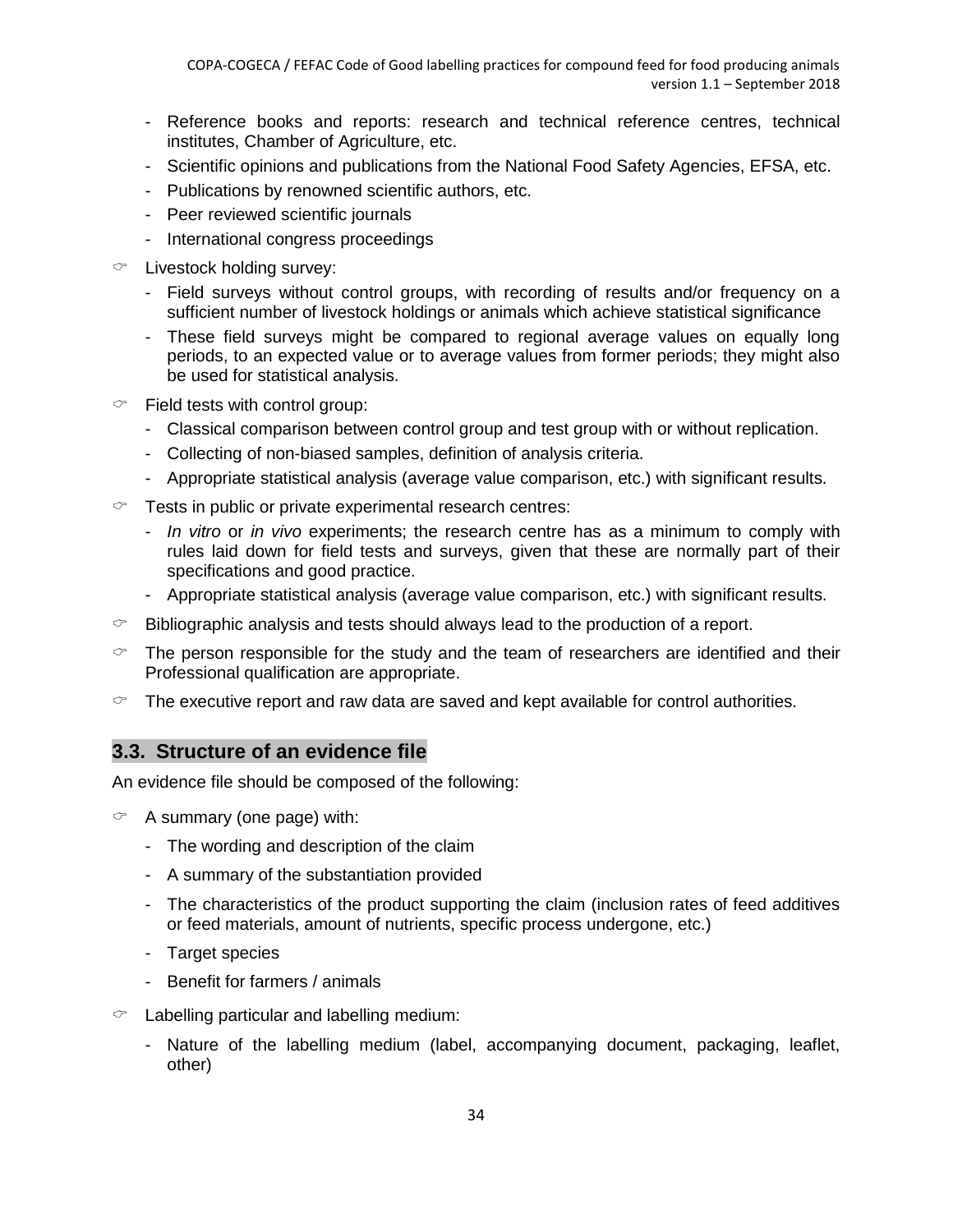- Essential characteristics of the products to support the claim and how they are disclosed on the labelling medium
- Instructions for use
- $\degree$  Scientific justification
	- Description of the nature of the scientific justification
	- Published relevant literature (abstracts or copies)
	- In-house research: executive report
		- o Chapter 1: Introduction (object of the study, context, background, authors, qualifications)
		- o Chapter 2: Materials and methods
		- o Chapter 3: Recorded results
		- o Chapter 4: Analysis and discussion on results
		- o Chapter 5: Conclusions
		- o Chapter 6: Bibliography
	- Independent scientific expert opinions (if relevant)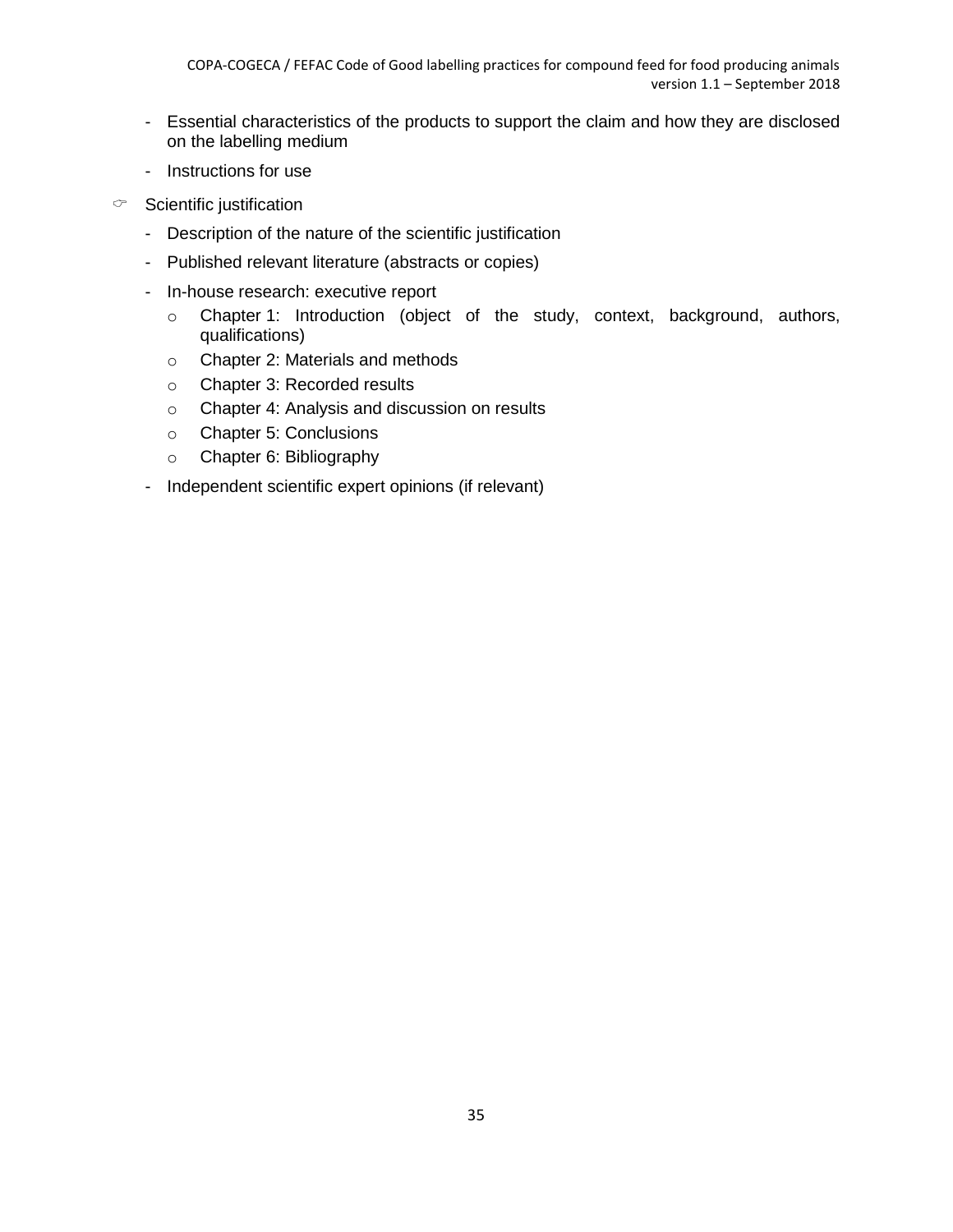# **ANNEX II**

# <span id="page-37-0"></span>**Summary Table On Labelling Particulars To Be Disclosed On The Labelling**

The summary table below presents the labelling particulars that must, or may be disclosed on the labelling. All mandatory labelling requirements (except information on request of the purchaser) shall be provided on the label. The labelling particulars not mentioned on the label are transmitted to the purchaser on additional media. Information provided to purchasers on request may be conveyed using any other appropriate communication media.

| Labelling particulars on the label (or<br>accompanying document for bulk<br>deliveries)                                                              | <b>Mandatory</b>          | <b>Voluntary/</b><br>on request |
|------------------------------------------------------------------------------------------------------------------------------------------------------|---------------------------|---------------------------------|
| <b>Traceability information</b>                                                                                                                      |                           |                                 |
| Commercial name                                                                                                                                      |                           | X                               |
| Type of compound feed                                                                                                                                | X                         |                                 |
| Nutritional purpose                                                                                                                                  | X (for dietetic feed)     |                                 |
| Name & address of Feed Business Operator<br>responsible for the labelling                                                                            | X                         |                                 |
| Approval number of Feed Business Operator<br>responsible for the labelling when available                                                            | X                         |                                 |
| Name & address of manufacturer or approval or<br>identification number of manufacturer                                                               | X                         |                                 |
| Batch or lot number                                                                                                                                  | X                         |                                 |
| Net quantity                                                                                                                                         | X                         |                                 |
| <b>Instructions for use</b>                                                                                                                          |                           |                                 |
| General instructions for use                                                                                                                         | X                         |                                 |
| Species and category of target animals                                                                                                               | X                         |                                 |
| Restrictions for certain species                                                                                                                     | X                         |                                 |
| Warnings                                                                                                                                             | X                         |                                 |
| Best before date                                                                                                                                     | $\boldsymbol{\mathsf{X}}$ |                                 |
| Statement that the opinion of a nutrition expert or<br>veterinarian should be sought before using the<br>feed or before extending its period of use. | X for dietetic feed       |                                 |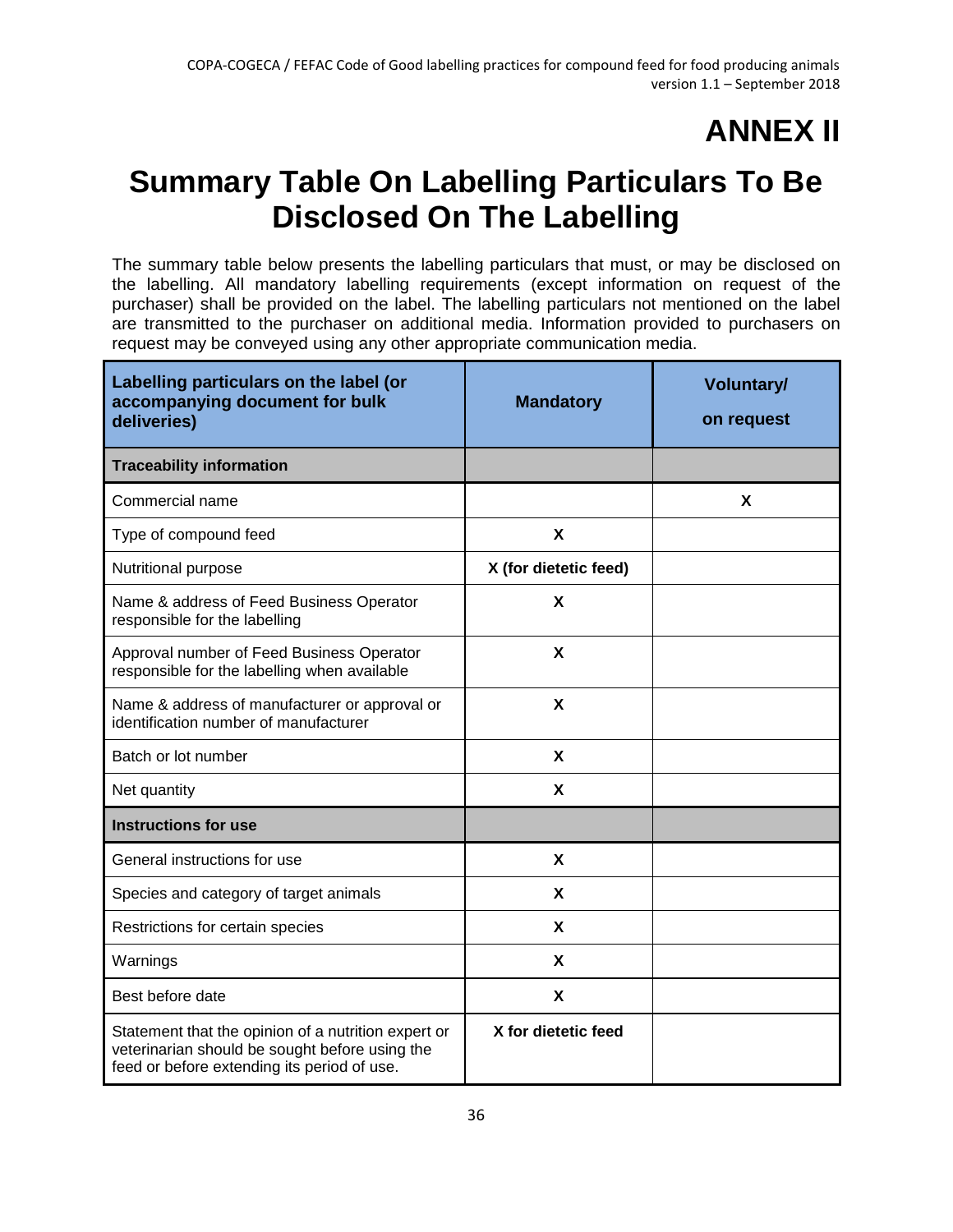| Labelling particulars on the label (or<br>accompanying document for bulk<br>deliveries)                                                                   | <b>Mandatory</b> | <b>Voluntary/</b><br>on request |
|-----------------------------------------------------------------------------------------------------------------------------------------------------------|------------------|---------------------------------|
| <b>Compound feed specifications</b>                                                                                                                       |                  |                                 |
| Declaration of feed materials in descending order<br>of weight                                                                                            | X                |                                 |
| Percentage declaration of certain feed materials<br>whose presence is emphasised                                                                          | X                |                                 |
| Percentage declaration of feed materials on a<br>voluntary basis                                                                                          |                  | X                               |
| Declaration of certain specific feed additives<br>(name, added amount, ID number and name of<br>functional group or category)                             | X                |                                 |
| Declaration of certain feed additives where its<br>presence is defined (name, added amount)                                                               | X                |                                 |
| Declaration of other feed additives on a voluntary<br>basis (name and/or added amount and/or ID<br>number and/or name of functional group or<br>category) |                  | X                               |
| Declaration of other feed additives on purchaser's<br>request (name, ID number and name of functional<br>group or category)                               |                  | X                               |
| Mandatory nutritional constituents (incl. moisture<br>and ash insoluble in hydrochloric acid if relevant)                                                 | X                |                                 |
| Additional information on constituents                                                                                                                    |                  | X                               |
| Claims                                                                                                                                                    |                  | X                               |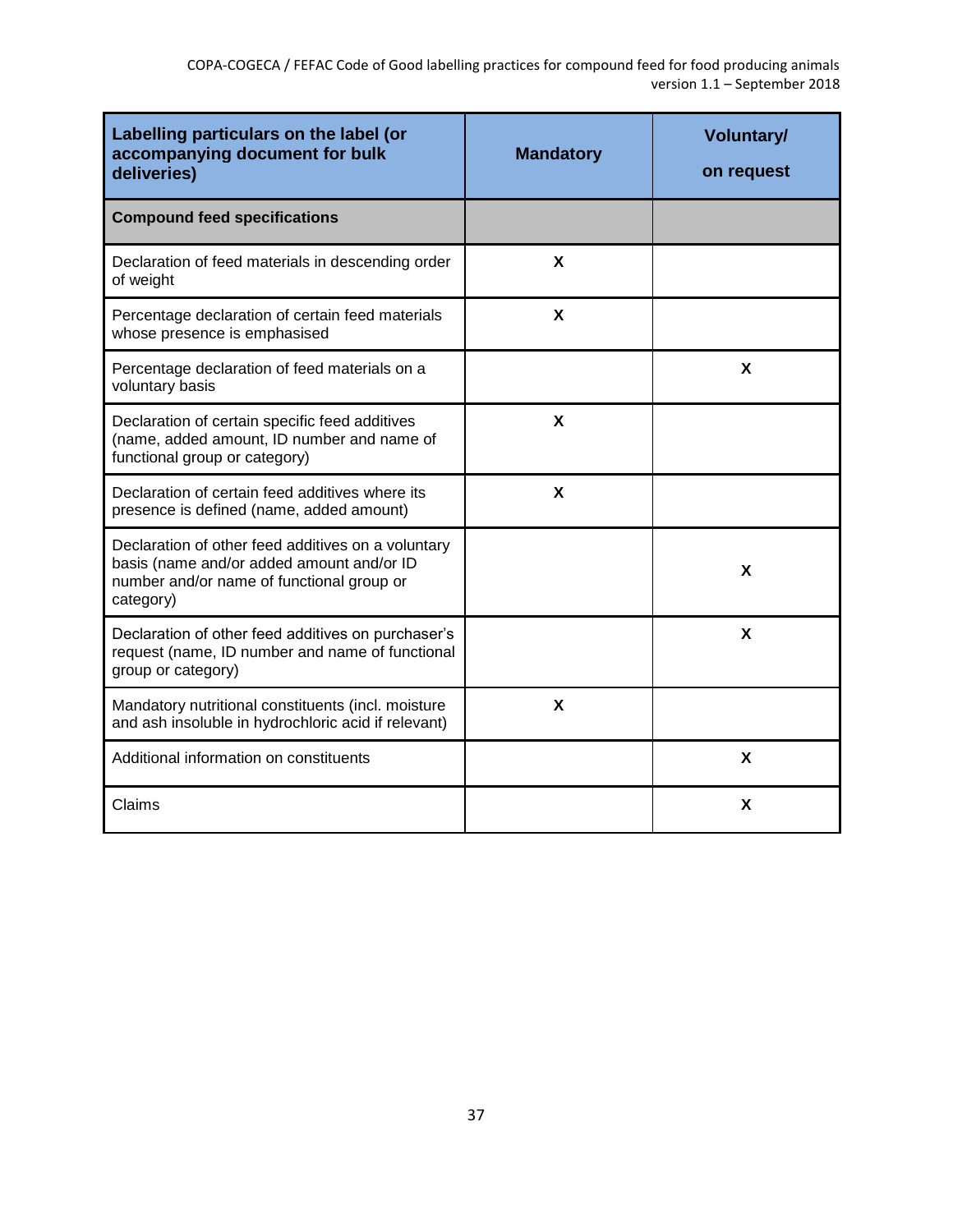# **ANNEX III**

# <span id="page-39-0"></span>**Best Practice Recommendation For Legibility Of A Label**

|                                     | <b>Recommended</b>                                                                                                                                                                                                                                                                                                                                          | <b>Use with care</b>                                                                                                                                                                                                                                                                                                                                                                                         | <b>Best avoided</b>                                                                                                                                                                                                                                                                        |
|-------------------------------------|-------------------------------------------------------------------------------------------------------------------------------------------------------------------------------------------------------------------------------------------------------------------------------------------------------------------------------------------------------------|--------------------------------------------------------------------------------------------------------------------------------------------------------------------------------------------------------------------------------------------------------------------------------------------------------------------------------------------------------------------------------------------------------------|--------------------------------------------------------------------------------------------------------------------------------------------------------------------------------------------------------------------------------------------------------------------------------------------|
| Layout                              | ~ Headings to be clear, short and<br>consistent;<br>~ Use bold type and/or upper<br>case text to distinguish headings;<br>~ Where space allows, group<br>information which belongs<br>together;<br>~ Where appropriate, separate<br>different groups of information<br>with frames or boxes;<br>~ Text should start and be<br>aligned with the left margin; | $\sim$ Extensive use of upper<br>case and underlining;<br>~ Text in other format<br>than blocks;<br>$\sim$ Text wrapping;<br>~ Centre alignment;<br>$\sim$ Text aligned with the<br>right margin;                                                                                                                                                                                                            | ~ Over hyphenation of<br>text;<br>~ Blocks of texts without<br>headings, titles or any<br>separation;<br>$\sim$ Placing a large amount<br>of text with only one or<br>two words on each line;<br>$\sim$ Placing the information<br>in circles.<br>~ Too many or overly<br>complex symbols. |
| <b>Font, Colour</b><br>and Contrast | ~ A letter height of 1mm or more;<br>~ Adequate character spacing;<br>~ Inter-linear spacing of 120% of<br>the font size;<br>~ Easy-to-read (Sans serif) fonts;<br>~ Choose a typeface designed for<br>use at small font size;<br>~ Clear contrasting colours.                                                                                              | ~ Letter height below<br>1mm;<br>$\sim$ Inter-linear spacing of<br>less than 120% of the<br>font size Italic;<br>~ Serif typefaces;<br>~ Stylised, ornate<br>decorative fonts;<br>~ Subtle contrasts,<br>shadowing, 3D effects,<br>watermarking or non-<br>uniform background;<br>~ Where packaging is<br>transparent, good<br>contrast is necessary<br>with food product forming<br>the visible background. | $\overline{\sim}$ Character spacing<br>condensed by more than<br>1pt;<br>~ Inter-linear spacing of<br>less than 0,5pt more than<br>the font size;<br>$\sim$ Colours with similar<br>tonal contrasts - light type<br>on a light background or<br>dark type on a dark<br>background;         |
| Packaging/<br><b>Printing</b>       | $\sim$ High quality printing                                                                                                                                                                                                                                                                                                                                | $\sim$ Printing on deformation<br>zones:<br>~ Heat sealed areas;<br>~ Plastic shrink wrap;<br>~ Metallic and shiny<br>printing surfaces;                                                                                                                                                                                                                                                                     | $\sim$ Labels printed on<br>curved surfaces.<br>$\sim$ Zones of the packaging<br>which are not directly<br>accessible;<br>$\sim$ Areas where the<br>destruction of the<br>package is required to<br>read the text.                                                                         |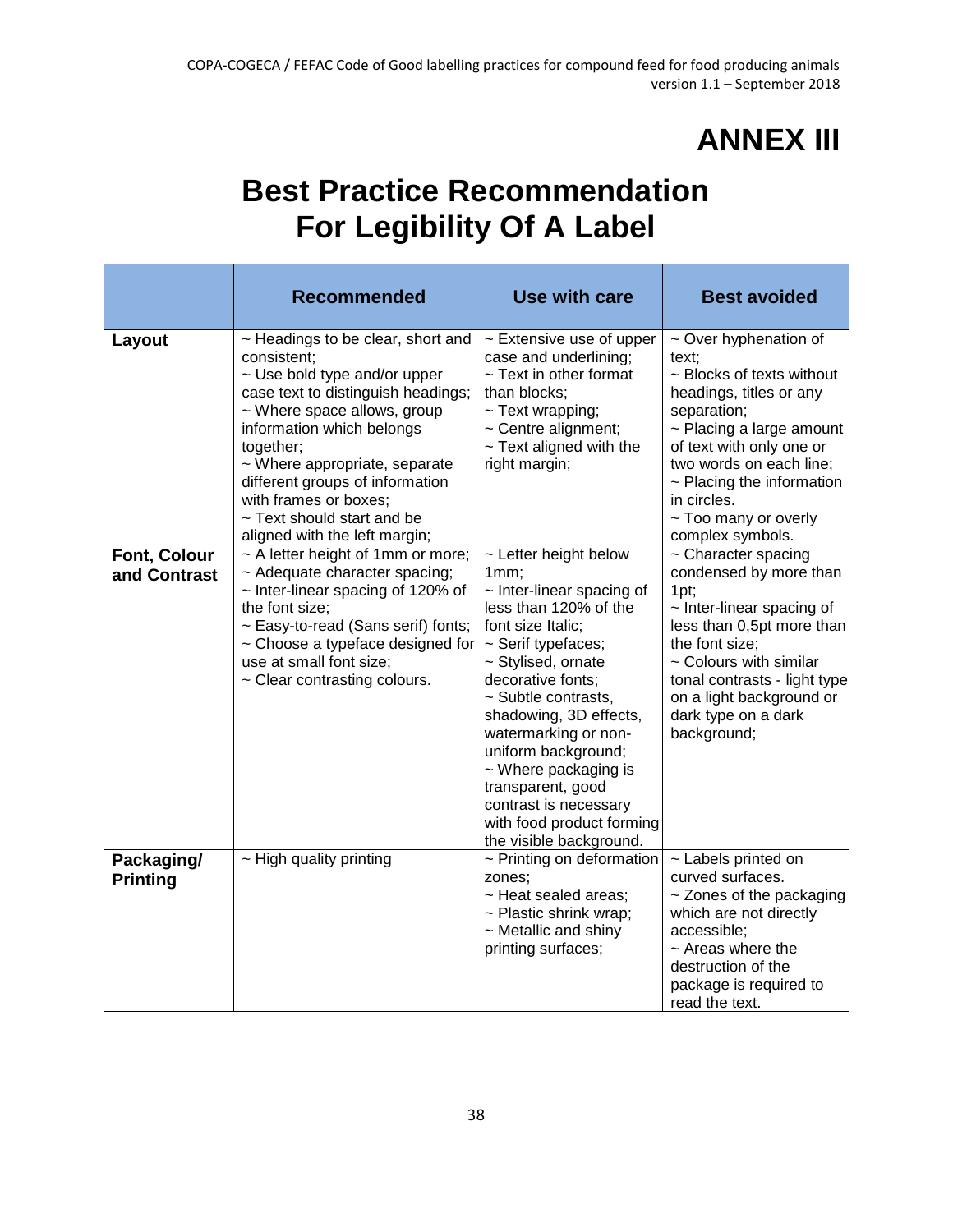# **ANNEX IV**

## <span id="page-40-0"></span>**Guidance On The Obligation To Make Available Information On Quantitative Composition Data On Purchaser's Request**

Under Article 17(2)(b) of [Regulation \(EC\) No](http://eur-lex.europa.eu/legal-content/EN/TXT/PDF/?uri=CELEX:02009R0767-20100901&qid=1465241522728&from=EN) 767/2009, it is foreseen that:

"If the percentages by weight of the feed materials contained in compound feed for foodproducing animals are not indicated on the labelling, the person responsible for the labelling shall, without prejudice to Directive 2004/48/EC, make available to the purchaser, on request, information on the quantitative composition data within a range of  $+/-15\%$  of the value according to the compound feed formulation".

The purpose of the provisions laid down in Article 17(2)(b) is to strike the right balance between a sufficient know-how protection of feed manufacturers and a valuable and meaningful disclosure of compositional product information to the farmers. The guidance hereafter is designed to set practical rules for operators for the implementation of this article in order to avoid as far as possible request for arbitration and/or legal recourses before national jurisdictions in the light of Directive 2004/48/EC.

EU representatives of livestock farmers and farmers' cooperatives and compound feed manufacturers consider that sufficient freedom should be left to private parties to further determine, on a contractual basis, the conditions and modalities under which further compositional information should be made accessible to the purchaser of the compound feed.

As a consequence, this Annex does not intend to cover all possible practical situations that operators may encounter in their daily business activities, but rather aims to provide a set of minimum requirements to be complied with in order to ease the implementation of such legal requirements at national level.

• When is this information to be made available?

On purchaser's request, the information on quantitative composition data should only be required in principle after the physical delivery of the compound feed to the purchaser. However, the transmission of such information may possibly occur prior to or during the delivery based on a voluntary agreement between interested parties in the frame of normal commercial practices.

• Who is allowed to request information on the quantitative composition data?

Although the target group of the legislator for this provision of information on request was primarily the final users/farmers, the wording used does not restrict this right to farmers only. In particular, in case of sales of compound feed via a retailer, the retailer shall source the information from the manufacturers to be able to answer his own customer's request. In order to preserve intellectual property rights, it is recommended that any operator other than the final user initiating or transmitting a request for information on quantitative composition data shall sign a confidentiality agreement.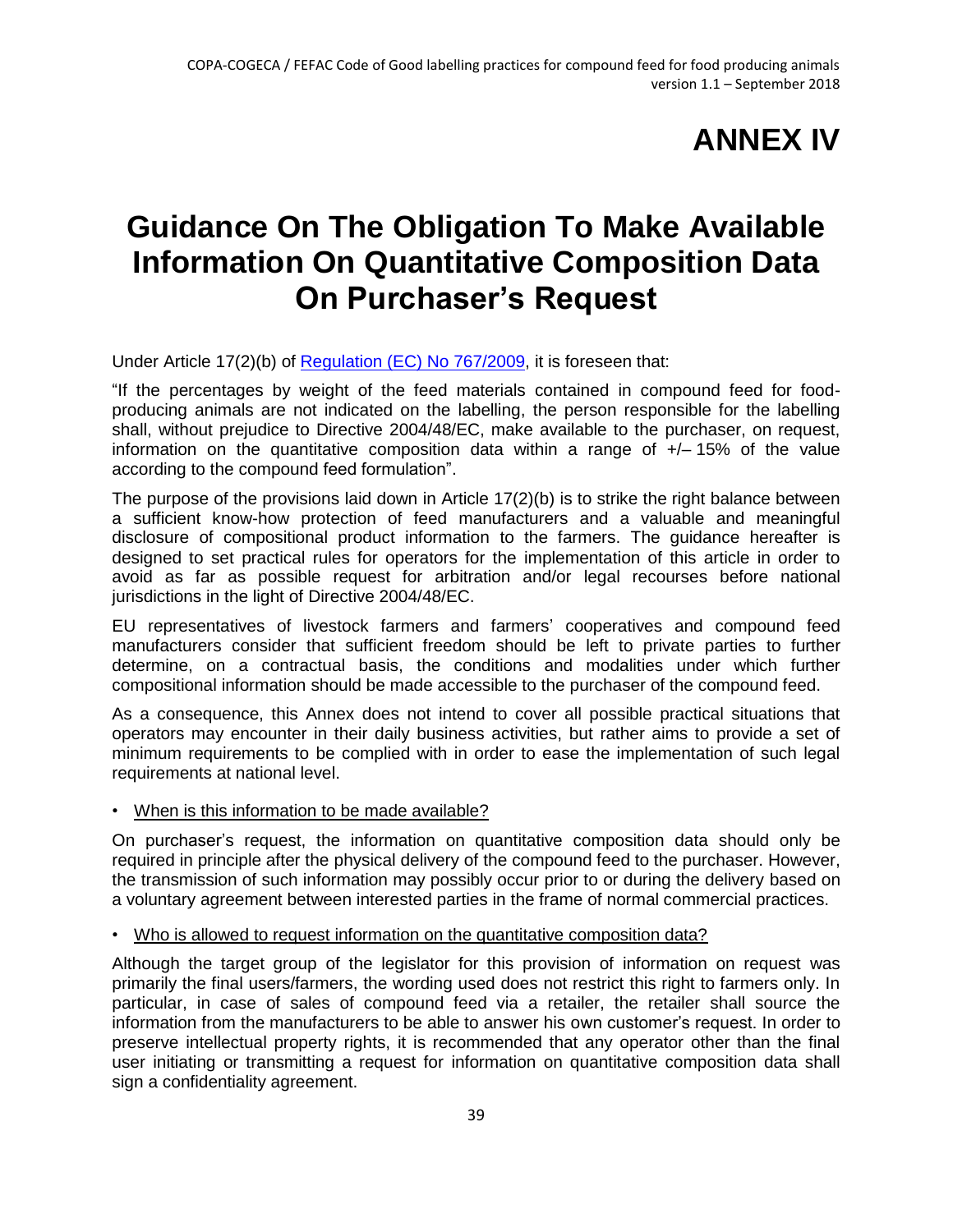#### • Who needs to make the information accessible and to whom?

Unless otherwise specified in the contract agreed upon between interested parties, the request for information on quantitative composition data should be transmitted by the purchaser to the person responsible for the labelling. However, requests may also be addressed to the supplier, even if not responsible for labelling. The request should then be channelled to the owner of the information, most likely the manufacturer of the compound feed. The owner of the information may require a copy of the request from the final user together with his identity. The requested data may be provided directly to the initiator of the request or forward it via the retailer(s).

#### • What information needs to be made accessible to the purchaser?

Where percentages by weight of the feed materials are not specified on the label itself, the purchaser, on request to its supplier, shall have access to quantitative composition data within a range of +/- 15% of the value according to the compound feed formulation without prejudice to intellectual property rights. In case of divergence of views between supplier and purchaser, the authorities of the respective Member State(s) will decide if the objection to the disclosure of percentages based on intellectual property rights is justified.

It must be noted that the lower the incorporation rate of a feed material, the higher the uncertainty regarding the actual percentage by weight of this feed material. The risk of exceeding the range of +/-15 % at lower level is therefore considerably high.

It is generally acknowledged that the know-how of feed manufacturers lies more with microingredients than macro-ingredients. Thus, in order to facilitate the practical implementation of Article 17(2)b, it is recommended that suppliers do not claim intellectual property rights for inclusion rates above 5%. Nevertheless, upon request purchasers may also obtain further information on the composition concerning feed materials below 5%.

#### • How should the information be made accessible to the purchaser?

The media upon which the information on quantitative composition data should be provided to the purchaser is left to the consideration of the interested parties.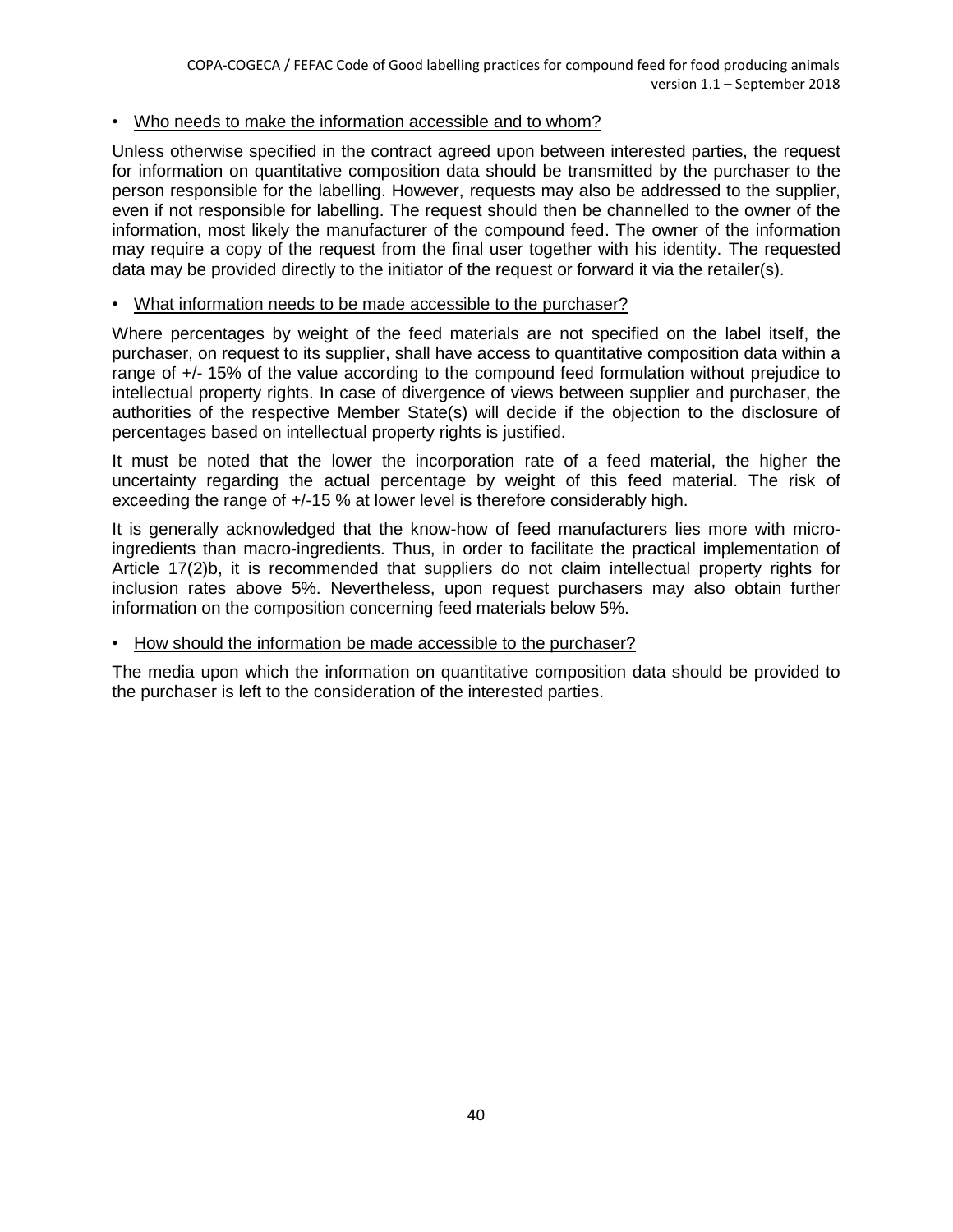# **ANNEX V**

# <span id="page-42-0"></span>**Guidance For The Declaration Of Methionine Under The Analytical Constituents Heading In Case Of Addition Of Hydroxy Analogue of Methionine**

The declaration of the amount of methionine under the "Analytical Constituent" heading as measured by standard analytical methods may not always provide completely meaningful information on the true value of the compound feed, especially when Hydroxy Analogue of Methionine, calcium salt of Hydroxy Analogue of Methionine, isopropyl ester of Hydroxy Analogue of Methionine or any other authorized form of Hydroxy Analogue of Methionine is added to the compound feed since the official analytical method for the analysis of methionine cannot quantify Hydroxy Analogue of Methionine.

In this case, in addition to the amount of methionine declared as analytical constituent (i.e. native methionine + added DL-methionine), the compound feed manufacturer can, on a voluntary basis, declare under the "Analytical constituents" heading the "methionine equivalent value" (abbreviated: methionine eq. value) of the compound feed being the sum of native methionine  $+$  any of the authorised added forms of DL or L-methionine  $+$  methionine equivalent value of any of the authorised added forms of Hydroxy Analogue of Methionine. The methionine equivalent value of Hydroxy Analogue of Methionine in any of its authorised forms shall be calculated using a bio-equivalence factor for Hydroxy Analogue of Methionine as compared to methionine.

The person responsible for labelling shall substantiate the bio-equivalence factor it uses according to the principle laid down in Annex 1 part 2 of the present code. This substantiation dossier can be based on the information provided by the feed additive supplier, including literature and/or trials. When literature is used as evidence, it shall be representative of the existing publications on the issue.

Example of a voluntary declaration of the methionine equivalent value of a compound feed supplemented by 2,000 mg/kg of the feed additive "Hydroxy analogue of methionine" pure at 88% when using a bio-equivalence factor of 85% on an equimolar basis.

Methionine equivalent value of the added amount of the feed additive "Hydroxy analogue of methionine":  $2,000$  mg/kg  $*$  0.88  $*$  0.85 = 1,500 mg/kg methionine equivalent = 0.15% methionine equivalent

#### **ANALYTICAL CONSTITUENTS**

| <b>Crude Protein</b> | 19%     | Methionine                        | 0.35%    |
|----------------------|---------|-----------------------------------|----------|
| Crude Fibre          | 4.0%    | Total methionine equivalent value | 0.50%    |
| <b>Crude Fats</b>    | 5.0%    | Calcium                           | 0.7%     |
| Crude Ash            | 5.5%    | Sodium                            | $0.17\%$ |
| Lysine               | $1.4\%$ | Phosphorus                        | 0.5%     |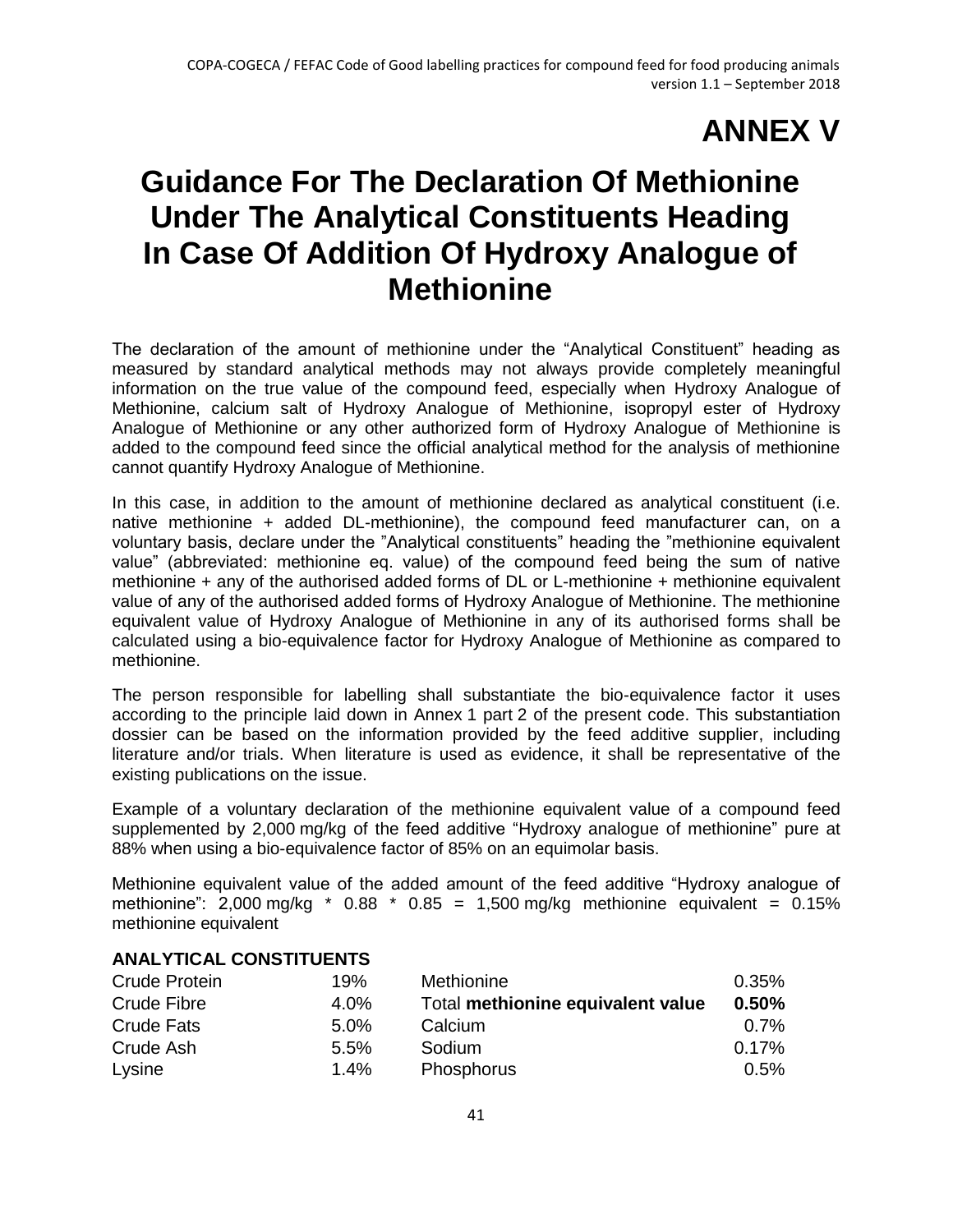# **ANNEX VI**

# **Examples Of Labels**

<span id="page-43-0"></span>This Annex includes examples of labels of compound feed for different types of feed and scenarios under the labelling provisions valid at the time of endorsement by authorities and reflects the general labelling rules. However, specific labelling requirements, e.g. for individual feed additives, change frequently. Therefore, it is the responsibility of the user of this code to monitor the developments of the EU legislation, in particular for specific labelling requirements for feed additives.

The design of the labels presented thereafter complies with the requirements of Regulation (EC) No 767/2009, as most recently amended by Regulation (EU) 2017/2279. The labels are given for illustration only and users of this Code are free to develop their own design as long as it complies with the minimum requirements of Regulation (EC) No 767/2009 and the guidance provided in the present Code.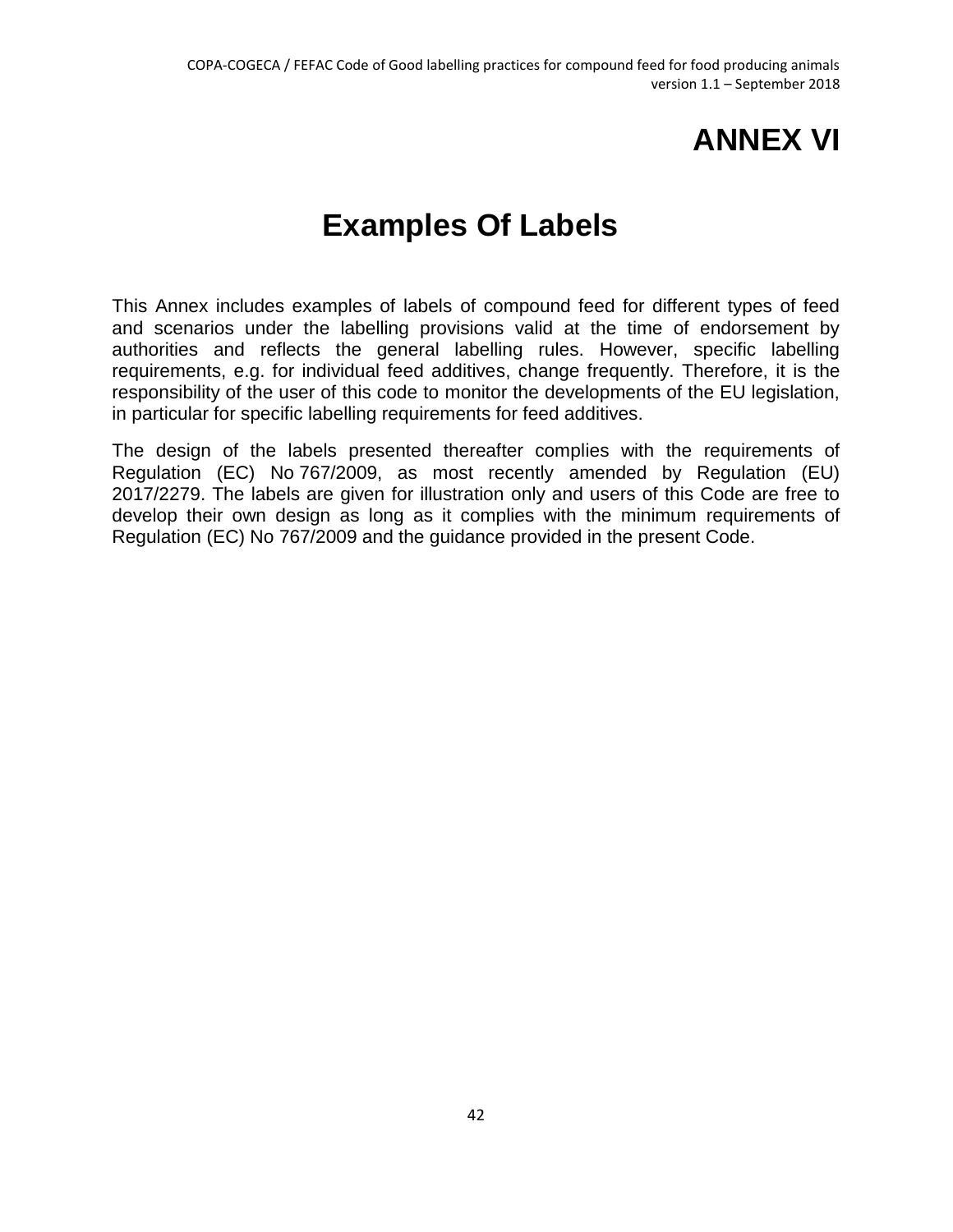### **Label of a complete feed**

### **(no voluntary labelling particulars)**

The Bloggs Feed Company, Mill Lane, Anytown, Anywhere, AA1 1ZZ Product Code 4267 **Bloggs Broiler Grower**

Complete feed for feeding to growing chickens of 14 to 24 days of age

#### **ANALYTICAL CONSTITUENTS**

Crude Protein 21% Methionine 0.6% Crude Fibre 3.5% Calcium 1.0% Crude Fats 8.5% Sodium 0.15% Crude Ash  $5.5\%$  Phosphorus 0.6% Lysine 1.5%

#### **COMPOSITION**

Wheat, Dehulled soya (bean) meal (produced from genetically modified soya), Toasted soya (beans), Rape seed, Soya oil (produced from genetically modified soya), Dicalcium phosphate, Calcium carbonate, Sodium bicarbonate, Sodium chloride.

#### **ADDITIVES (PER KG)**

Vitamins: Vitamin A (3a672a): 12,500 IU; Vitamin D (3a670a): 2,500 IU

Trace elements (source in brackets): Iron (3b103 / Iron(II) sulphate monohydrate): 50 mg; Iodine (3b202 / calcium iodate anhydrous): 2 mg; Copper (E4 / cupric sulphate pentahydrate): 19 mg; Manganese (3b502 / manganese(II) oxide): 105 mg; Zinc (3b603 / zinc oxide): 90 mg; Selenium (E8 / sodium selenite): 0.2 mg

Digestibility enhancers: Endo-1,4-beta-xylanase EC 3.2.1.8 (4a62): 560 TXU; 3-phytase (4a1600): 500 FTU

Coccidiostats: Monensin sodium (51701 / Coxidin): 120 mg)

Flavourings: Ethyl benzoate (2b09726): 6 mg

#### **INSTRUCTIONS FOR USE**

This feed may only be fed to growing chickens broilers of minimum 14 days of age. Use for target animals only.

Dangerous for equine species, turkeys and rabbits.

This feedingstuff contains an ionophore: simultaneous use with certain medicinal substances can be contraindicated.

| Batch Number: 987654                  | Best before: MM/YY                  |
|---------------------------------------|-------------------------------------|
| Net weight: See delivery note/invoice | Establishment No: $\alpha$ GB123456 |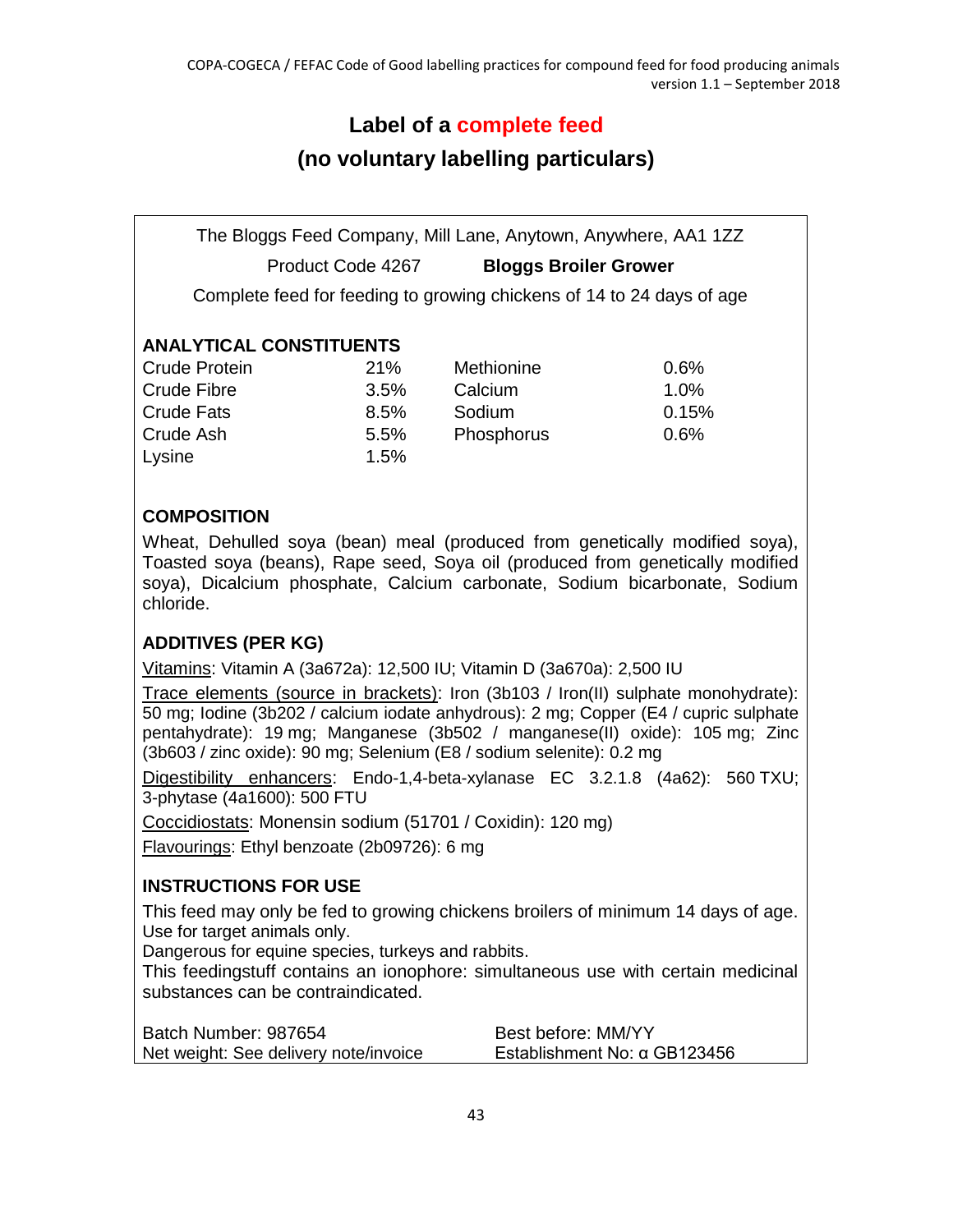### **Label of a complete feed**

**(with voluntary labelling particulars)**

The Bloggs Feed Company, Mill Lane, Anytown, Anywhere, AA1 1ZZ Product Code 4567 **Bloggs Broiler Grower** Complete feed for feeding to growing chickens of 14 to 24 days of age **ANALYTICAL CONSTITUENTS** Crude Protein 21% Methionine 0.6% Crude Fibre 3.5% Calcium 1.0% Crude Fats **8.5%** Sodium **0.15%** Crude Ash  $5.5\%$  Phosphorus 0.6% Lysine 1.5% Energy (EC formula) 13.00 MJ/kg Vitamin A 9,500 IU

#### **COMPOSITION**

Wheat, Dehulled soya (bean) meal (produced from genetically modified soya), Toasted soya (beans), Rape seed, Soya oil (produced from genetically modified soya), Dicalcium phosphate, Calcium carbonate, Sodium bicarbonate, Sodium chloride.

#### **ADDITIVES (PER KG)**

Vitamins: Vitamin A (3a672a); Vitamin D3 (3a671): 2,500 IU

Trace elements (source in brackets): Iron (3b103 / Iron(II) sulphate monohydrate): 50 mg; Iodine (3b202 / calcium iodate anhydrous): 2 mg; Copper (E4 / cupric sulphate pentahydrate): 19 mg; Manganese (3b502 / manganese(II) oxide): 105 mg; Zinc (3b603 / zinc oxide): 90 mg: 45 mg; Selenium (E8 / sodium selenite): 0.2 mg

Digestibility enhancers: Endo-1,4-beta-xylanase EC 3.2.1.8 (4a62): 560 TXU; 3-phytase (4a1600): 500 FTU

Coccidiostats: Monensin sodium (51701 / Coccidin): 120 mg

Flavourings: 200 mg

#### **INSTRUCTIONS FOR USE**

This feed may only be fed to growing chickens broilers of minimum 14 days of age. Use for target animals only.

Dangerous for equine and turkeys.

This feedingstuff contains a ionophore: simultaneous use with certain medicinal substances (e.g. tiamulin) can be contraindicated.

| Batch Number: 987654                  | Best before: MM/YY                  |
|---------------------------------------|-------------------------------------|
| Net weight: See delivery note/invoice | Establishment No: $\alpha$ GB123456 |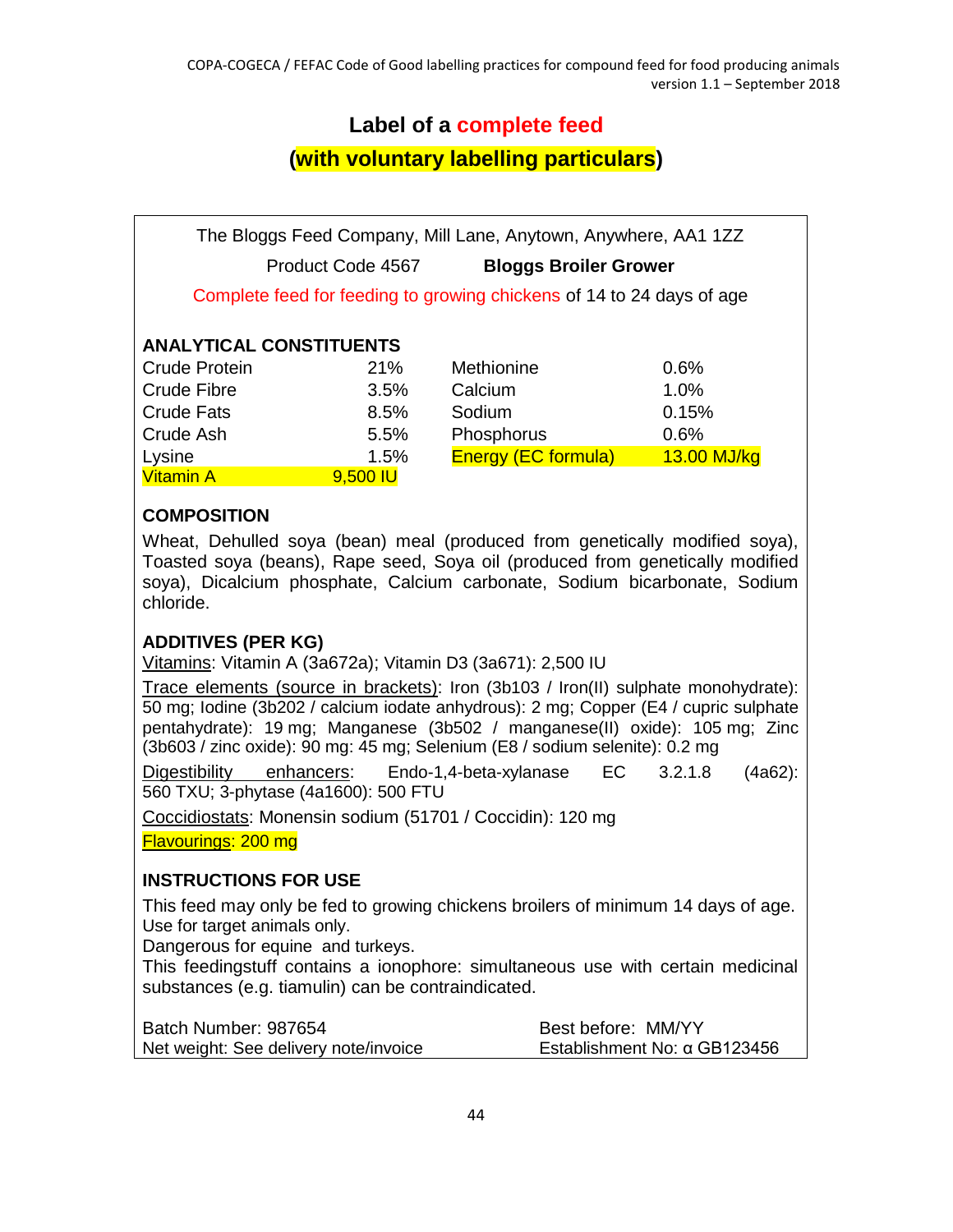### **Label of a complementary mineral feed (no voluntary labelling particulars)**

Bloggs Ltd, Mill Lane, Anytown, Anywhere, AA1 1ZZ Product Code 3579 **Bloggs Dairy Mineral** Complementary mineral feed for lactating dairy cows

#### **ANALYTICAL CONSTITUENTS**

| Calcium    | $8.0\%$ |
|------------|---------|
| Sodium     | $8.0\%$ |
| Phosphorus | $6.0\%$ |
| Magnesium  | $8.0\%$ |

#### **COMPOSITION**

Dicalcium phosphate, Calcium carbonate, Sodium chloride, Magnesium oxide, (Sugar) cane molasses.

#### **ADDITIVES (PER KG)**

Vitamins: Vitamin A (3a672a): 500,000 IU; Vitamin D3 (3a671): 100,000 IU

Trace elements (source in brackets): Iodine (3b202 / calcium iodate anhydrous): 250 mg; Cobalt (3b302 / cobalt(II) carbonate): 60 mg; Copper (E4 / cupric sulphate pentahydrate): 2,000 mg; Copper (E4 / cupric chelate of amino acids hydrate): 500 mg; Manganese (3b502 / manganese(II) oxide): 2,000 mg; Zinc (3b603 / zinc oxide): 4,000 mg; E6 Zinc (3b606 / zinc chelate of amino acids hydrate): 1,000 mg; Selenium (E8 / sodium selenite): 20 mg; Selenium (3b811 / Organic form of selenised yeast inactivated): 10 mg

#### **INSTRUCTIONS FOR USE**

.

Feed 100 to 150 g per head per day or as detailed in the daily ration formulation, incorporated into the mixed ration.

| Batch Number: 876543 | Best before: MM/YY                  |
|----------------------|-------------------------------------|
| Net weight: 25 kg    | Establishment No: $\alpha$ GB123456 |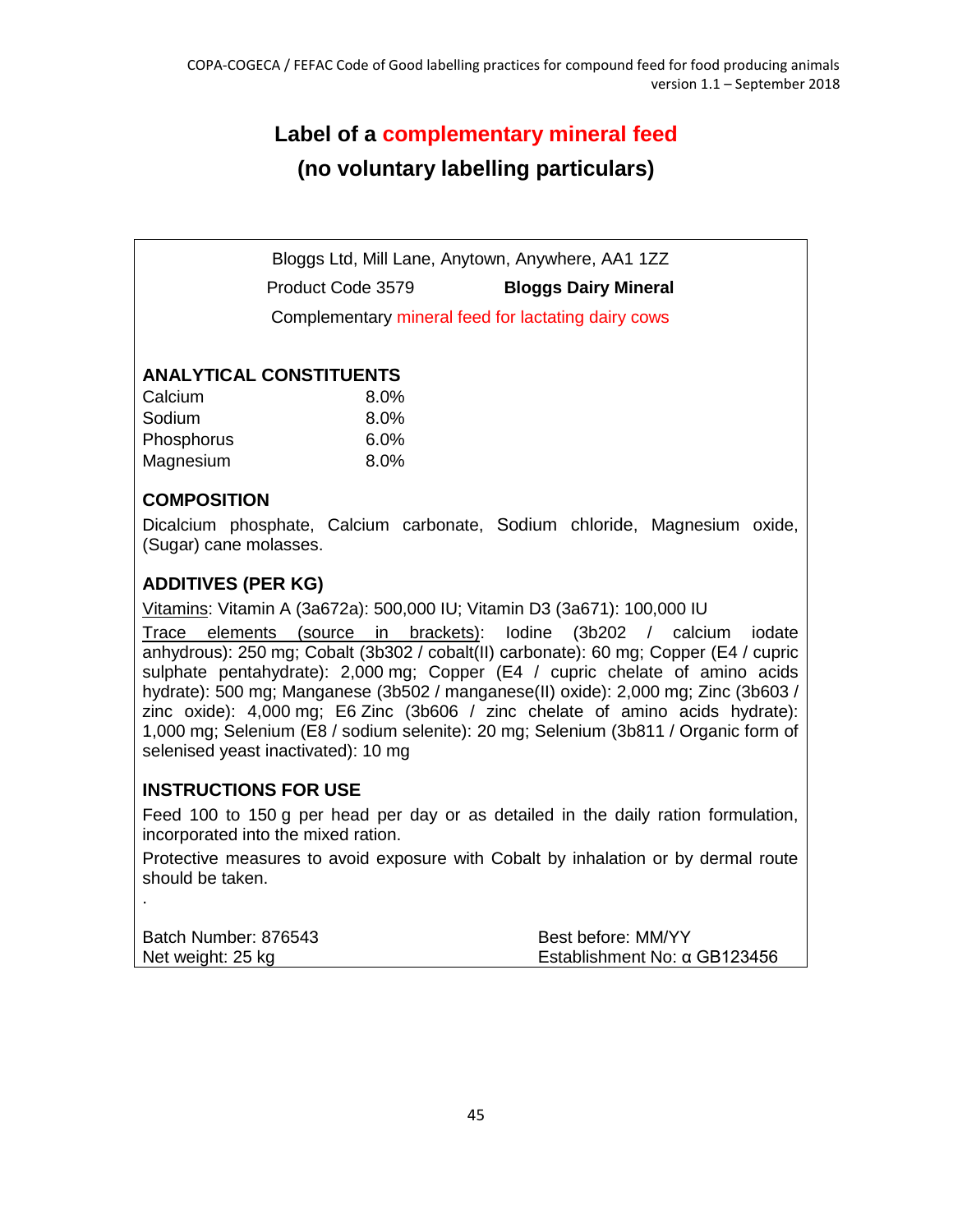### **Label of a complementary mineral feed (with voluntary labelling particulars)**

Bloggs Ltd, Mill Lane, Anytown, Anywhere, AA1 1ZZ Product Code 3579 **Bloggs Dairy Mineral** Complementary mineral feed for lactating dairy cows

#### **ANALYTICAL CONSTITUENTS**

| Calcium          | 18.0% |
|------------------|-------|
| Sodium           | 8.0%  |
| Phosphorus       | 6.0%  |
| Magnesium        | 8.0%  |
| <b>Chloride</b>  | 12.0% |
| <b>Crude ash</b> | 87.0% |

#### **COMPOSITION**

Dicalcium phosphate, Calcium carbonate, Sodium chloride, Magnesium oxide, (Sugar) cane molasses.

#### **ADDITIVES (PER KG)**

Vitamins : Vitamin A (3a672a): 500,000 IU ; Vitamin D3 (3a671): 100,000 IU; Vitamin E (3a700): 2,000 mg

Trace elements (source in brackets): Iodine (3b202 / calcium iodate anhydrous): 250 mg; Cobalt (3b302 / cobalt(II) carbonate): 60 mg; Copper (E4 / cupric sulphate pentahydrate): 2,000 mg; Copper (E4 / cupric chelate of amino acids hydrate): 500 mg; Manganese (3b502 / manganese(II) oxide): 2,000 mg; Zinc (3b603 / zinc oxide): 4,000 mg; Zinc (3b606 / zinc chelate of amino acids hydrate): 1,000 mg; Selenium (E8 / sodium selenite): 20 mg; Selenium (3b811/ Organic form of selenised yeast inactivated): 10 mg

#### **INSTRUCTIONS FOR USE**

Feed 100 to 150 g per head per day or as detailed in the daily ration formulation, incorporated into the mixed ration.

| Batch Number: 876543 | Best before: MM/YY                  |
|----------------------|-------------------------------------|
| Net weight: 25 kg    | Establishment No: $\alpha$ GB123456 |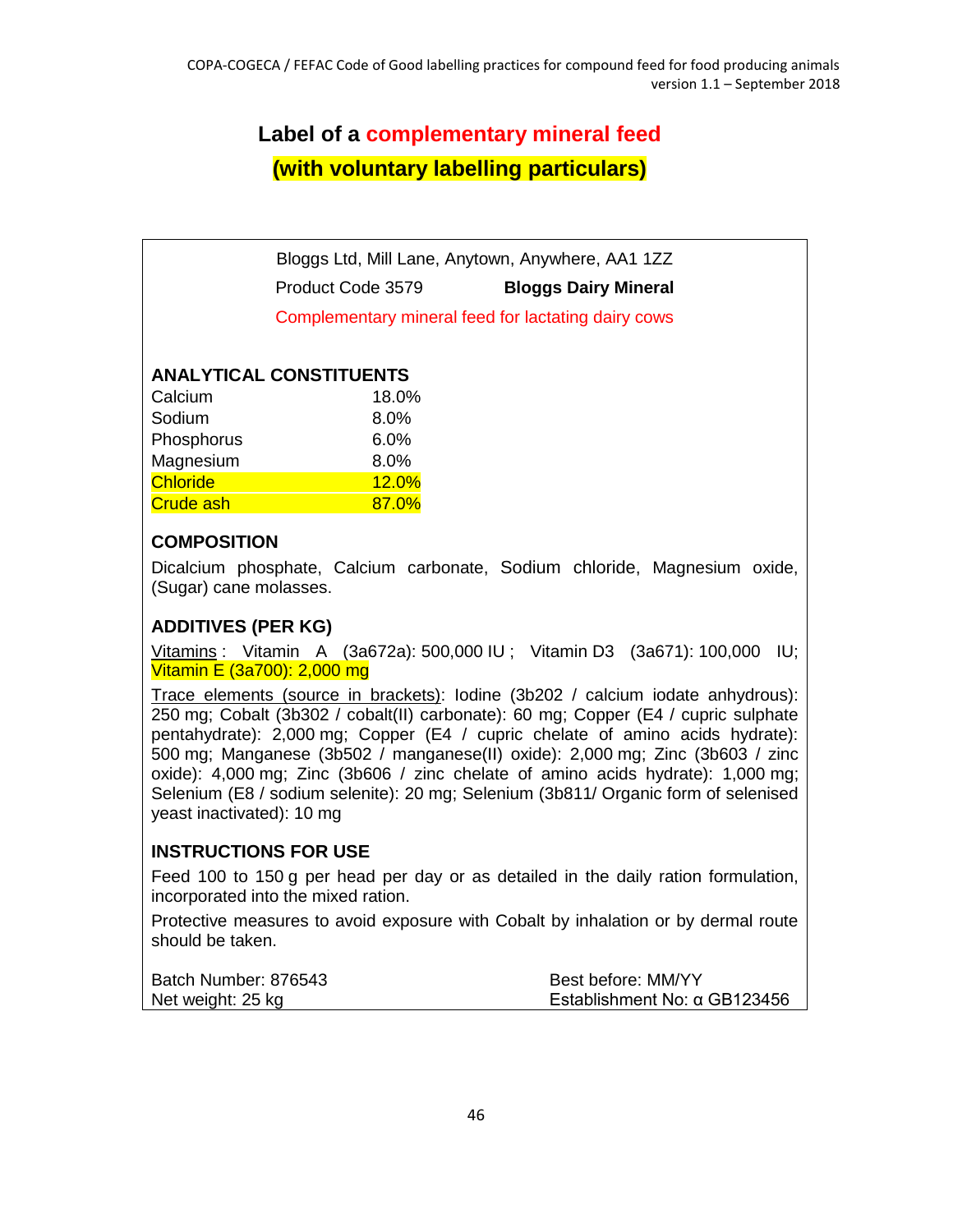### **Label of a complementary feed**

### **(No voluntary labelling particulars)**

Bloggs Ltd, Mill Lane, Anytown, Anywhere, AA1 1ZZ Product Code 7654 **Bloggs Dairy 18**

Complementary feed for feeding to lactating dairy cows

#### **ANALYTICAL CONSTITUENTS**

| 18%  |
|------|
| 7.5% |
| 5.5% |
| 8.0% |
| 0.4% |
| 0.5% |
|      |

#### **COMPOSITION**

Wheat, Barley, Distillers' dark grains, Wheat feed, Rape seed meal, Palm kernel expeller, Dried sugar beet pulp molassed, Dehulled soya (bean) meal (produced from genetically modified soya), Sunflower seed meal, (Sugar) cane molasses, Calcium carbonate, Soya oil (produced from genetically modified soya), Sodium chloride, Magnesium oxide.

#### **ADDITIVES (PER KG)**

Vitamins: Vitamin A (3a672a): 8,000 IU; Vitamin D3 (3a671): 2,000 IU

Trace elements (source in brackets): Iodine (3b202 / calcium iodate anhydrous): 5 mg; Cobalt (3b302 / cobalt(II) carbonate): 1 mg; Copper (E4 / cupric sulphate pentahydrate): 40 mg; Manganese (3b502 / manganese(II) oxide): 50 mg; Zinc (3b606 / zinc oxide): 100 mg; Selenium (E8 / sodium selenite): 0.5 mg

#### **INSTRUCTIONS FOR USE**

Feed with forage to a maximum of 70% of the dry matter intake.

| Batch Number: 765432                  | Best before: MM/YY                  |
|---------------------------------------|-------------------------------------|
| Net weight: See delivery note/invoice | Establishment No: $\alpha$ GB123456 |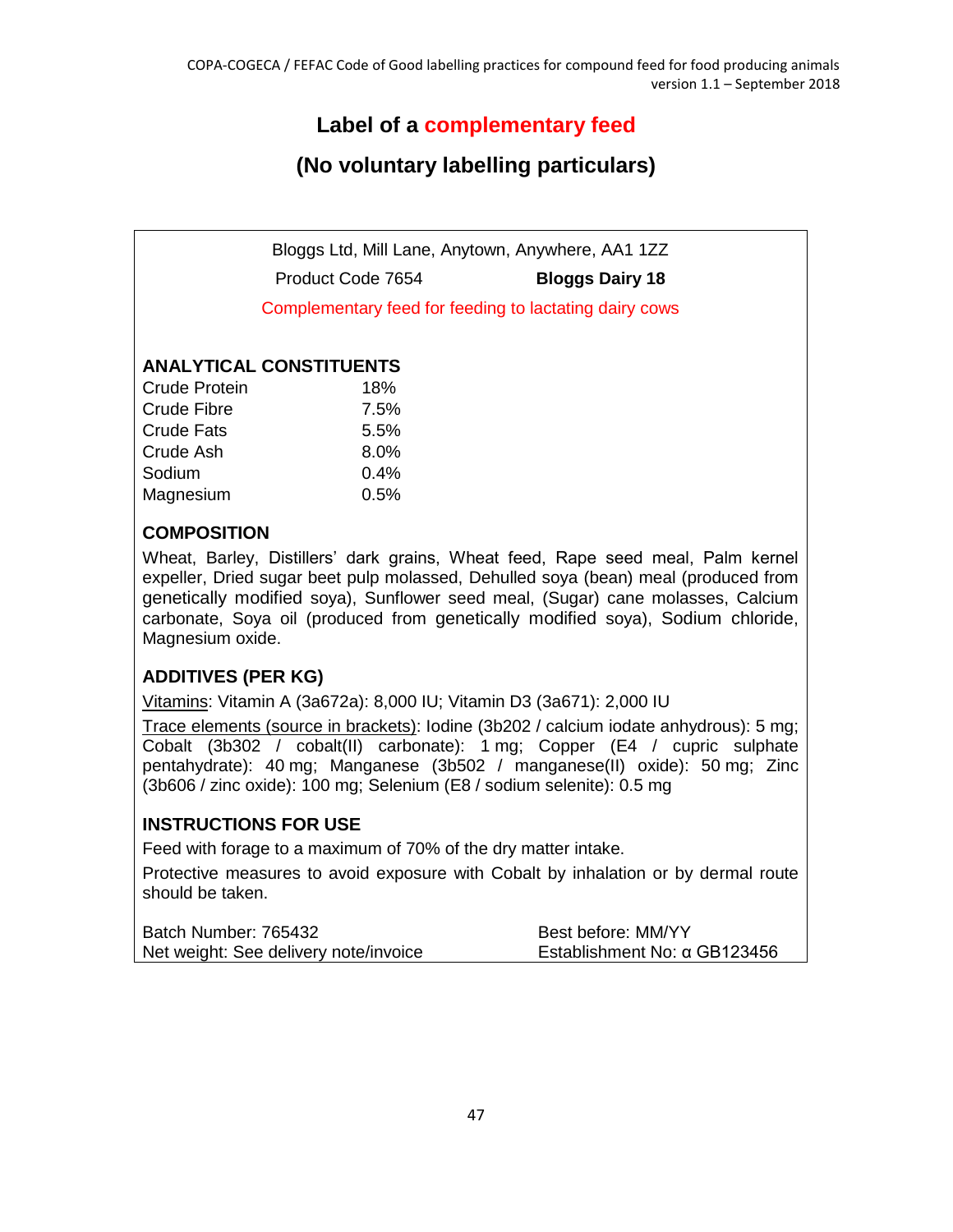### **Label of a complementary feed**

#### **(with voluntary labelling particulars)**

Bloggs Ltd, Mill Lane, Anytown, Anywhere, AA1 1ZZ Product Code 7654 **Bloggs Dairy 18** Complementary feed for feeding to lactating dairy cows

#### **ANALYTICAL CONSTITUENTS**

| <b>Crude Protein</b> | 18%      |
|----------------------|----------|
| <b>Crude Fibre</b>   | 7.5%     |
| <b>Crude Fats</b>    | 5.5%     |
| Crude Ash            | 8.0%     |
| Sodium               | 0.4%     |
| Magnesium            | 0.5%     |
| <b>Copper</b>        | 55 mg/kg |

#### **COMPOSITION**

Wheat, Barley, Distillers' dark grains, Wheat feed, Rape seed meal, Palm kernel expeller, Dried sugar beet pulp molassed, Dehulled soya (bean) meal (produced from genetically modified soya), Sunflower seed meal, (Sugar) cane molasses, Calcium carbonate, Soya oil (produced from genetically modified soya), Sodium chloride, Magnesium oxide.

#### **ADDITIVES (PER KG)**

Vitamins: Vitamin A (3a672a): 8,000 IU; Vitamin D3 (3a671): 2,000 IU; Vitamin E (3a700): 40 mg

Trace elements (source in brackets): Iodine (3b202 / calcium iodate anhydrous): 5 mg; Cobalt (3b302 / cobalt(II) carbonate): 1 mg; Copper (E4 / cupric sulphate pentahydrate): 40 mg; Manganese (3b502 / manganese(II) oxide): 50 mg; Zinc (3b603 / zinc oxide): 100 mg; Selenium (E8 / sodium selenite): 0.5 mg

#### **INSTRUCTIONS FOR USE**

Feed with forage to a maximum of 70% of the dry matter intake.

| Batch Number: 765432                  | Best before: MM/YY           |
|---------------------------------------|------------------------------|
| Net weight: See delivery note/invoice | Establishment No: α GB123456 |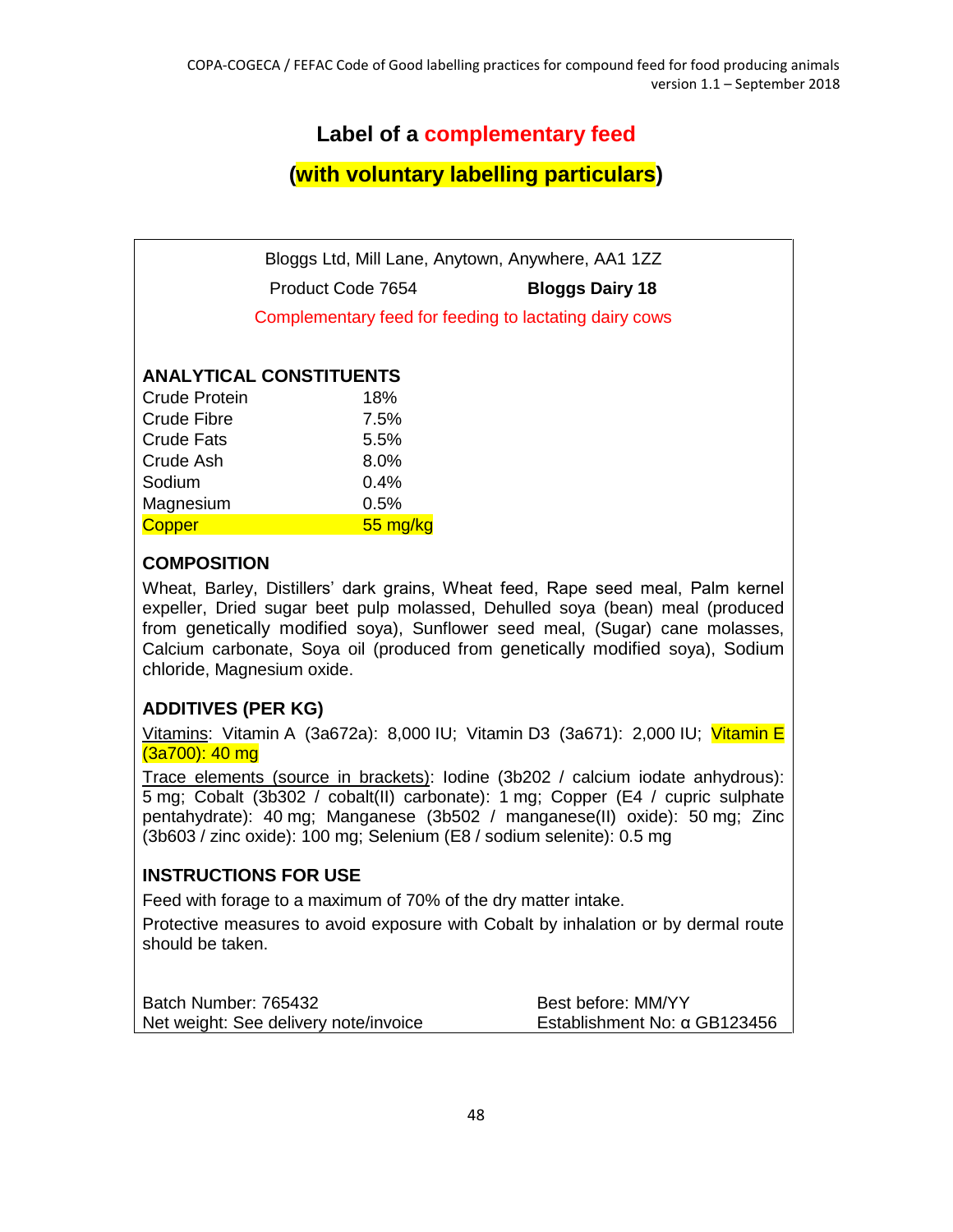### **Label of a complete feed**

### **(with a lot of voluntary labelling particulars)**

The Bloggs Feed Company, Mill Lane, Anytown, Anywhere, AA1 1ZZ

Product Code 8642 **Bloggs Maize-rich Laying Hen**

Complete feed for feeding to laying hens

#### **ANALYTICAL CONSTITUENTS**

| <b>Crude Protein</b>       | 17%         | Lysine                     | 0.85% |
|----------------------------|-------------|----------------------------|-------|
| <b>Crude Fibre</b>         | 3.5%        | Methionine                 | 0.34% |
| <b>Crude Fats</b>          | 4.5%        | Total methionine eq. value | 0.45% |
| Crude Ash                  | 12.5%       | Calcium                    | 4.0%  |
| <b>Vitamin E</b>           | $20$ mg/kg  | Sodium                     | 0.15% |
| <b>Copper</b>              | 20 mg/kg    | Phosphorus                 | 0.5%  |
| <b>Energy (EC formula)</b> | 11.50 MJ/kg |                            |       |

#### **COMPOSITION**

Maize (40%), Wheat, Dehulled soya (bean) meal (produced from genetically modified soya), Sunflower seed meal , Wheat feed, Calcium carbonate, Soya oil (produced from genetically modified soya), Dicalcium phosphate, Sodium chloride, Sodium bicarbonate.

#### **ADDITIVES (PER KG)**

Vitamins: Vitamin A (3a672a): 8,000 IU; Vitamin D3 (3a671): 3,000 IU, Vitamin E (3a700): 10 mg; Vitamin B1 (3a820): 1 mg; Vitamin B2: 3 mg; Vitamin B6 / pyridoxine hydrochlorid (3a831): 1 mg; Vitamin B12: 10 mg; Calcium-Dpantothenate (3a841): 6 mg; Folic acid (3a316): 1 mg; Choline Chloride (3a890): 50 mg

Trace elements (source in brackets): Iron (3b103 / Iron(II) sulphate monohydrate): 30 mg; Iodine (3b202 / calcium iodate anhydrous): 1 mg; Copper (E4 / cupric sulphate pentahydrate): 5 mg; Manganese (3b502 / manganese(II) oxide): 90 mg; Zinc (3b603 / zinc oxide): 60 mg; Selenium (E8 / sodium selenite): 0.2 mg

Amino acids: Hydroxy analogue of methionine (3c307): 1,500 mg

Digestibility enhancers: Endo-1,4-beta-xylanase EC 3,2,1,8.

Endo 1,3(4)-beta-glucanase EC 3.2.1.4. / Endo-1,4-beta-glucanase EC 3.2.1.6 (4a1602i): 2,080 U / 1,440 U / 640 U; 3-phytase EC 3.1.3.8 (4a1600): 400 FTU

Colourants: Lutein (E161b): 1 mg; Zeaxanthin (E161h): 1 mg; Citranaxanthin (E161i): 3 mg

Flavourings: 200 mg

#### **INSTRUCTIONS FOR USE**

This feed may only be fed to laying hens. Use for target animals only.

Batch Number: 654321 Best before: MM/YY Net weight: See delivery note/invoice Establishment No: α GB123456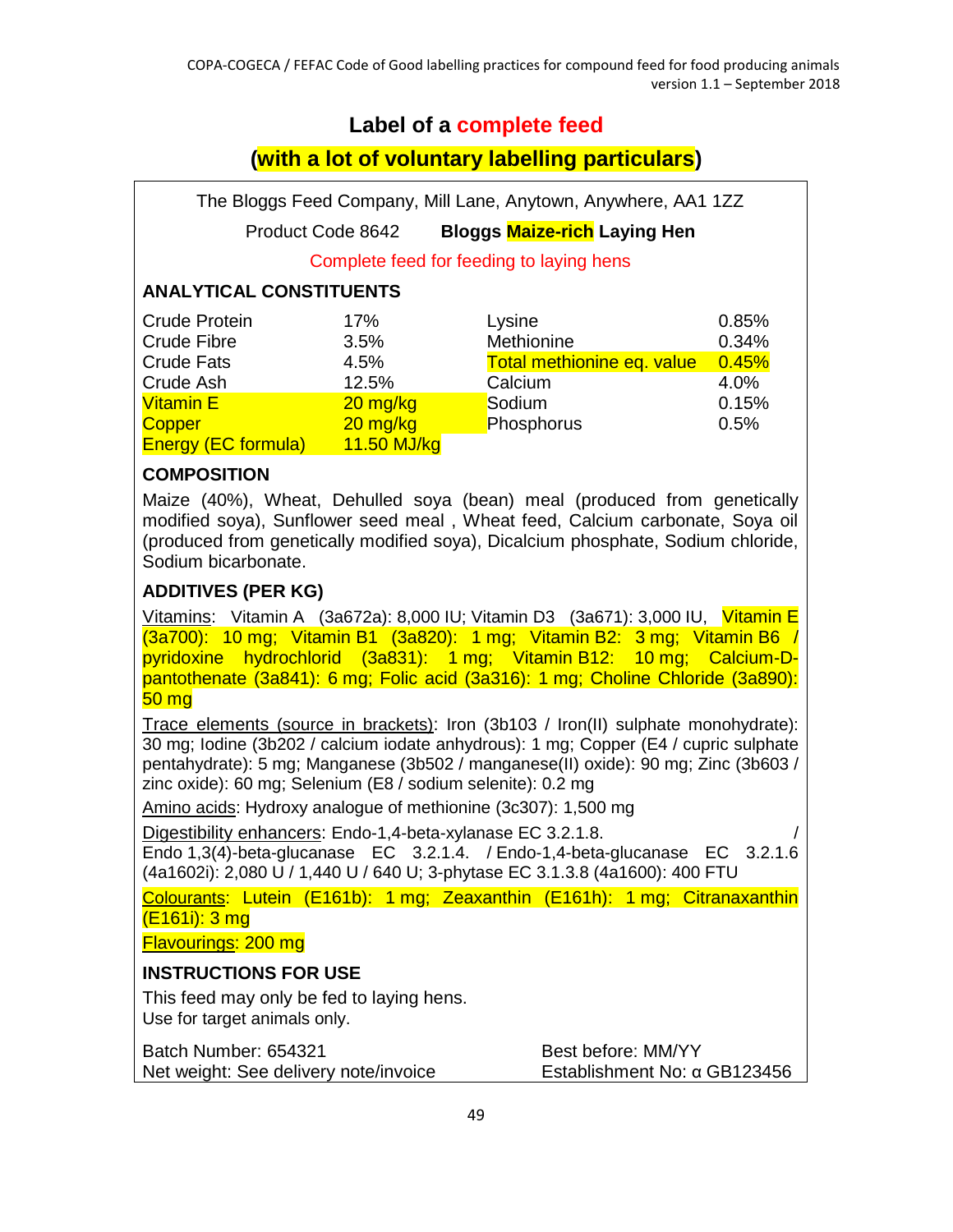### **Label of a complete feed**

### **(with a claim)**

The Bloggs Feed Company, Mill Lane, Anytown, Anywhere, AA1 1ZZ

Product Code 2468 **Bloggs Pig Grower**

Complete feed for feeding to growing pigs from 5 to 12 weeks of age to improve growth performance and feed conversion

#### **ANALYTICAL CONSTITUENTS**

Crude Protein 19% Methionine 0.35% Crude Fibre 4.0% Methionine equivalent value 0.50% Crude Fats 5.0% Calcium 0.7% Crude Ash 5.5% Sodium 0.17% Lysine 1.4% Phosphorus 0.5%

#### **COMPOSITION**

Wheat, Dehulled soya (bean) meal (produced from genetically modified soya), Toasted soya (beans), Wheat feed, Barley, Products from the bakery and pastry industry, Rape seed meal, (Sugar) cane molasses, Calcium carbonate, Soya oil (produced from genetically modified soya), Dicalcium phosphate, Sodium chloride.

#### **ADDITIVES (PER KG)**

Vitamins: Vitamin A (3a672a): 10,000 IU; Vitamin D (3a670a): 2,000 IU

Trace elements (source in brackets): Iron (3b103 / Iron(II) sulphate monohydrate): 100 mg; Iodine (3b202 / calcium iodate anhydrous): 1 mg; Copper (E4 / cupric sulphate pentahydrate): 160 mg; Manganese (3b502 / manganese(II) oxide): 40 mg; Zinc (3b603 / zinc oxide): 100 mg; Selenium (E8 / sodium selenite): 0.3 mg

Amino acids: Hydroxy analogue of methionine (3c307): 2,000 mg

Digestibility enhancers: 3-phytase EC 3.1.3.8 (4a1600): 1,000 FTU

Other zootechnical Additives: Benzoic acid (4d210 / VevoVitall): 7,500 mg

#### **INSTRUCTIONS FOR USE**

This feed may only be fed to growing pigs to a maximum of 12 weeks of age. Use for target animals only.

| Batch Number: 543210                  | Best before: MM/YY                  |
|---------------------------------------|-------------------------------------|
| Net weight: See delivery note/invoice | Establishment No: $\alpha$ GB123456 |